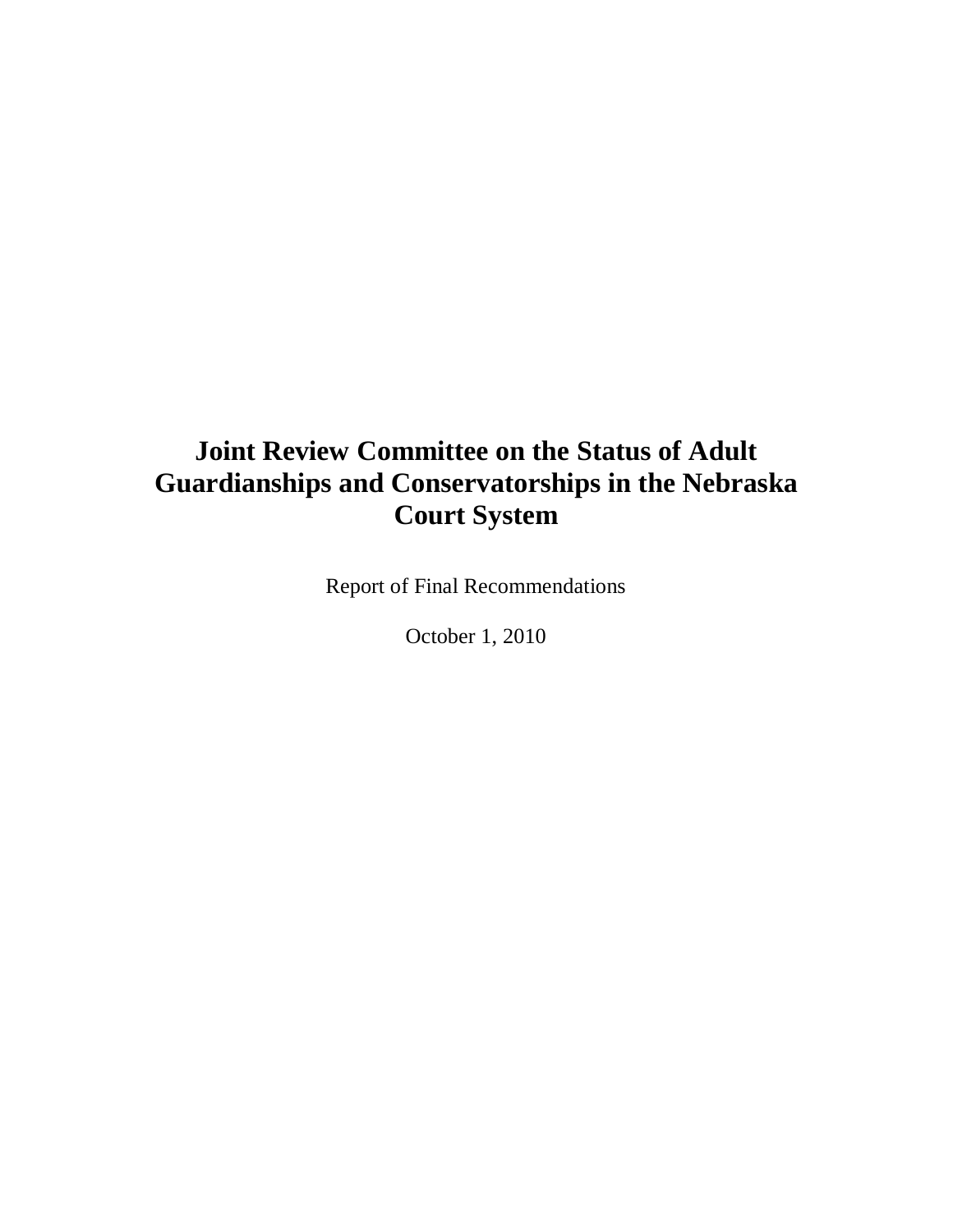## **List of Committee Members:**

**Chair:** Senator John Wightman, Lexington Vice Chair: Senator John Nelson, Omaha Judge Susan Bazis, Omaha Judge Curtis Evans, York Judge Todd Hutton, Papillion Senator Brenda Council, Omaha Senator Colby Coash, Lincoln John McHenry, Lincoln attorney Terry Macnamara, Omaha attorney Sam Brower, Omaha attorney Kathy Jones, Clerk Magistrate, Red Willow County, McCook Janet Labenz, Accountant, Lincoln Mary Newman, Deputy Chief of Police, Omaha John Dougherty, Probate Division Chief, Douglas County, Omaha

## **Ex officio:**

Chief Justice Mike Heavican, Lincoln Senator Brad Ashford, Omaha Janice Walker, State Court Administrator, Lincoln Mike Kinney, President, Nebraska State Bar Association

## **Staff:**

Debora Brownyard, Administrative Office of the Courts & Probation Eric Asboe, Administrative Office of the Courts & Probation Roger Keetle, Legislature Stacey Conroy, Legislature Sheila Page, Legislature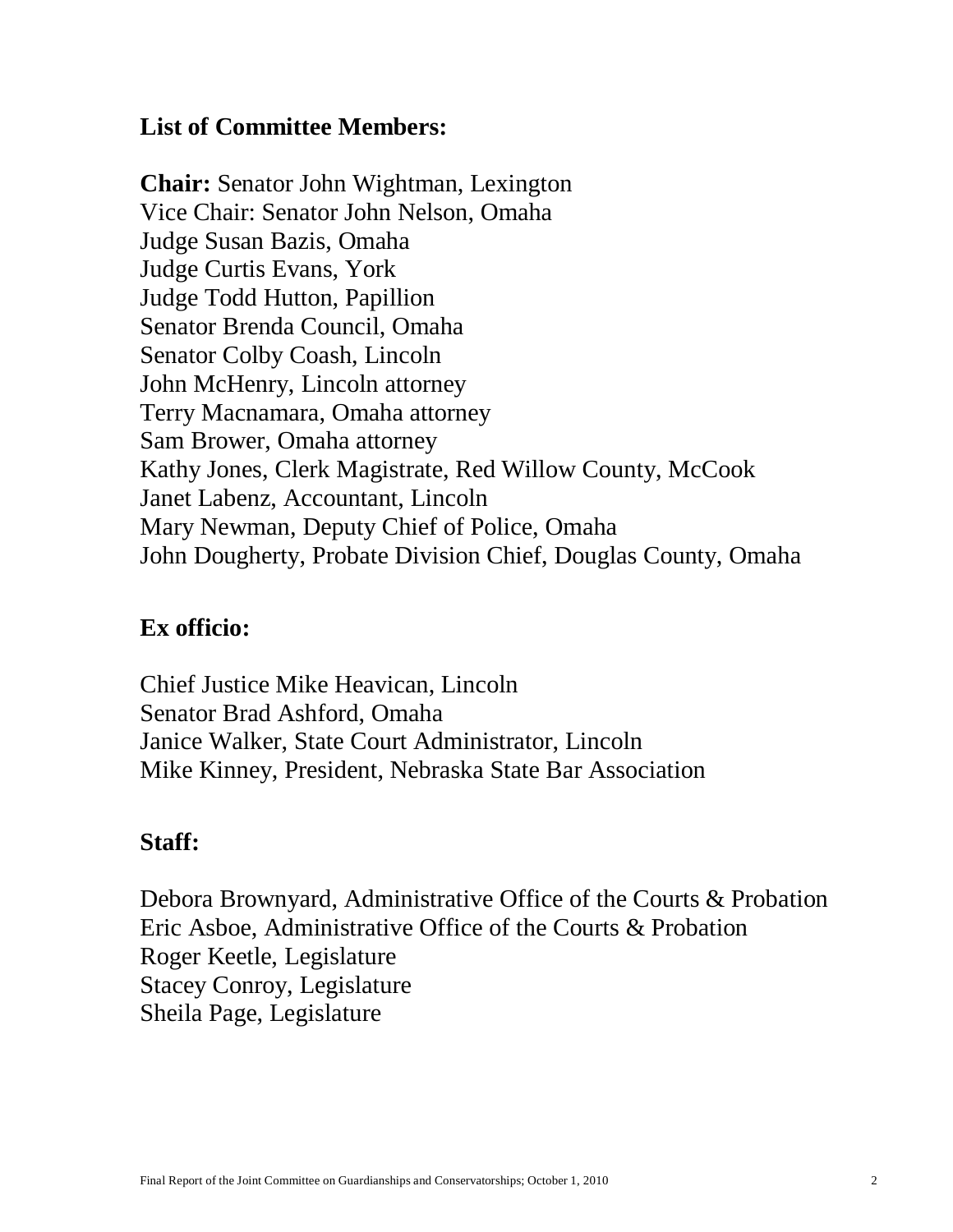## Introduction

The foundation of the current Nebraska guardian and conservator system was established with the adoption of the Uniform Probate Code in 1974. Since that time, challenges have arisen and improvements have been made through the adoption of uniform Nebraska county court rules and education programming for guardians and conservators. However, emerging challenges confront the system, including the availability and expertise of guardians and conservators; the need for increased supervision and accountability; and the rapidly aging baby-boomer generation. These demographic realities threaten to overwhelm already scarce judicial resources by increasing the need for consistent and detailed court data; pressuring systematic changes in due process and exposing the increased necessity for reliably trained and qualified guardians and conservators.

The Judiciary, the Legislature and the practicing Bar are aware of these challenges and have long been considering solutions. Within the past five years, proposed legislation has been presented to the Legislature to establish a statewide Office of Public Guardianship and to adopt uniform jurisdictional provisions. However, these proposed bills were not adopted into law.

In April 2010, Nebraska Supreme Court Chief Justice Michael Heavican formed a 14 member Joint Review Committee on the Status of Adult Guardianships and Conservatorships in the Nebraska Court System comprised of judges, attorneys, legislators, court personnel, law enforcement and accountants responsible for examining Nebraska's guardian and conservator system. Over half of the members of the committee have served and have practical experience as a guardian and/or conservator.

The Committee worked through the summer to study the challenges our current system faces and draft recommendations. Members reviewed Nebraska court data including annual new guardian conservator filings and active (ongoing court monitored) cases (see Appendix C). Members consulted published literature as well as interviewed individuals engaged in multiple aspects of Nebraska's guardian and conservator system including bank and estate management professionals, healthcare professionals, lawyers, adult protective services staff, guardians and conservators, educators, and researchers. Members reviewed systems in other states and recent reform trends across the country, including reports from the National Center for State Courts, AARP, National College of Probate Judges, and the American Bar Association's Commission on Law and Aging.

Specifically, the members of the Committee were charged to:

- Review the status of adult guardianships and conservatorships in Nebraska's courts;
- Review and recommend any needed changes to Nebraska's guardianship and conservatorship statutes;
- Review court rules and best practices in guardianship and conservatorship cases in Nebraska courts;
- Review best practices for judges, lawyers, and guardians and conservators; and,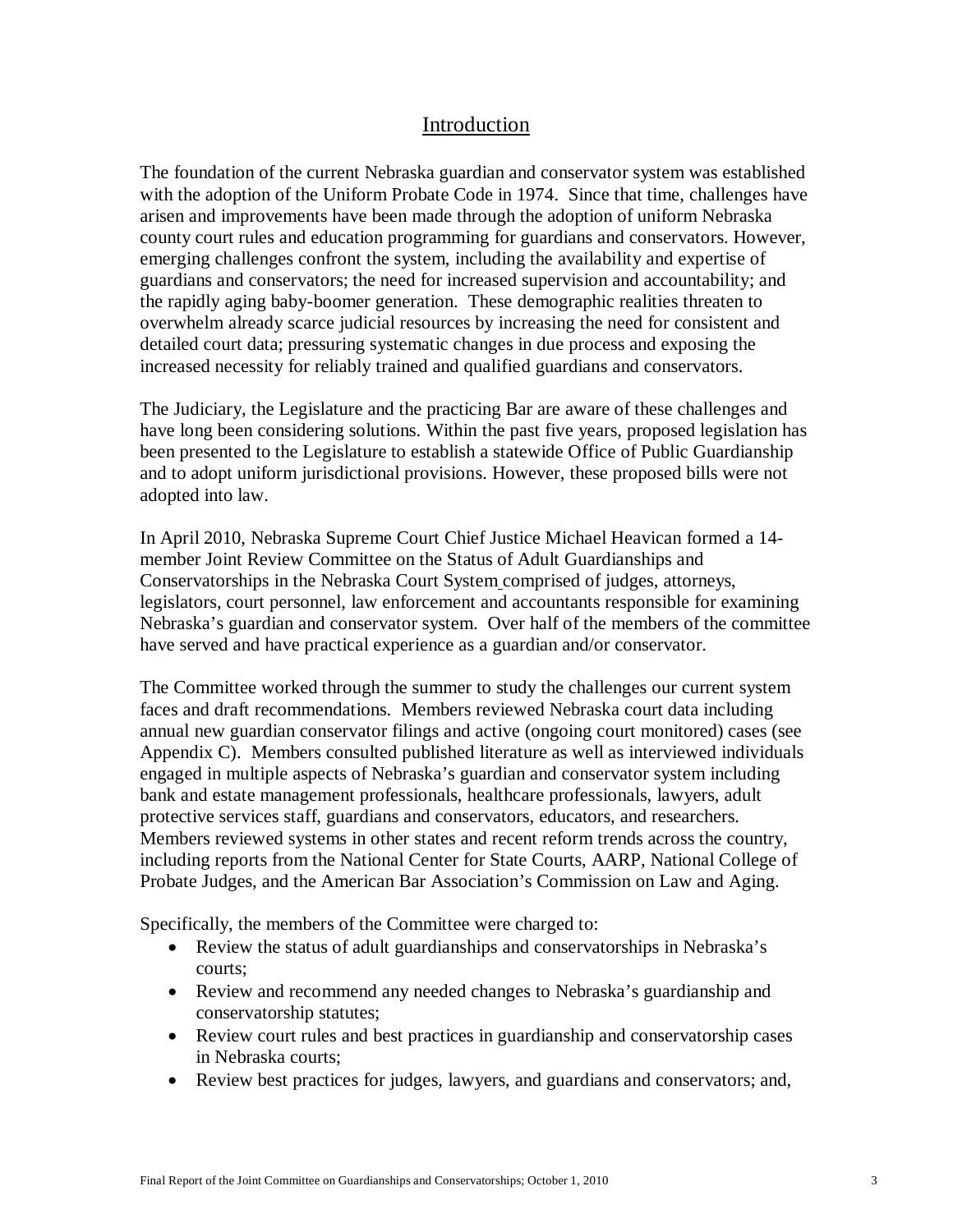Review the need for any additional resources which might be necessary in order to implement any proposed changes.

The Committee focused on identifying ways to protect wards, increase accountability of guardians and conservators, and provide more information to everyone involved in these cases. The goal was to identify changes in legislation and/or rule that would benefit the best interests of wards while staying true to the ethical and legislative constraints currently in place.

This report serves as a beginning rather than an end of continuing efforts to evaluate the unique and complex issues inherent in taking responsibility of caring for vulnerable adults. The recommendations described herein represent considerations for the Judiciary, the Legislature and the practicing Bar.

The Committee's recommendations fall into three categories: 1) changes which can be implemented immediately with little or no fiscal impact, i.e. changes in uniform court forms that are used; 2) changes which can be implemented over time but may require increased funding, i.e. creating a central database for guardians and/or conservators to register and augment the court's computer program to automatically generate notices to guardians and conservators; and 3) systemic restructuring which will necessitate further study and if adopted would substantially alter current procedures and require fiscal support, i.e. establishing a Public Guardian system. The Committee recognizes that no single set of recommendations will solve all the challenges Nebraska's guardianship/conservatorship system is facing.

It is important to note that these recommendations will not with absolute certainty prevent guardians or conservators from acting beyond their statutory authority. However, it is through these recommendations that more standardized checks and balances will be put in place to monitor guardians' and conservators' actions. Adoption of these recommendations promises to give greater flexibility to judges as they preside over litigation where accusations of abuse of guardian and conservator authority is alleged. Furthermore, adoption of these recommendations will further define the role judges, guardians and conservators have in these cases. Within these recognized parameters, when judges are presented evidence in court the best interests of vulnerable adults can be fully and fairly addressed.

Some of the obstacles identified within the existing law and legal procedures have been identified as follows:

1. The fact that under current law, all guardian and conservators are volunteers. Therefore, if no one will volunteer or if the volunteer is inappropriate the Court has no legal remedy to provide a guardian and/or conservator to a person in need. If a guardian or conservator is removed for cause and no appropriate volunteer steps up to fill that role, then the Court has no legal means to provide a person in need a suitable guardian and/or conservator. This situation increases the likelihood of uncertainty in naming an appropriate guardian or conservator for the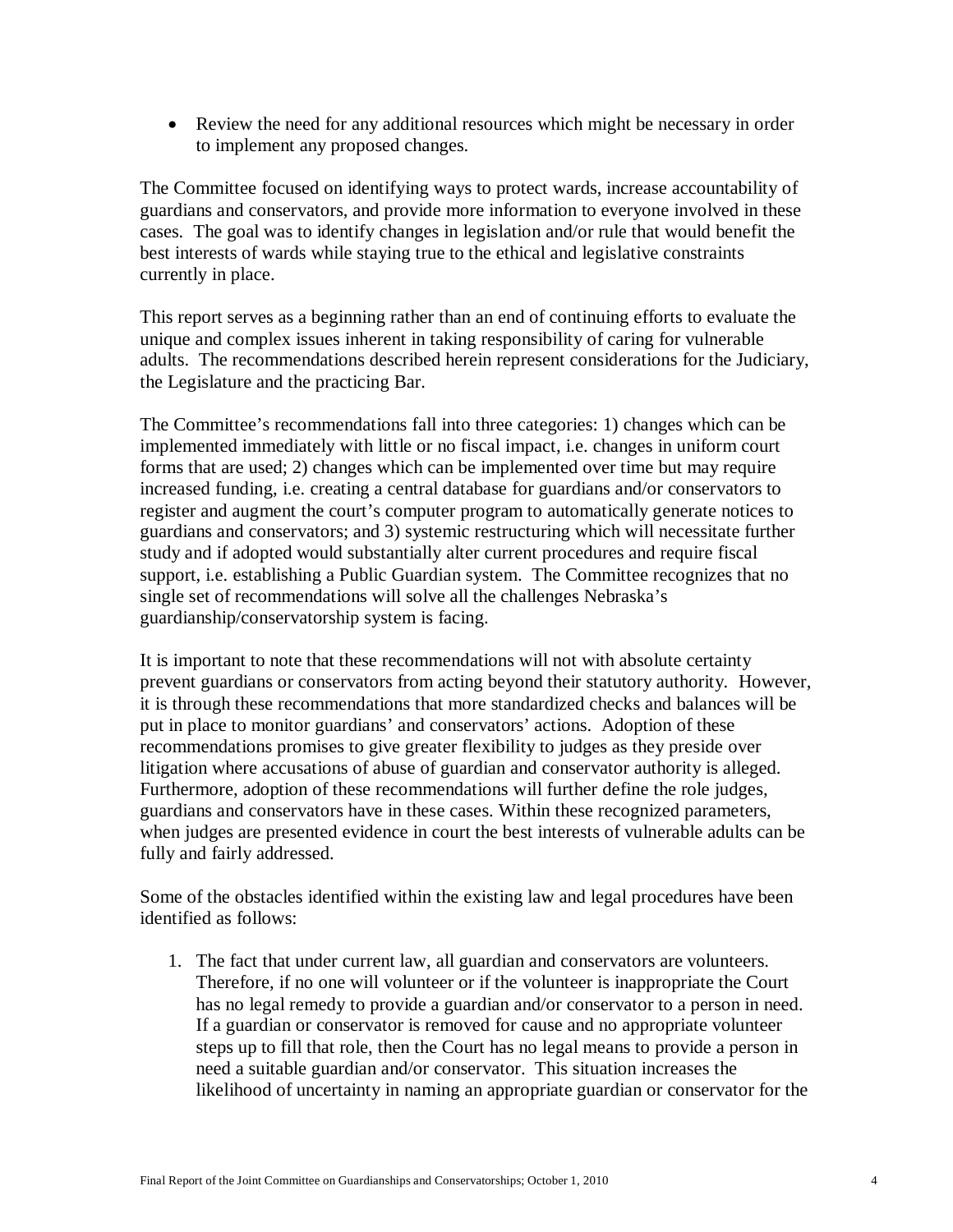vulnerable adult, as minimal service is deemed preferred to no guardian at all. The Committee believes that one remedy to this problem may be the creation of a Public Guardian and Conservator. However, the Committee believes this needs to be explored further by a committee formed by the Legislature.

- 2. The lack of information the court has at the time the guardian and/or conservator is appointed and the lack of information that is provided to interested parties throughout a case.
- 3. The lack of adequate judicial data management reports available to judges, particularly subsequent to the formal appointment of guardian or conservator, which are needed to assist the judges in monitoring their cases and the lack of easily accessible and accurate information as to the number and nature of guardianships and/or conservatorships on their docket.
- 4. The ethical concerns for judges being asked to go beyond their statutory authority in guardianship and conservatorship cases, i.e. to get involved in the investigation of misconduct of guardians and conservators.

Finally, a major concern of the Committee is the unique role of the judiciary as the third branch of government, and how to strongly sustain the role of judicial independence as it concurrently seeks to address the best interests of the vulnerable adult in guardianship and conservatorship matters. *The National Court Probate Standards*, a joint issuance of the National College of Probate Judges and the National Center for State Courts, has as a core principle the need for judicial independence in decision making over guardianships and conservatorships, and recognizes the fundamental principle of separation of powers to protect judicial independence. It is important that any change in legislation or rule must conform with and honor the constitutional separation of powers and be consistent with judges' ethical and statutory restrictions.

**We respectfully recommend** that the principles of separation of powers, judicial independence, and judicial ethics, including considerations of ex parte communications, a litigant's right to due process and the right to a fair and impartial judge to decide issues in controversy be carefully weighed in all immediate and longer-term solutions to the challenges the guardianship/conservatorship system is facing.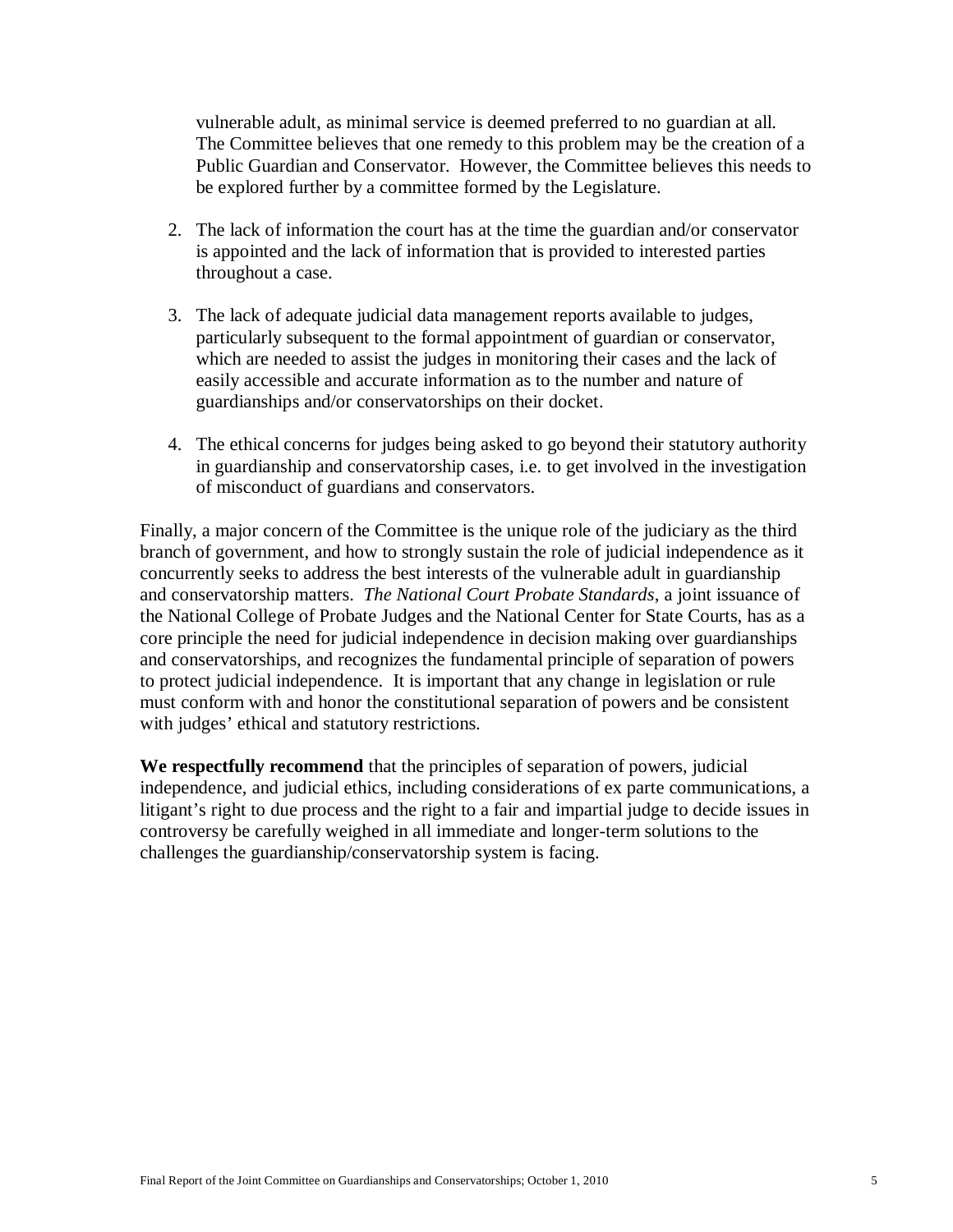## **Recommendations**

*Committee note: Some of the following recommendations have asterisks\* notated beside them. This is to indicate those areas of law and court procedure in which the committee discussed regarding the ethical constraints a judge has on his/her ability to do certain things in a case. The committee also discussed a litigant's right to due process and the right to a fair and impartial judge to decide issues in controversy. The Nebraska Supreme Court needs to decide how the following situations with asterisks should be handled and implement policy and procedures or suggest legislative changes regarding the following so all judges are handling cases in the same way and abiding by the Judicial Code of Conduct.*

We respectfully request the Judiciary to consider implementing the following recommendations:

## **The Supreme Court should:**

**1. Review and adopt forms to be used in all guardian and/or conservator cases statewide.** 

*Commentary - The Committee has amended existing forms and developed new forms that we recommend be used by all courts.* (see Appendix B)

**2. Adopt a court rule or support a statutory change regarding required local and federal background checks including Abuse and Neglect Registries, Adult Protective Services and Child Protective Services findings, and credit checks.** 

*Commentary - In the interest of "front end" protection of wards from bad acting guardians and conservators, the Committee discussed the requirement of federal and local criminal background checks and credit checks for guardians and conservators. The Committee would suggest the following:*

- *The checks may be used as criteria for setting bonds and making appointments.*
- *The required checks should be done and filed with the court 10 days prior to the hearing on the permanent appointment of a guardian and/or conservator.*
- *Each guardian and/or conservator be required to alert the court if they were convicted of a crime and this could be a basis for removal from a case by the judge at his/her discretion. If a central database for guardians and/or conservators is established a requirement that criminal convictions should also be reported to the database should be implemented.*
- *For the credit check, if a person has had a judgment within the last three years the court should consider this along with all of the other circumstances of the case to determine if the guardian and/or conservator should be appointed.*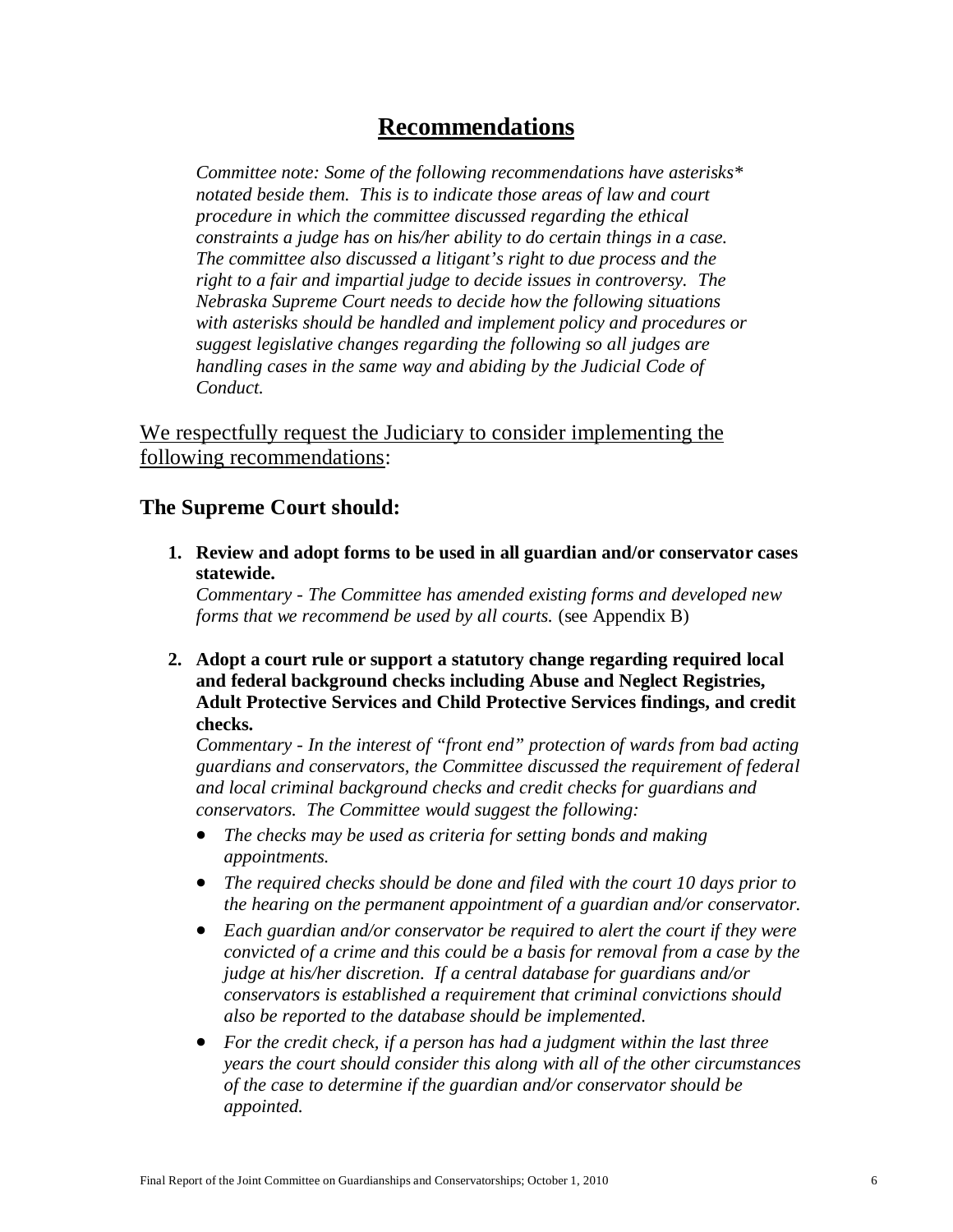- **3. Adopt a court rule requiring that filing requirements for guardians and conservators be included on their Letters.** (see form Letters created by the Committee in Appendix B)
- **4. Adopt a court rule requiring all courts to hand out the Quick Reference Guide with sample forms attached to guardians and conservators with their**  Letters. (see forms and Quick Reference Guide created by the Committee in Appendix B)
- **5. Adopt a court rule requiring that inventories be sent, by certified mail and regular mail, to all interested parties.**

*Commentary - Along with the inventory, a form should be included for the parties to send back to the court indicating that they are an "interested party" and want to continue receiving notifications about the case. If the form is not returned, the party will no longer receive notifications about proceedings and/or filings. (see county court rule §6-1442)* (see Notice of Interested Party form created by the Committee in Appendix B).

**6. Adopt a court rule requiring courts/clerks to make sure all interested parties are on the Affidavit of Mailing for the inventories, annual accounting, and condition of ward reports that are filed with the court.**

*Commentary - If all interested parties are not on the affidavit of mailing then the court/clerk should send a corrective action notice to the guardian/conservator and all interested parties.*

- **7. Adopt a court rule requiring that all accountings be reviewed by auditors.**  *Commentary - The auditor should look at the condition of the ward report in conjunction with the accounting. \**
	- *The Committee realizes that this is a best practice that may not be realistic for all counties. If all accountings cannot be reviewed by auditors due to a lack of resources, then a percentage such as one third of all accountings filed in a year should be reviewed by auditors.*
	- *If problems or concerns arise with an accounting, the supervisor of the probate division and or the magistrate shall set the case for hearing with notice to all interested parties. \**
	- *Further exploration by the Nebraska Supreme Court is needed to determine who should perform the audits.*
		- o *Currently, volunteer auditors handle a limited number of cases in Douglas and Lancaster Counties.*
		- o *An auditor position could be created under the State Court Administrator.*
		- o *Consideration could also be given to using remote court staff to perform the auditing function in high volume jurisdictions or neighboring jurisdictions.*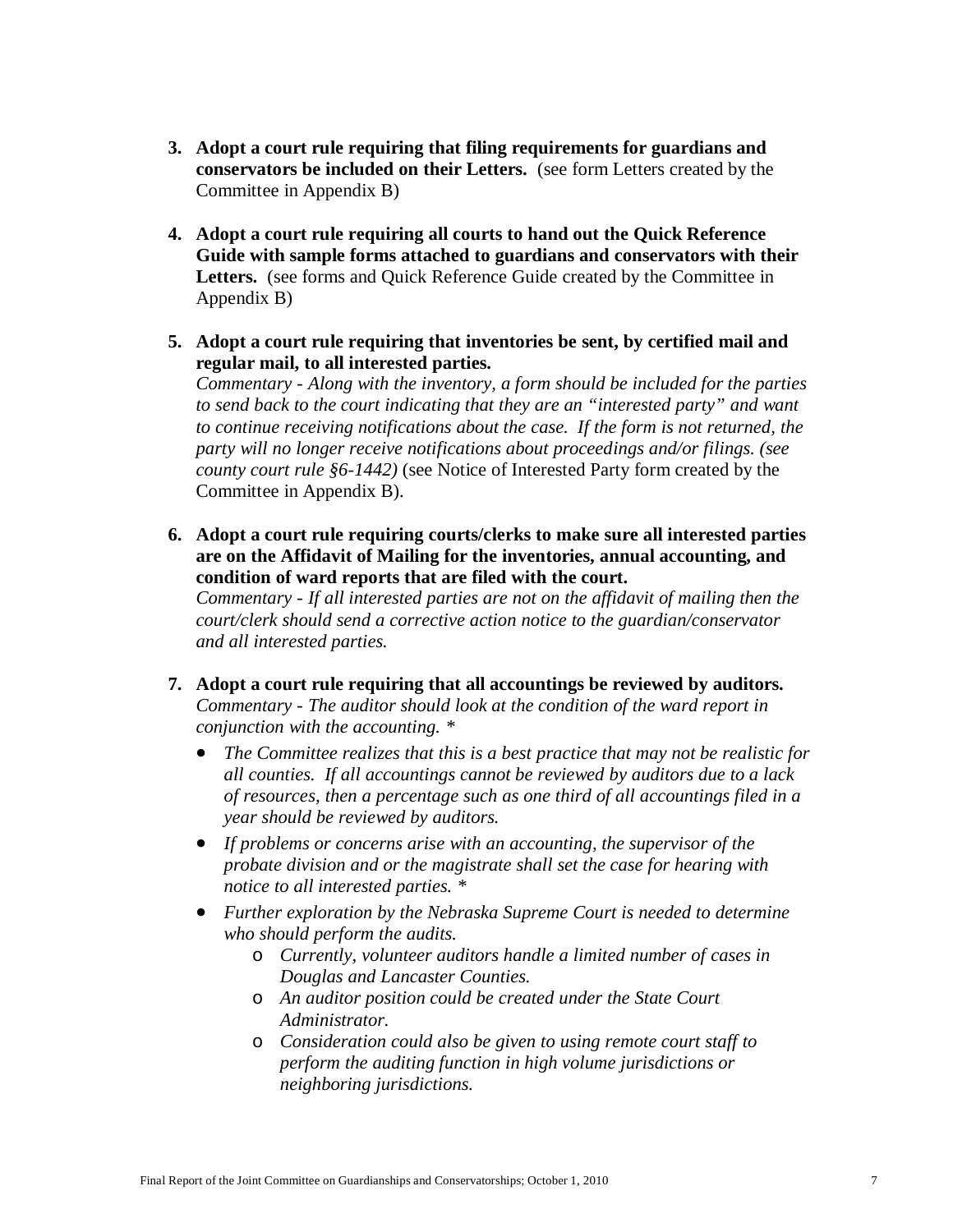- o *The Nebraska State Bar Association's Senior Members Section offered the idea of providing volunteers to serve as auditors around the state.*
- **8. Adopt a court rule requiring the Statement of Assets that is filed with the Accounting be reviewed by an auditor or probate supervisor and/or magistrate to determine if the bond previously set is adequate.** *\**
- **9. Adopt a court rule requiring bank statements and brokerage reports to be submitted with all accountings.**
- **10. Adopt a court rule or support amendments to existing statute to require inventories be filed in guardianship cases.**
- **11. Adopt a court rule or support a statutory change to require inventories to be filed in guardianship and/or conservatorship cases within 30 days of appointment.**
- **12. Adopt a court rule requiring all initial inventories filed with the court be reviewed by the judge to determine if a bond needs to be set and/or the previously set bond is adequate.** \*
- **13. Adopt a court rule requiring the guardian and/or conservator to file their Letters with the Register of Deeds in any county where the ward has real property or an interest in real property.**
- **14. Adopt a court rule requiring an updated inventory be filed every year and it should be reviewed by the auditor or the judge to determine if the bond is still sufficient.**

*Commentary - This could be done as a Statement of Assets if it is revised to contain information required on the inventory.*

**15. Adopt a court rule requiring that in the absence of any interested parties, the court should appoint a Guardian Ad Litem for the ward.** 

*Commentary - There is potential for this recommendation to impact individual counties because the cost of the Guardian Ad Litem would be paid by the individual counties.*

- **16. Adopt a court rule prohibiting ATM withdrawals or cash back on debit transactions without prior court approval.**  *Commentary* - *This should be stated on the guardians' and/or conservators' Letters.*
- **17. Adopt a court rule requiring guardians and conservators to register with the central database each case they are appointed on.** (see recommendation below for Supreme Court Administrator to create and maintain a central database).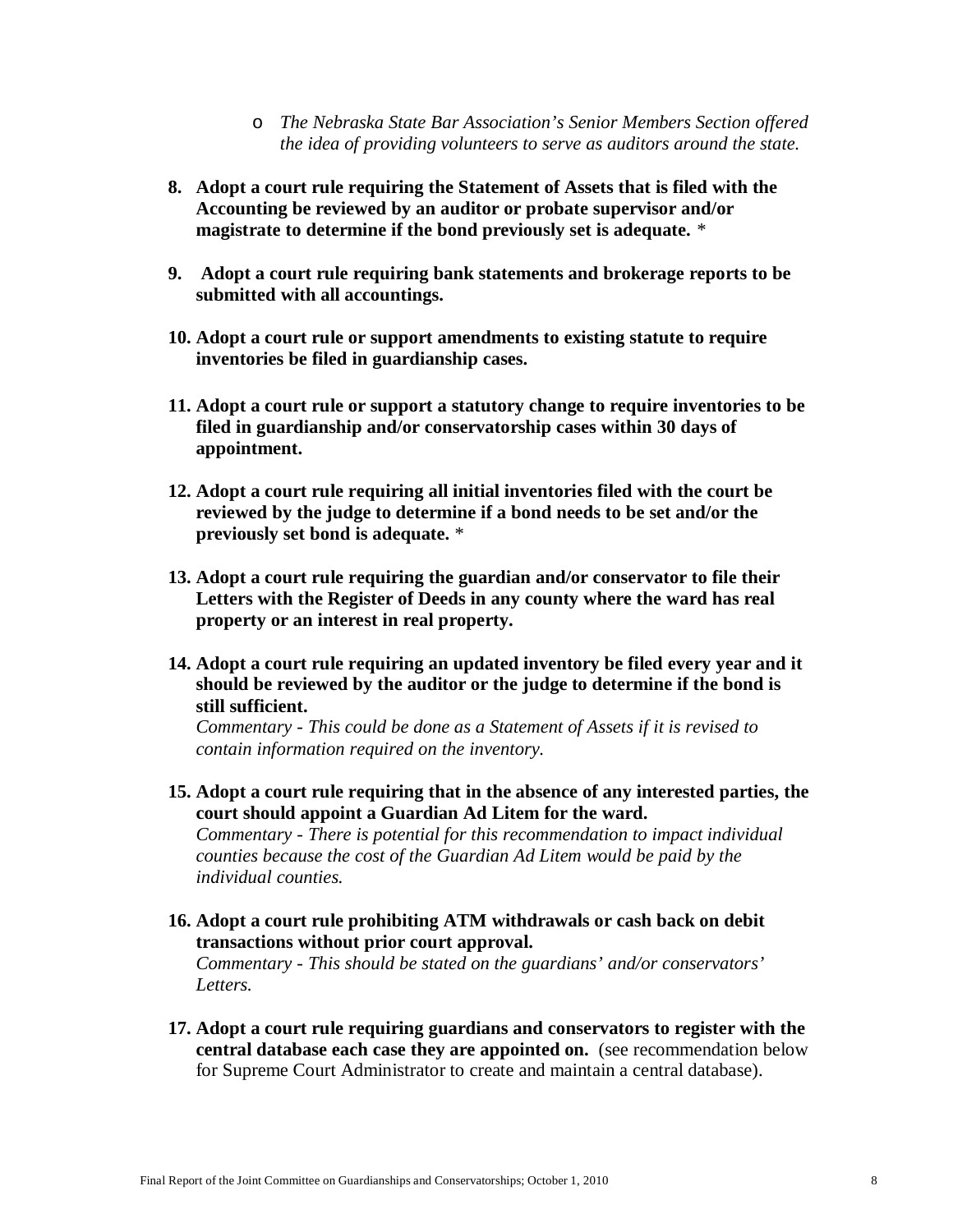- **18. Further study the need to enhance and implement regular judicial education for both judges and court staff on the full range of complexity of guardianship and conservatorship cases.**
- **19. Establish a standing commission to focus on guardian and conservator issues, including further study emerging best practices for court case management to address the relevant interests of protecting vulnerable adults' wellbeing and estate and property; judicial specialization and rotation; docket timeliness and management; court monitoring and auditing; and economic, geographical, and case volume conditions.**

*Commentary - Differing interests have driven case management approaches, including some of the following: (1) focusing on continuity of the ward by assigning one judge to manage one specific ward's case over time; (2) focusing on diversity of case type expertise by rotating judges to manage a variety of wards' cases from time to time; (3) focusing on managing high volumes of initial and annual guardian reviews by scheduling monthly probate calendars for each judge. Emphasizing one interest to accomplish case management may cause a deficiency in achieving competing interests. This dilemma is not confined to Nebraska courts only; but is a growing dilemma nationally, particularly in light of the acknowledged aging baby-boomer population and the likelihood of increasing pressure on the court system to manage the complexities of the persistent oversight of protected persons through the years and possible decades of diminished capacity.* 

## **In addition to the changes suggested above, the State Court Administrator should:**

**1. The State Court Administrator should create and maintain a central database for guardians and conservators that would be accessible by the public.** 

*Commentary - Court rule should be adopted requiring guardians and conservator to register each case they are appointed on. This database would show the status of the guardianship and/or conservatorship, i.e., appointment, Letters issued; how many individuals a person is guardian and/or conservator for; information regarding the suspension or removal of a guardian and/or conservator. The database should be accessible to courts, attorneys, guardians, conservators, interested parties, banks, and the general public.*

**2. The State Court Administrator should instruct each Clerk Magistrate's or court administrator's office to send out reminders to guardians and conservators indicating filing deadlines 45 days prior to when the annual filings are due.**

*Commentary - These could be automatically generated by the Court's administrative software and sent via email to the guardian and/or conservator.*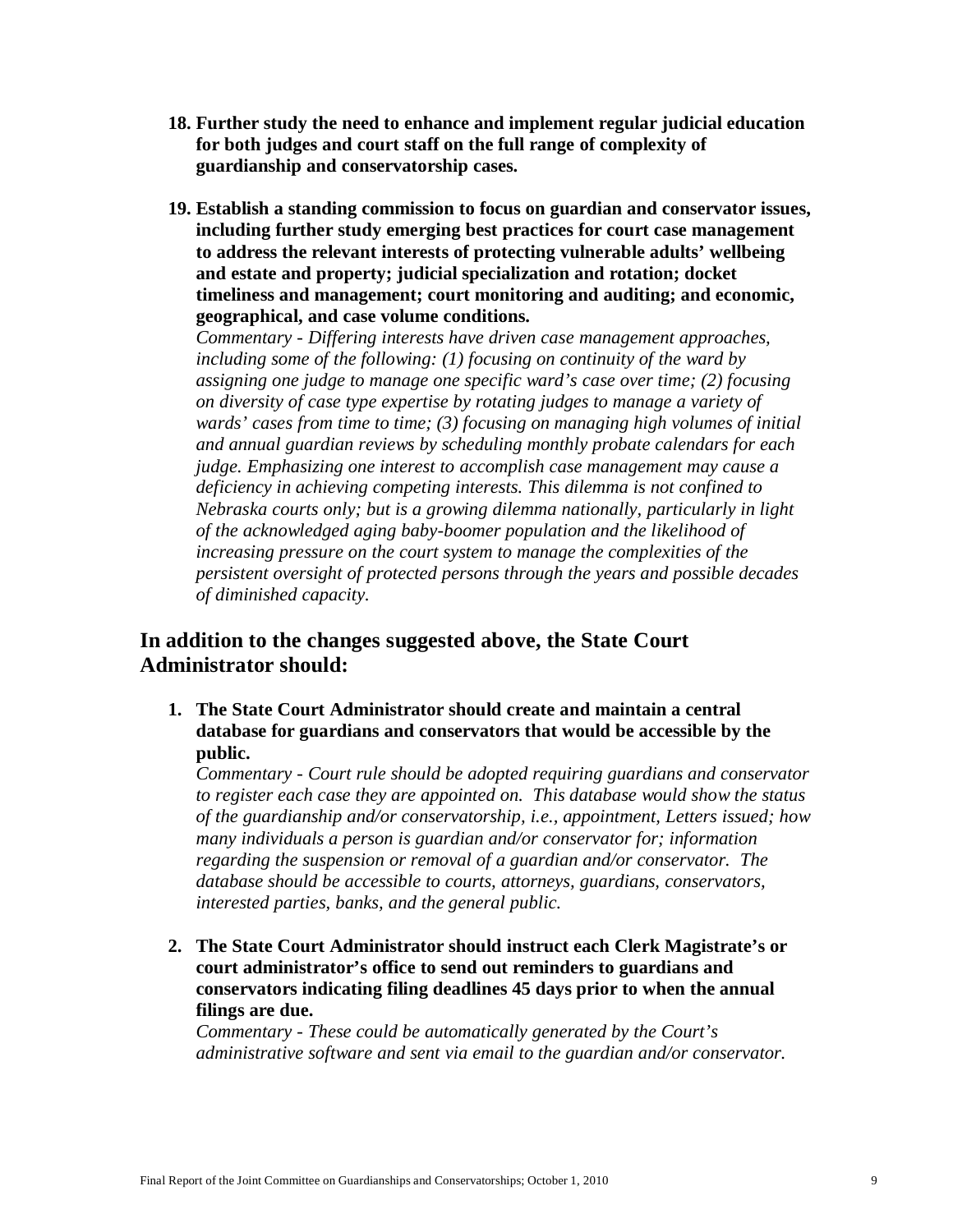**3. The State Court Administrator should post examples of completed reports on the Supreme Court website.**

*Commentary - As an additional resource for guardians and conservators, examples of completed forms (e.g., Condition of Ward, Annual Accounting, etc.) could accompany the blank forms provided on the website.*

**4. The State Court Administrator should post all forms and as much information as possible on the Supreme Court website as a resource for guardians and conservators.** 

*Commentary - The forms should be able to be filled out online.*

**5. The State Court Administrator should make available on the Supreme Court website training videos that guardians and/or conservators can watch when needed to refresh themselves on their duties and responsibilities as guardian and/or conservator.**

*Commentary - This would be used as a supplement to the live training already required to be taken by any new guardian and/or conservator that is appointed.*

**6. The State Court Administrator should add Retired Railroad Board to list of resources in written and online materials available to guardians and conservators.**

*Commentary - The railroad retirement system is different from Social Security and as such, can be difficult for a guardian or conservator to navigate.*

- **7. The State Court Administrator should make the following changes to JUSTICE, the Nebraska Judicial Branch's court data management system:**
	- **a.** When a ward dies or reaches the age of majority, JUSTICE needs to indicate that the case is "terminated" versus "closed" so the courts can readily identify which cases are ongoing and require annual filings.
	- **b.** JUSTICE needs to separate guardianships from conservatorships and adult cases from cases involving minors to assist courts in compiling more accurate caseload data.
	- **c.** JUSTICE needs to automatically send out reminders to guardians and conservators indicating that their annual reports are due in 45 days.
	- **d.** JUSTICE needs to automatically send out show causes for overdue filings, including: accounting, condition on ward reports, bonds, restricted accounts, inventories, certificate of training, etc.

## **In addition to the changes suggested above, The Judiciary should establish as best practices:**

**1. All probate correspondence should be opened by a clerk, and any message regarding a problem with a guardianship and/or conservatorship case should be given to the supervisor of the probate division or magistrate, who should review the letter and either have the judge appoint a Guardian Ad Litem or**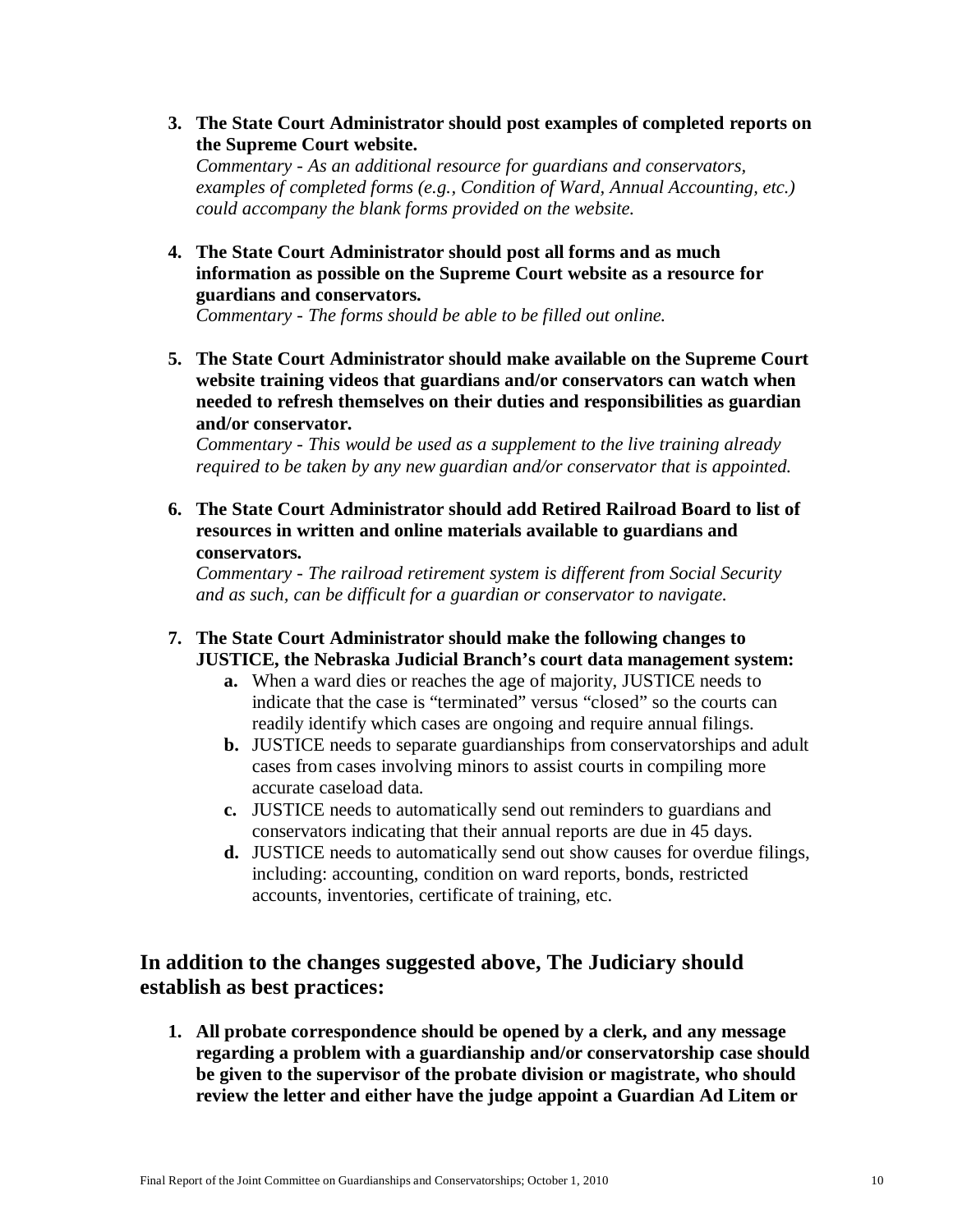**set the case for hearing with notice to all interested parties or have copies of the correspondence sent to all interested parties and if there are no interested parties a Guardian Ad Litem be appointed for the ward and notice given to the Guardian Ad Litem.\***

*Commentary - The Committee considered the issue of information being sent directly to a judge regarding problems with the safety, health, welfare and financial situation of a ward. The Committee discussed options of how this situation should be handled keeping in mind that due to the Judicial Code of Conduct a judge cannot initiate, permit or consider an ex parte communication. Some courts will send the information back to the person who sent it explaining the court cannot have any ex parte communications, and therefore cannot read the letter or take any action. The Committee does not feel this information can be ignored. Therefore, the above two options were discussed. The Supreme Court needs to establish policies and procedures on how to handle information that is received by courts regarding the health, safety, welfare and financial situation of a ward in a guardianship and/or conservatorship case*. \*

**2. The court should send out show cause notices for documents not filed on time. If the guardian and/or conservator does not appear, the court needs to exercise its contempt power.** 

*Commentary - Some members of the Committee agree there needs to be a stepped up enforcement, meaning a warning, then a fine, then jail, for guardians and/or conservators who do not comply. Other members feel this could already be done through the court's contempt powers. There is concern about whether the court can hold someone in contempt for violating a court rule vs. a statute. This issue may need to be explored further.*

- **3. Judges should review Condition of Ward reports when they are filed if the auditors do not look at them.** *\**
- **4. At the court hearing to appoint the guardian and/or conservator, the judge should verbally inform a guardian and/or conservator what forms they will have to file on a yearly basis.**
- **5. The court should inform the guardian and/or conservator at the time of appointment that they must notify the court of the death of the ward within three days of the occurrence.**
- **6. The court should inform the guardian and/or conservator at the time of appointment that they must get permission from the court before they move the ward out of the State of Nebraska.**
- **7. The court should notify the guardian and/or conservator at the time of appointment that they must immediately inform the court of any significant changes in the ward's condition and any assets discovered or awards, settlements, or inheritances not mentioned in the initial inventory.**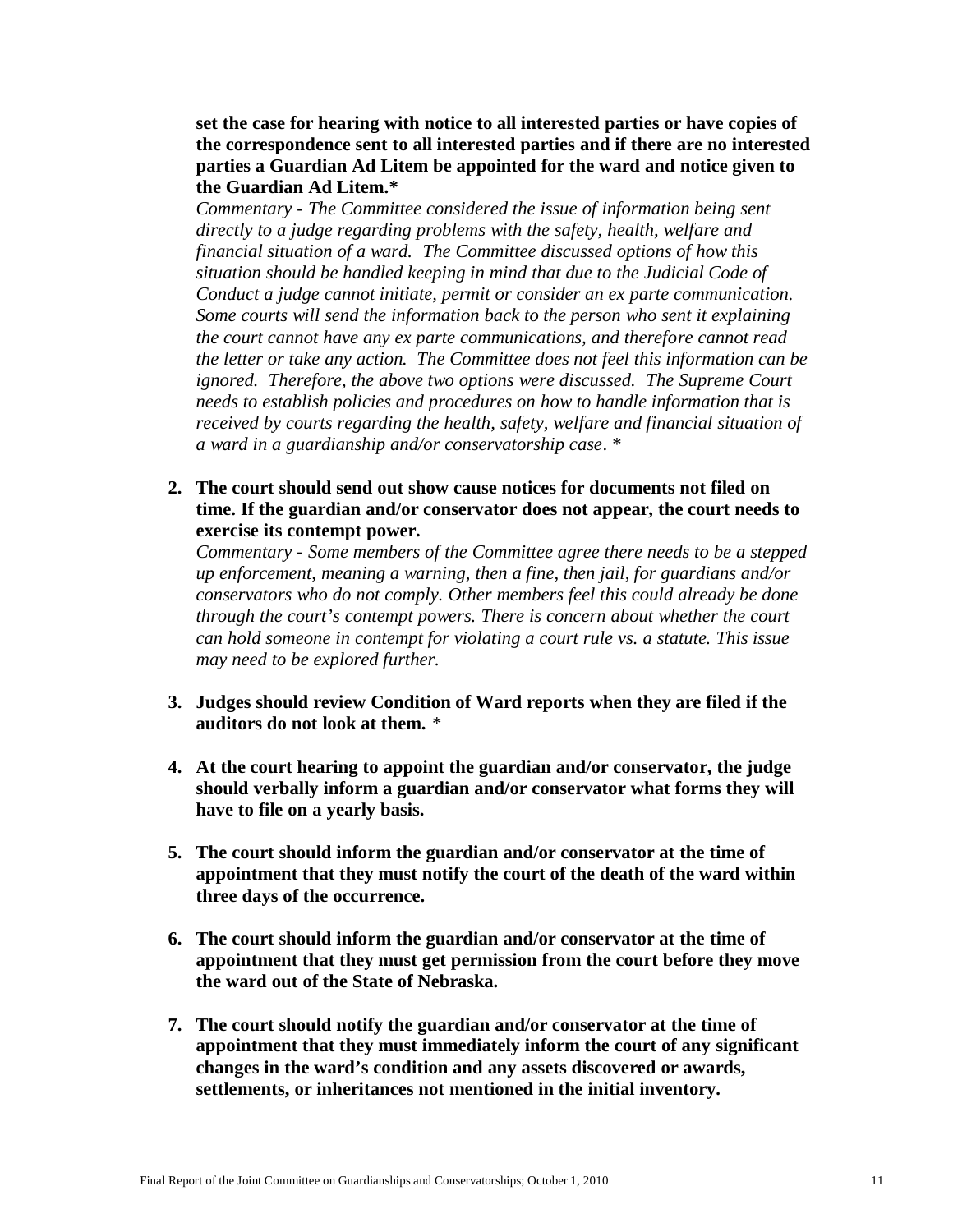- **8. The court should notify the guardian and/or conservator at the time of appointment that there can be no ATM withdrawals or cash back on debit transactions without a prior court order.**
- **9. The court should utilize mediation in troublesome or difficult guardianship and/or conservatorship cases, such as controversy over appointment, intrafamily conflict, or challenges over decisions for the ward's care.<sup>1</sup>** (see Appendix A for proposed amendments to Nebraska Revised Statutes § 25-2911 and § 25-2943)
- **10. The court should require a bank to notify the court of suspicious activity and this requirement should be put in the Letters.** \* *Commentary - The bank would notify the probate supervisor and/or magistrate of the suspicious activity, and the supervisor and/or magistrate would set the matter for hearing.*

The Committee suggests the following best practices for attorneys and we respectfully request the Nebraska State Bar Association to consider implementing the following recommendations:

- **1. Lawyers should explain roles of guardian and/or conservator to client.** *Commentary – This should take place prior to the initial court hearing and should include a review of required forms, filing deadlines and duties of a guardian and/or conservator.*
- **2. Lawyers should go over the acceptance and other forms with their client and make sure their clients have all the forms they will need to file.** (see forms created by the Committee in Appendix B)
- **3. Lawyers should stay on a case and provide assistance beyond the appointment of the guardian or conservator.**  *Commentary – This issue needs to be looked at further, perhaps by the Probate Section, to see if lawyers could stay on a case and provide assistance until after the first year reports have been completed and filed.*
- **4. Lawyers should include in their Orders of Appointment all of the initial reporting requirements necessary to get their Letters.** (see forms created by the Committee in Appendix B)

 $\overline{a}$ 

<sup>1</sup> For more information on this topic please refer to *Mediating Nebraska Conservatorships and Guardianships* by A.J. Steele (September 2010). This paper can be accessed by contacting the Nebraska Office of Dispute Resolution.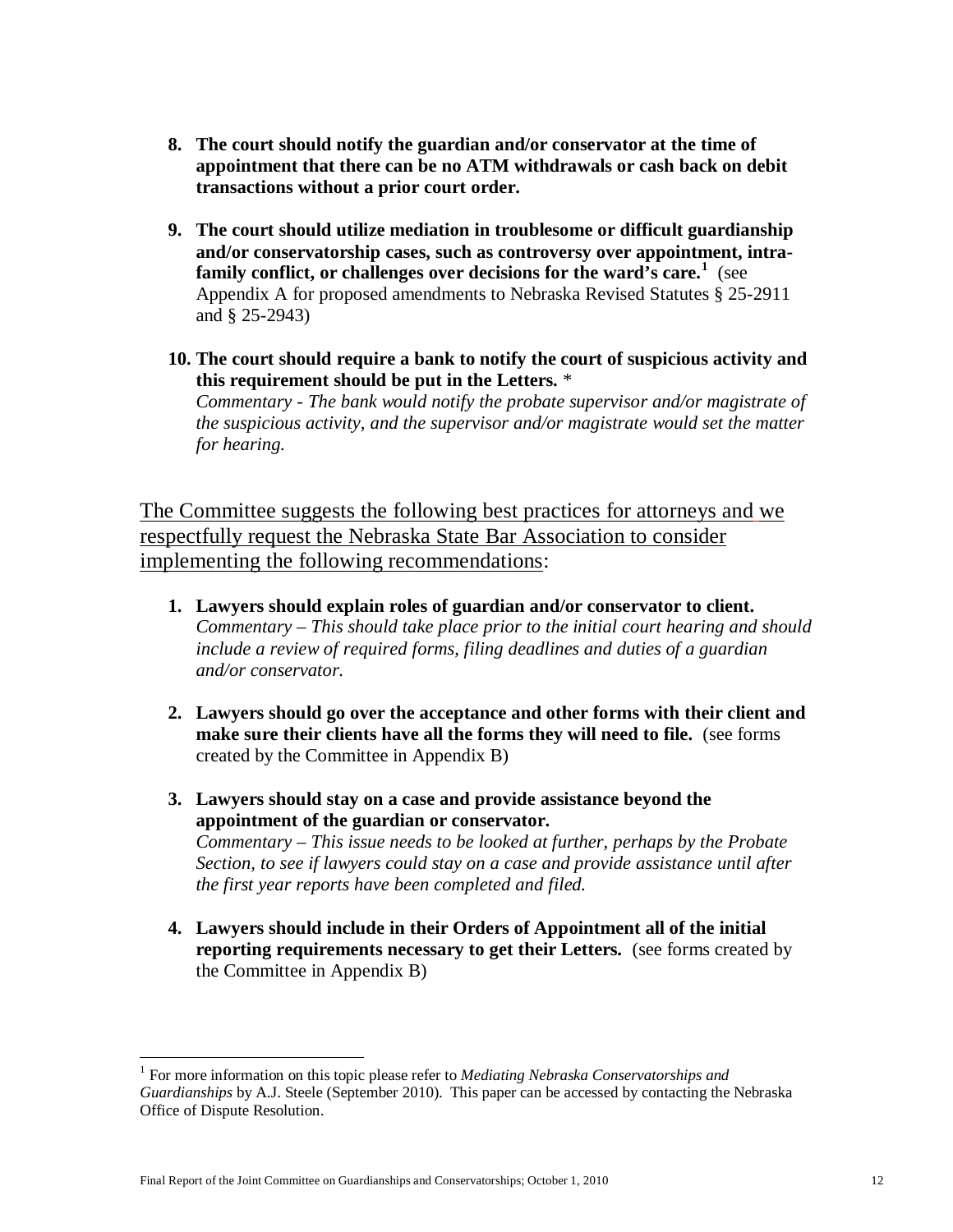- **5. Lawyers should discuss the appropriate use of mediation or other forms of dispute resolution with their clients or guardians and conservators.**
- **6. The Probate Section of the Bar should consider sponsoring a multidisciplinary education seminar on the topic of Guardianship and Conservatorship, inviting members of the collateral professions such as financial and wealth management; healthcare; assisted living; surrogate decision making; adult protective services; elder family systems; Area Agencies on Aging; as well as probate judges and staff.**

We respectfully request the Nebraska Legislature to consider implementing the following recommendations:

**1. Amend Nebraska Revised Statutes § 30-2640 to require bonds on all assets greater than \$10,000; requirement can be suspended at Judge's discretion. (Should also look at court rule §6-1437 to make consistent)** (see appendix A for proposed language)

*Commentary -*

- *The Committee discussed the requirement of bonding in order to prevent bad acting guardians and conservators from stealing from their wards.*
- *The low threshold of \$10,000 is meant to protect the most vulnerable wards whose assets are minimal (e.g. \$15,000- \$30,000) and thus all the more critical for the wards to maintain.*
- *Current statute allows judges the option to set a bond on a ward's assets. The proposed language below requires a bond by default on assets over \$10,000 and allows the judge to waive the bond by showing good cause.*
- **2. Mandate the creation – by the State Court Administrator - of a central database for guardians and conservators that would be accessible by the public.**

*Commentary - Guardians and/or conservators should register with the database for every case they are appointed on.*

**3. Amend Nebraska Revised Statutes § 30-2647 to require that inventories be filed within 30 days of appointment in a conservatorship case and be sent, by certified mail and regular mail, to all interested parties.**

*Commentary - Along with the inventory, a form should be included for the parties to send back to the court indicating that they are an "interested party" and want to continue receiving notifications about the case. If the form is not returned, the party will no longer receive notifications about proceedings and/or filings*. (see Notice of Interested Party form created by the Committee in Appendix B)

**4. Adopt a statute requiring inventories to be filed in guardianship cases.**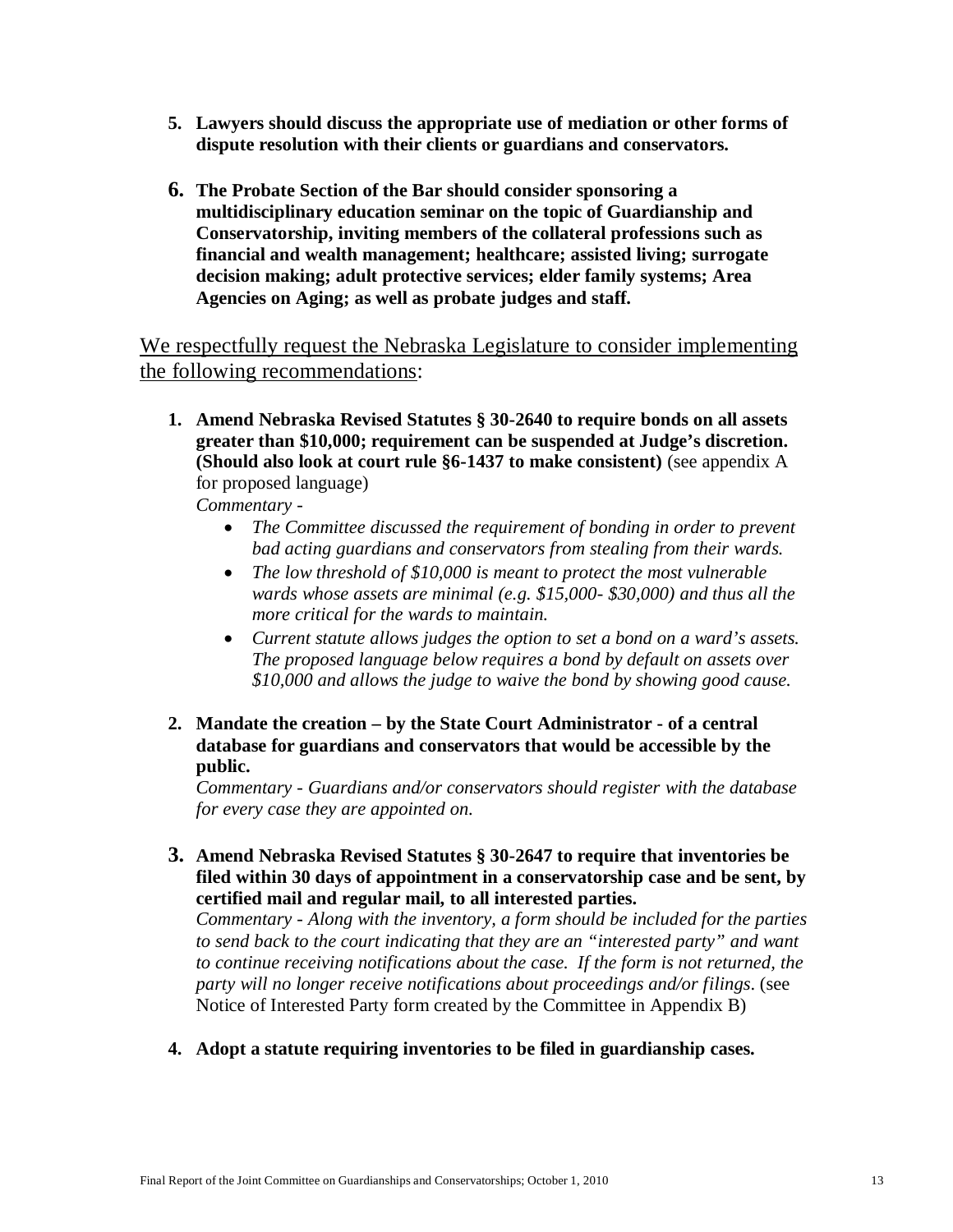- **5. Adopt a statute requiring inventories to be filed within 30 days of appointment in guardianship cases.**
- **6. Adopt a statute requiring inventories filed in guardianship cases be sent, by certified mail and regular mail, to all interested parties.**
- **7. Adopt a statute requiring an updated inventory to be filed every year.**
- **8. Adopt a statute requiring the guardian and/or conservator to file their Letters with the Register of Deeds in any county where the ward has real property or an interest in real property.**
- **9. Adopt a statute requiring the guardian and/or conservator to get permission from the court before they move the ward out of the state of Nebraska.**
- **10. Amend Nebraska Revised Statutes § 25-2911 and § 25-2943 to expressly authorize the court to refer a contested guardianship or conservatorship case to mediation or another form of alternative dispute resolution.** (see Appendix A for proposed language)
- **11. Adopt a statute that would allow the Supreme Court to regulate the reporting and actions of a guardian and conservator by court rules that would have the force of law.**
- **12. Adopt a statute or a resolution providing for a committee to be convened to study the cost of and implementation of the Office of Public Guardian and report back to the Legislature with their findings by the 2012 legislative session**.

*Commentary - Nebraska is the lone jurisdiction in the United States that does not have an Office of Public Guardianship. Nebraska has the opportunity to learn from current research and practice within the 49 other states as to how to design an Office that could best leverage public/private resources to meet this increasing need for this significant vulnerable population. The purpose of the Office of Public Guardianship varies among the models, but primarily, it is to provide surrogate decision making in the role of guardian or conservator for those individuals who would not otherwise have one. At least two bills to establish an Office of Public Guardianship have been introduced into the Nebraska Legislature over the past five year; most recently was LB 257, to Adopt the Public Guardianship Act, introduced by Senator Lathrop in 2007.*

**13. We respectfully recommend that the Legislature study the issue of diminished capacity in both statutory language as well as legal determination procedures as linked to limited or full guardianship and conservatorship.**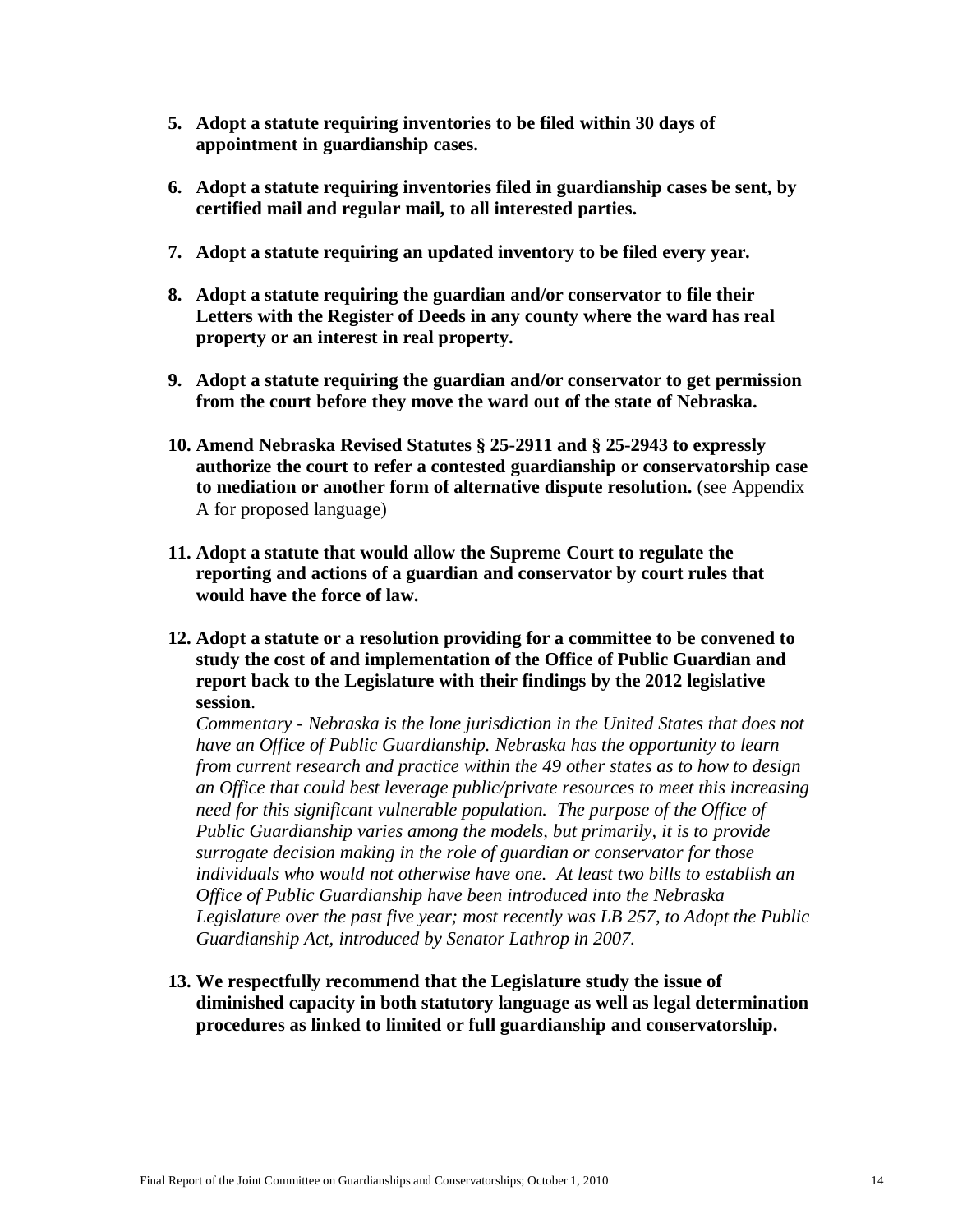## Appendix A Proposed statutory amendments

### **1. Amend Nebraska Revised Statutes § 30-2640 to require bonds on all assets greater than \$10,000; requirement can be suspended at Judge's discretion.**

Draft language for statutory change:

For assets over \$10,000 the bond for a conservator shall be in the amount of the aggregate capital value of the personal property of the estate in his or her control plus one year's estimated income from all sources minus the value of securities deposited under arrangements requiring an order of the court for their removal. The bond of the conservator shall be conditioned upon the faithful discharge of all duties of the trust according to law, with sureties as the Court shall specify. The Court, in lieu of sureties on a bond, may accept other security for the performance of the bond, including a pledge of securities or a mortgage of land owned by the Conservator. For good cause shown, the Court may eliminate the requirement of a bond or decrease or increase the required amount of any such bond previously furnished. The Court may consider as one of the factors of good cause when determining whether a bond shall be required and the amount thereof, the desires of the protected person as expressed in any written power of attorney.

> Current language*: 30-2640 The court may require a conservator to furnish a bond conditioned upon faithful discharge of all duties of the trust according to law, with sureties as it shall specify and may eliminate the requirement or decrease or increase the required amount of any such bond previously furnished. The amount of the bond may be fixed at the discretion of the court, but if not otherwise fixed by the court, the amount of the bond shall be in the amount of the aggregate capital value of the personal property of the estate in his or her control plus one year's estimated income from all sources minus the value of securities deposited under arrangements requiring an order of the court for their removal. The court, in lieu of sureties on a bond, may accept other security for the performance of the bond, including a pledge of securities or a mortgage of land. The court may consider the desires of the protected person as expressed in any written power of attorney in determining whether a bond shall be required and the amount thereof.*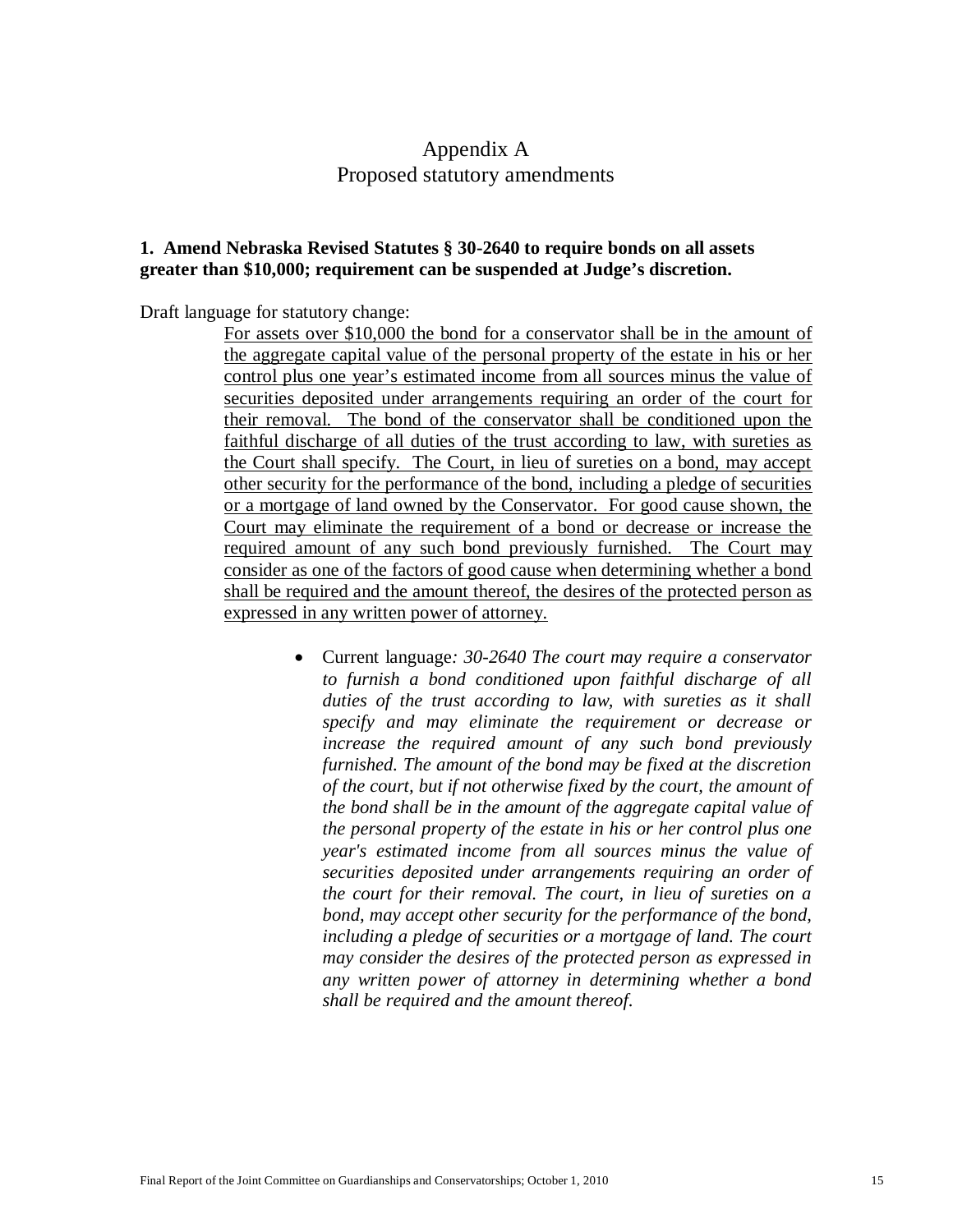## **2. Amend Nebraska Revised Statutes §25-2911 to include mediation of guardianship and conservatorship cases.**

#### **§25-2911 Dispute resolution; types of cases; referral of cases.**

(1) The following types of cases may be accepted for dispute resolution at an approved center:

(a) Civil claims and disputes, including, but not limited to, consumer and commercial complaints, disputes between neighbors, disputes between business associates, disputes between landlords and tenants, and disputes within communities;

(b) Disputes concerning child custody, parenting time, visitation, or other access and other areas of domestic relations; and

(c) Juvenile offenses and disputes involving juveniles.; and

#### (d) Guardianship and conservatorship cases.

(2) An approved center may accept cases referred by a court, an attorney, a law enforcement officer, a social service agency, a school, or any other interested person or agency or upon the request of the parties involved. A case may be referred prior to the commencement of formal judicial proceedings or may be referred as a pending court case. In order for a referral to be effective, all parties involved must consent to such referral. If a court refers a case to an approved center, the center shall provide information to the court as to whether an agreement was reached. If the court requests a copy of the agreement, the center shall provide it.

## **3. Amend Nebraska Revised Statutes §25-2943 to authorize courts to refer guardianship and conservatorship cases to mediation or other form of alternative dispute resolution.**

### **25-2943. Referral of civil cases to mediation or alternative dispute resolution; rules of practice.**

A court may refer a civil case or guardianship and conservatorship cases to mediation or another form of alternative dispute resolution and, unless otherwise ordered following a hearing upon a motion to object to such referral, may state a date for the case to return to court. Such date shall be no longer than ninety days after the date the order was signed unless the court grants an extension upon request of the parties. Any agreement or resolution made in mediation or another form of alternative dispute resolution shall be voluntarily entered into by the parties. An individual trial court, an appellate court, or the Supreme Court on its own initiative may adopt rules of practice governing the procedures for referral of cases to mediation and other forms of dispute resolution. Such services may be provided by approved centers on a sliding scale of fees under the Dispute Resolution Act.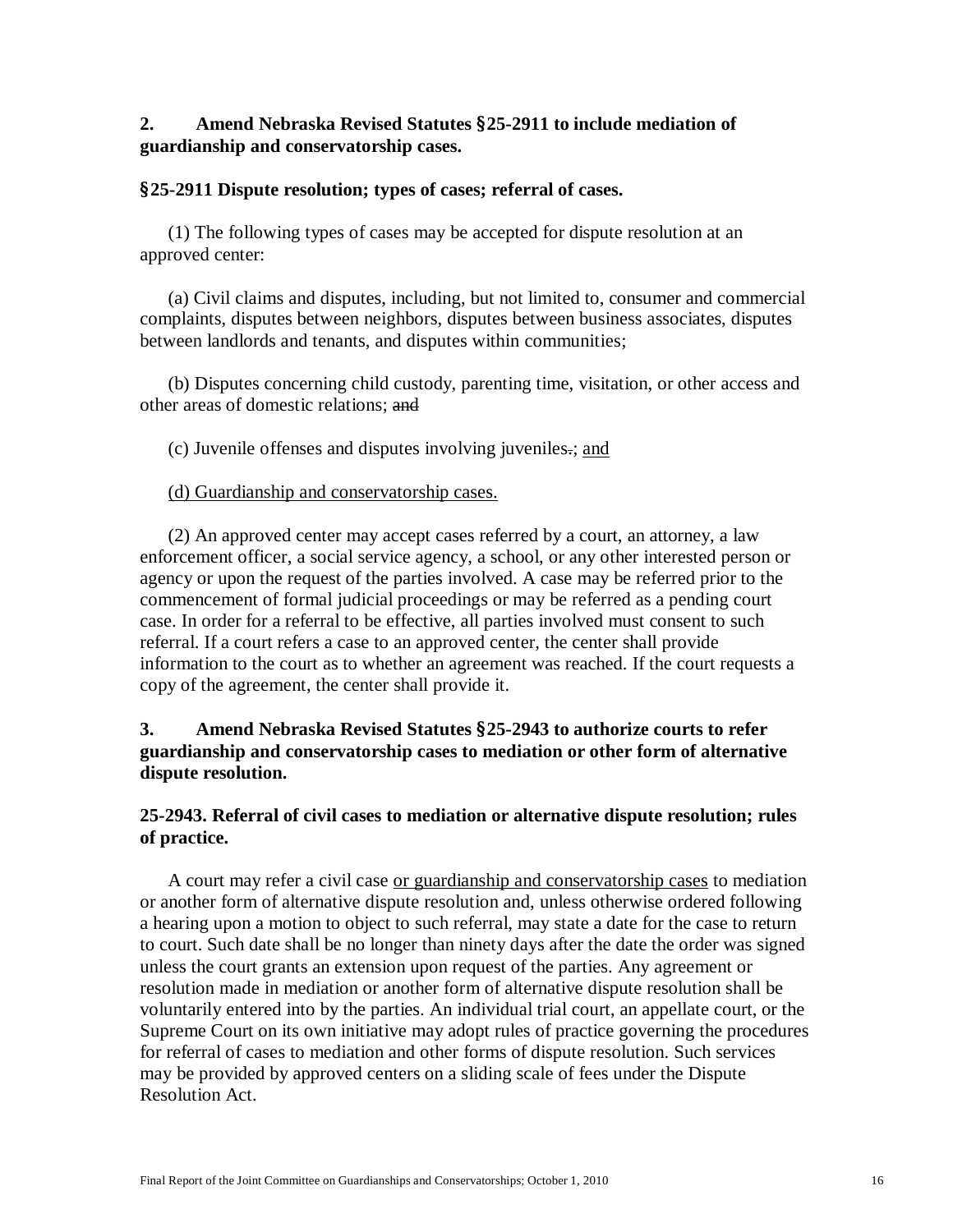## Appendix B Proposed court forms

The proposed draft forms attached to this report were updated from current official court forms and new forms were created. The purpose of these forms is to increase the guardian and conservator's accountability to the protected person and to provide additional relevant information to the courts to improve their ability to monitor guardian and conservator filings. For example, the revised forms will (a) provide more information to the judges in the front end of a case; (b) will clarify and confirm who the interested parties are; and (c) will increase the likelihood that information about the protected person's assets, expenditures, and well-being are disseminated to the interested parties throughout the case. The Committee recognizes that some if not all of the recommended forms will require statutory or court rule amendments prior to adoption and implementation of the use of the forms. The body of this report contains said recommendations. It is the recommendation of the Committee that the Nebraska Supreme Court enact court rules to adopt these forms and require them to be the sole authorized forms to be used by all courts in guardian and conservator cases.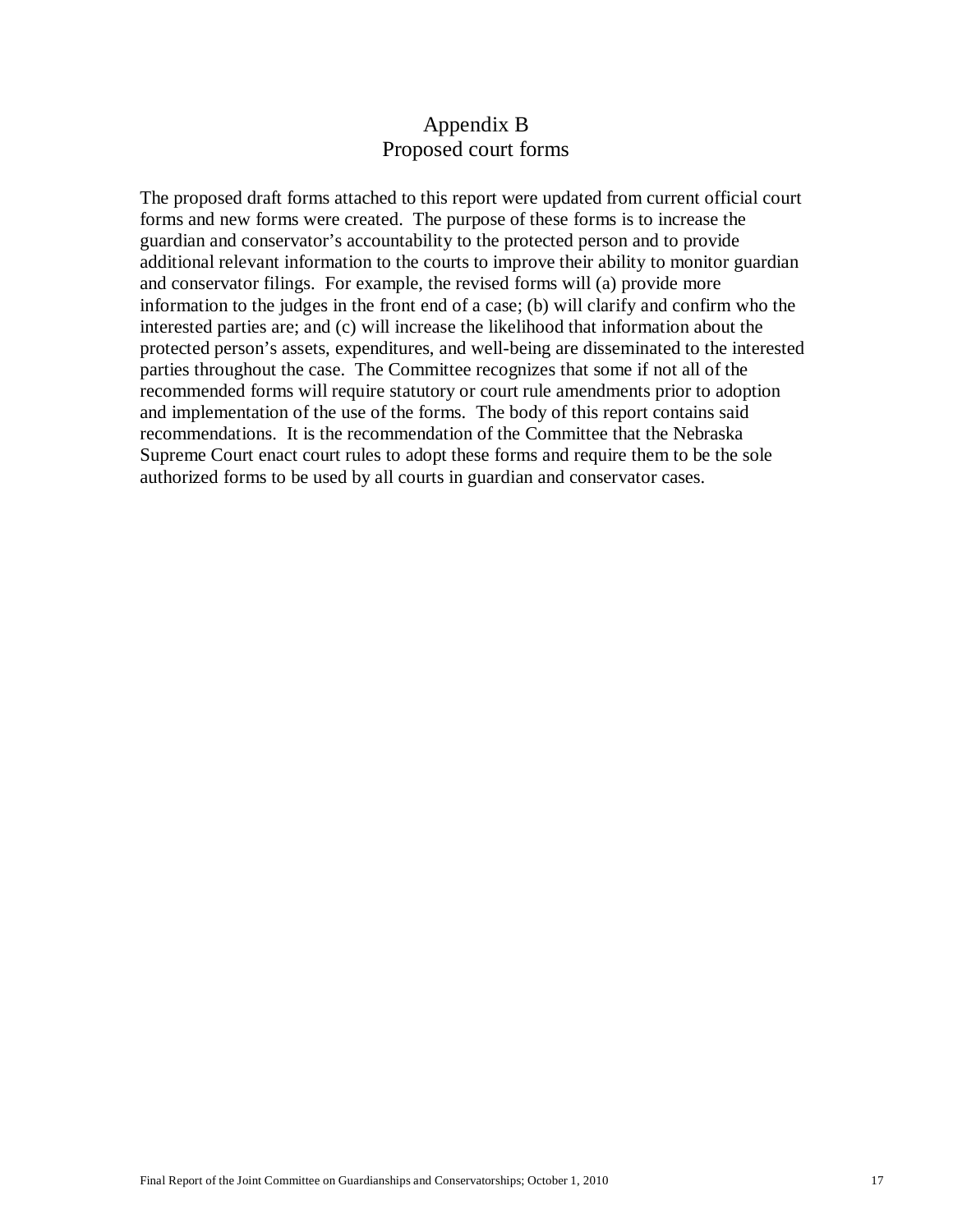### **Form Index**

- #1 Acceptance of Appointment of Conservator for a Minor
- #2 Acceptance of Appointment of Conservator
- #3 Acceptance of Appointment of Guardian and Conservator
- #4 Acceptance of Appointment of Guardian
- #5 Acceptance of Appointment of Conservator Restricted
- #6 Acceptance of Appointment of Guardian and Conservator Restricted
- #7 Acknowledgement of Financial Institution
- #8 Acknowledgement of Registering
- #9 Address Information Sheet
- #10 Affidavit of Mailing
- #11 Annual Accounting/Statement of Assets
- #12 Checklist for Guardian/Conservator
- #13 General Information
- #14 Inventory and Affidavit of Due Diligence
- #15 Letters of Conservatorship
- #16 Letters of Guardianship and Conservatorship
- #17 Letter of Guardianship Incapacitated Person
- #18 Letters of Guardians Minor
- #19 Letters of Restricted Conservatorship
- #20 Letters of Restricted Guardianship/Conservatorship
- #21 Notice of Right to Object
- #22 Notice of Interested Party
- #23 Objection
- #24 Order Appointing Conservator
- #25 Proof of Possession
- #26 Proof of Restricted Account
- #27 Quick Reference for G/C
- #28 Quick Reference for Conservators w/Restricted Account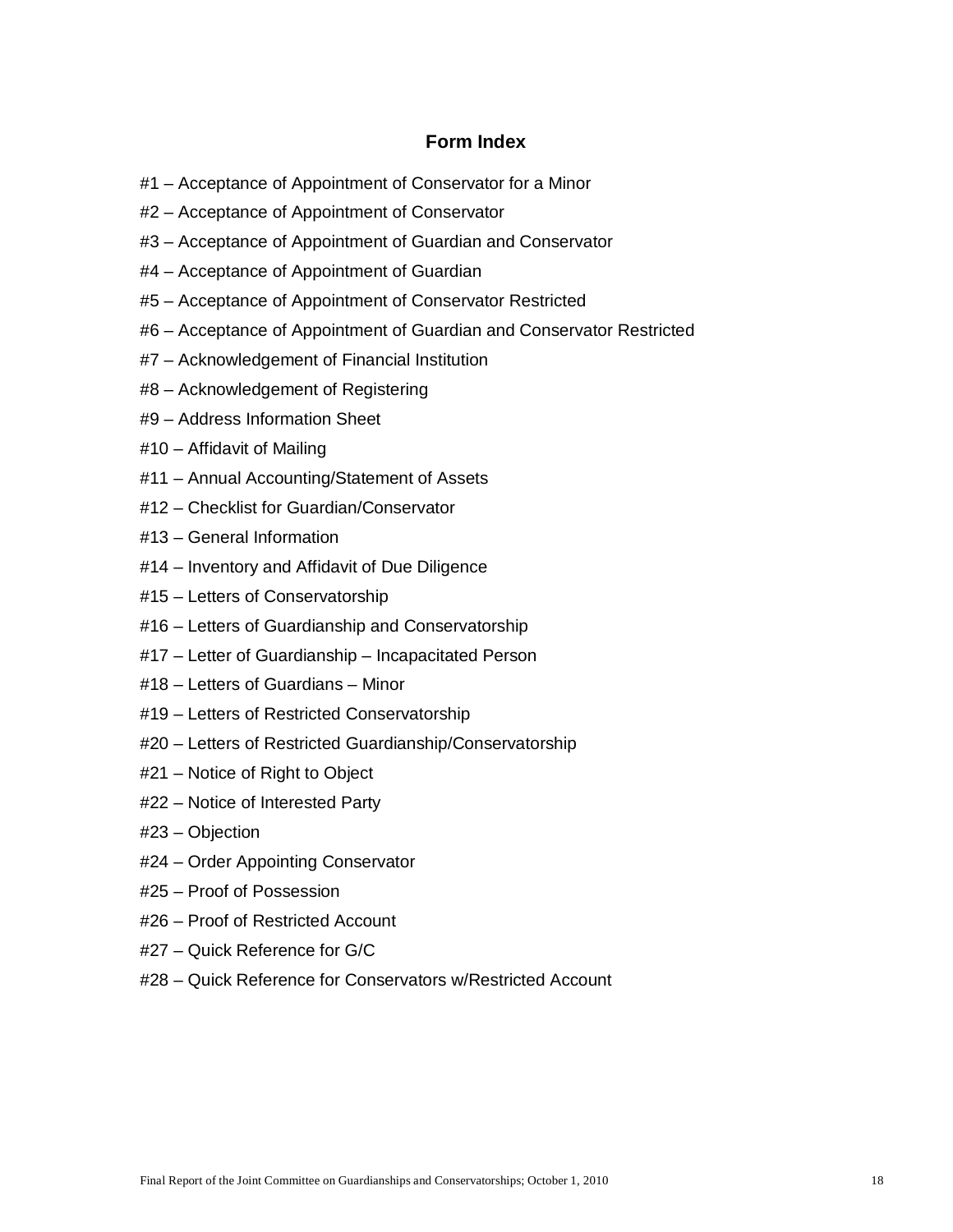| IN THE COUNTY COURT OF | COUNTY, NEBRASKA                                        |
|------------------------|---------------------------------------------------------|
| IN THE MATTER OF       | CASE NO.                                                |
|                        | Acceptance of Appointment of<br>Conservator for a Minor |

<u>Comes</u> and accepts appointment as COMES NOW Name of Conservator Conservator of the assets of \_\_\_\_\_\_\_\_\_\_\_\_\_\_\_\_\_\_\_\_\_\_\_\_\_\_\_\_\_\_\_\_\_\_, a minor, and Name of Ward does solemnly swear that I will perform, according to law, all duties as such Conservator. I further acknowledge the following by initialing all of the following:

\_\_\_ **I acknowledge that I have filed with the court an Acknowledgment of Registering with the Central Guardianship/Conservatorship Database.**

**\_\_\_ I further acknowledge that I have filed with the court the Guardian/Conservator General Information sheet.**

**\_\_\_ I further acknowledge that if I am dealing with restricted funds then within 10 days of my appointment I will file with the Court a Proof of Restrict Account From Depository or Financial Institution form.**

**\_\_\_ I further acknowledge that within 30 days of my appointment I will have to file with the Court an Acknowledgement of Financial Institution form along with an updated Personal and Financial Information of Parties form with full account numbers.**

**\_\_\_ I further acknowledge that within 30 days of my appointment I will have to file an Inventory and Affidavit of Due Diligence of the Wards Assets with the Court.**

**\_\_\_ I further acknowledge that within 90 days of my appointment I will have to complete a guardianship/conservatorship training class and file proof of completion with the court.**

**\_\_\_ I further acknowledge that I must file my letters of Guardianship and/or Conservatorship with the Register of Deeds in any county where the ward has real property or an interest in real property.**

**\_\_\_ I further acknowledge that one year after my appointment and every year thereafter, I shall file with the Court an Annual Report of Guardian on Condition of Ward**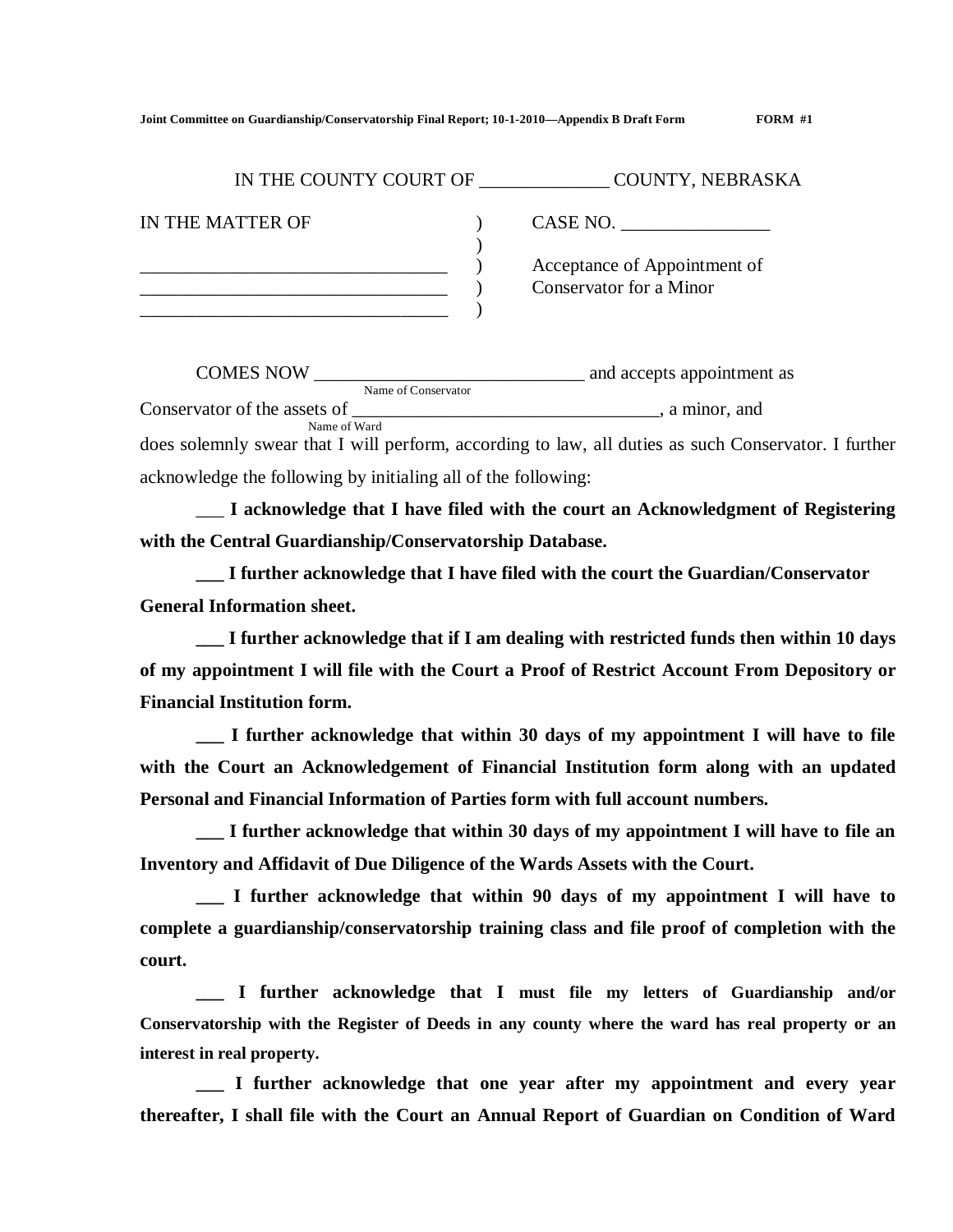**Report, Annual Accounting, Itemized Statement of Assets, Certificate of Proof of Possession and Balance. All of the documents shall be sent to all interested parties along with a Notice of Right to Object Form. I acknowledge that I have to file with the Court an Affidavit of Mailing showing I mailed all of the documents to all interested parties by certified mail, return receipt requested and by first class mail, postage pre-paid.**

**\_\_\_ I further acknowledge that if the ward moves I must notify the court of the wards new address within 3 days of the ward moving.**

**\_\_\_ I further acknowledge that I must get court approval prior to moving a ward out of the State of Nebraska.**

**\_\_\_ I further acknowledge that I must notify the court immediately if there is any significant change in the ward's condition or the ward dies.**

**\_\_\_ I further acknowledge that I must notify the court immediately of any assets, awards, settlement or inheritance the ward receives which was not included on the initial inventory.**

**\_\_\_ I further acknowledge that I must file a copy of my Letters with the register of deeds in any county where the ward has real property or an interest in real property.**

**\_\_\_ I further acknowledge that I cannot make any ATM withdrawals and/or get cash back from a debit transaction without a court order.**

**\_\_\_ I further acknowledge that I have gone over the above with my attorney (if you have one) and I have received all forms necessary to comply with the above and I have no further questions of my attorney. (If you do not have an attorney please indicate not applicable and go to next acknowledgement.)** 

**\_\_\_ I further acknowledge that I have received the forms needed to comply with the above requirements.**

Dated  $\Box$ 

Conservator

\_\_\_\_\_\_\_\_\_\_\_\_\_\_\_\_\_\_\_\_\_\_\_\_\_\_\_\_\_\_\_\_\_\_\_\_\_\_\_\_\_\_\_\_\_ Address

\_\_\_\_\_\_\_\_\_\_\_\_\_\_\_\_\_\_\_\_\_\_\_\_\_\_\_\_\_\_\_\_\_\_\_\_\_\_\_\_\_\_\_\_\_ City, State and Zip Code

( )\_\_\_\_\_\_\_\_\_\_\_\_\_\_\_\_\_\_\_\_\_\_\_\_\_\_\_\_\_\_\_\_\_\_\_\_\_\_\_\_\_ Phone Number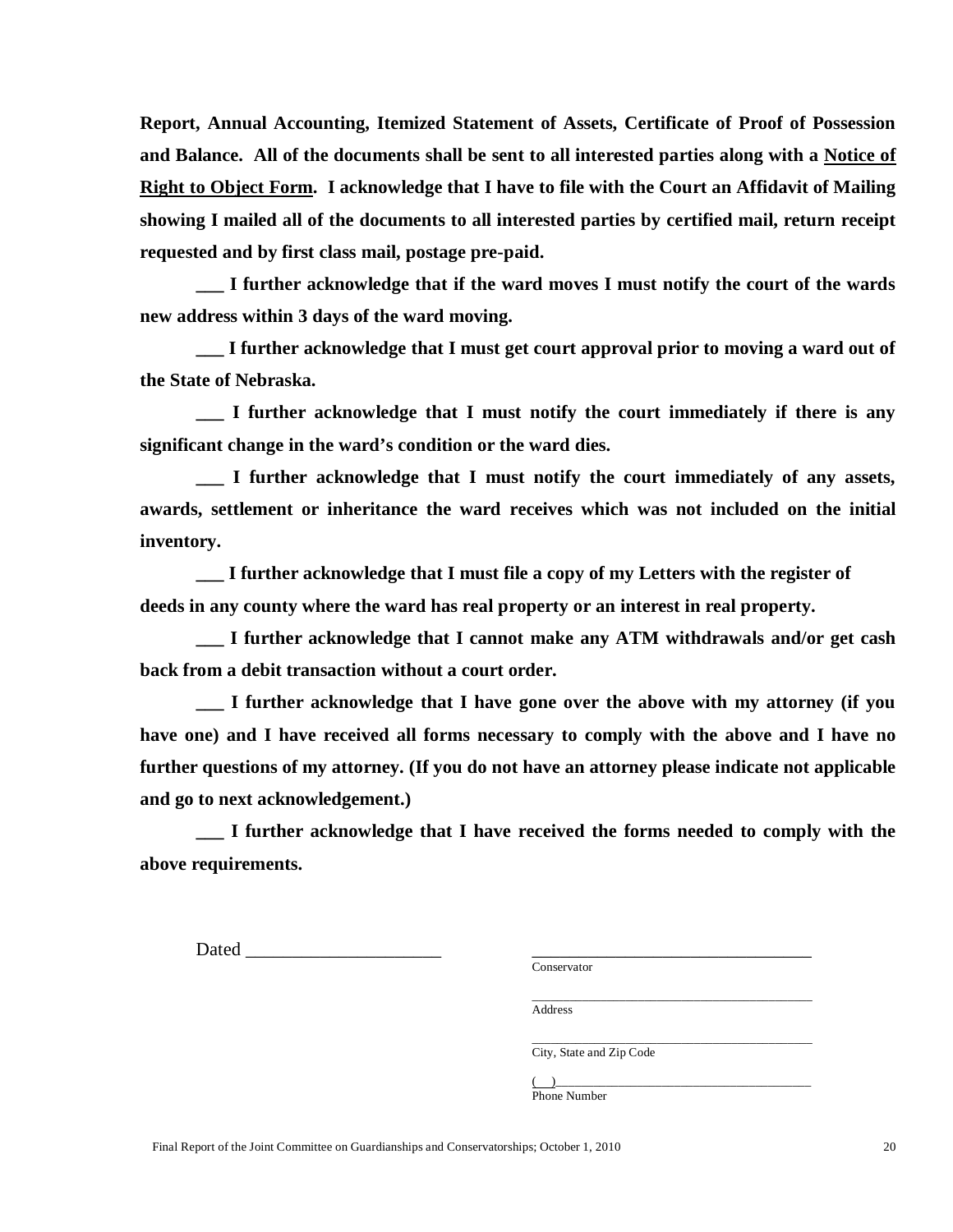|  | Joint Committee on Guardianship/Conservatorship Final Report; 10-1-2010—Appendix B Draft Form | <b>FORM #2</b> |
|--|-----------------------------------------------------------------------------------------------|----------------|
|--|-----------------------------------------------------------------------------------------------|----------------|

| IN THE COUNTY COURT OF |  | COUNTY, NEBRASKA                            |
|------------------------|--|---------------------------------------------|
| IN THE MATTER OF       |  | CASE NO.                                    |
|                        |  | Acceptance of Appointment of<br>Conservator |
|                        |  |                                             |

COMES NOW \_\_\_\_\_\_\_\_\_\_\_\_\_\_\_\_\_\_\_\_\_\_\_\_\_\_\_\_\_ and accepts appointment as Name of Conservator Conservator of the assets of  $\blacksquare$ Name of Ward and does solemnly swear that I will perform, according to law, all duties as such Conservator. I further acknowledge the following by initialing all of the following:

**\_\_\_ I acknowledge that I have filed with the court an Acknowledgment of Registering with the Central Guardianship/Conservatorship Database.**

**\_\_\_ I further acknowledge that I have filed with the court the Guardian/Conservator General Information sheet.** 

**\_\_\_ I further acknowledge that within 30 days of my appointment I will have to file with the Court an Acknowledgement of Financial Institution form along with an updated Personal and Financial Information of Parties form with full account numbers.**

**\_\_\_ I further acknowledge that within 30 days of my appointment I will have to file an Inventory of the Wards Assets and Affidavit of Due Diligence with the Court.**

**\_\_\_ I further acknowledge that within 90 days of my appointment I will have to complete a guardianship/conservatorship training class and file proof of completion with the court.**

**\_\_\_ I further acknowledge that I must file my letters of Guardianship and/or Conservatorship with the Register of Deeds in any county where the ward has real property or an interest in real property.**

**\_\_\_ I further acknowledge that one year after my appointment and every year thereafter, I shall file with the Court an Annual Accounting, Itemized Statement of Assets, Certificate of Proof of Possession and Balance. All of the documents shall be sent to all interested parties along with a Notice of Right to Object Form. I acknowledge that I have to file with the Court an Affidavit of Mailing showing I mailed all of the documents to all**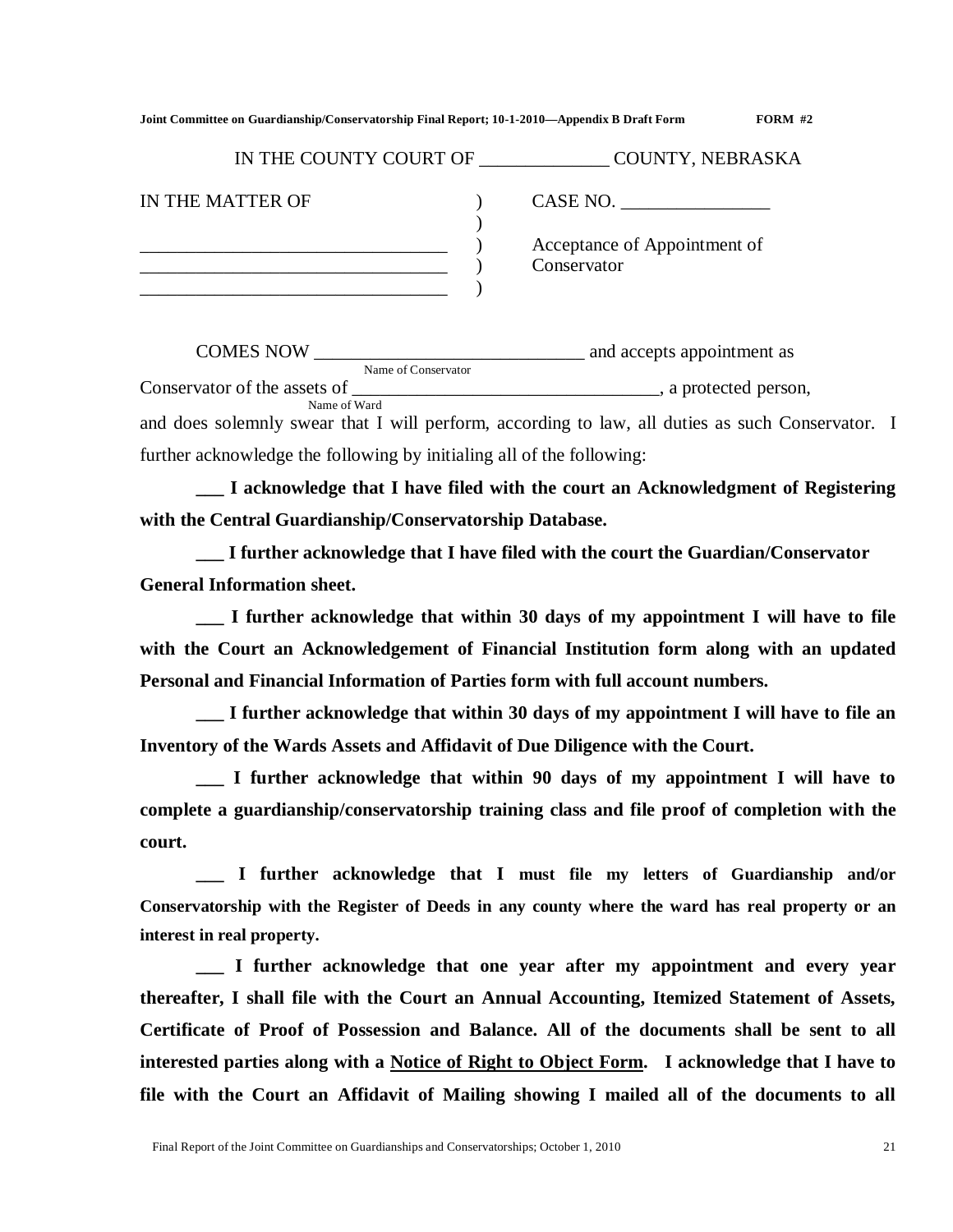**interested parties by certified mail, return receipt requested and by first class mail, postage pre-paid.**

**\_\_\_ I further acknowledge that if the ward moves I must notify the court of the wards new address within 3 days of the ward moving.**

**\_\_\_ I further acknowledge that I must get court approval prior to moving a ward out of the State of Nebraska.**

**\_\_\_ I further acknowledge that I must notify the court immediately if there is any significant change in the ward's condition or the ward dies.**

**\_\_\_ I further acknowledge that I must notify the court immediately of any assets, awards, settlement or inheritance the ward receives which was not included on the initial inventory.**

**\_\_\_ I further acknowledge that I must file a copy of my Letters with the register of deeds in any county where the ward has real property or an interest in real property.**

**\_\_\_ I further acknowledge that I cannot make any ATM withdrawals and/or get cash back from a debit transaction without a court order.**

**\_\_\_ I further acknowledge that I have gone over the above with my attorney (if you have one) and I have received all forms necessary to comply with the above and I have no further questions of my attorney. (If you do not have an attorney please indicate not applicable and go to next acknowledgement.)** 

**\_\_\_ I further acknowledge that I have received the forms needed to comply with the above requirements.**

Dated  $\Box$ 

Conservator

\_\_\_\_\_\_\_\_\_\_\_\_\_\_\_\_\_\_\_\_\_\_\_\_\_\_\_\_\_\_\_\_\_\_\_\_\_\_\_\_\_\_\_\_\_ Address

City, State and Zip Code

\_\_\_\_\_\_\_\_\_\_\_\_\_\_\_\_\_\_\_\_\_\_\_\_\_\_\_\_\_\_\_\_\_\_\_\_\_\_\_\_\_\_\_\_\_

( )\_\_\_\_\_\_\_\_\_\_\_\_\_\_\_\_\_\_\_\_\_\_\_\_\_\_\_\_\_\_\_\_\_\_\_\_\_\_\_\_\_ Phone Number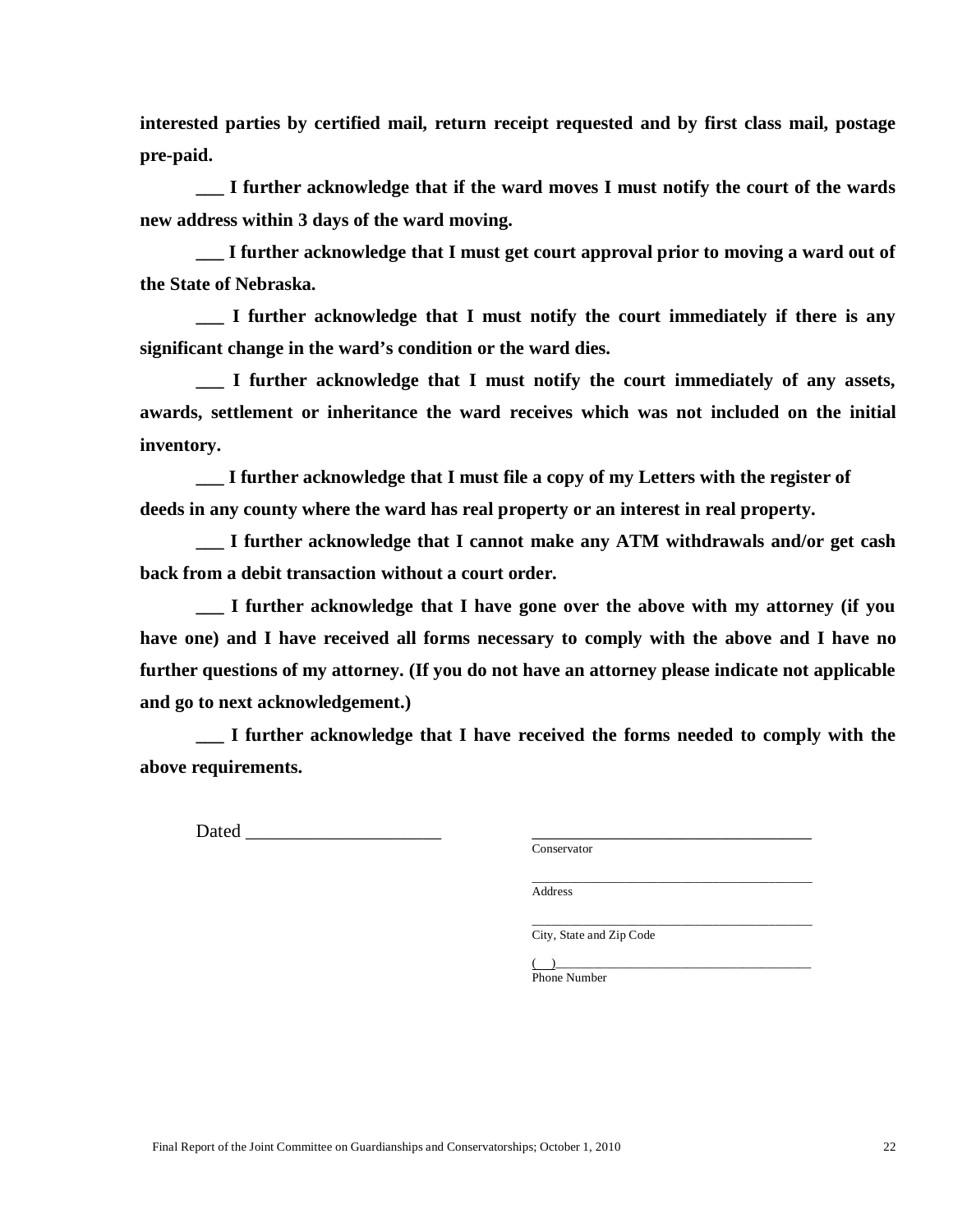| Joint Committee on Guardianship/Conservatorship Final Report; 10-1-2010—Appendix B Draft Form |  | FORM#3 |
|-----------------------------------------------------------------------------------------------|--|--------|
|                                                                                               |  |        |

| IN THE COUNTY COURT OF | <b>COUNTY, NEBRASKA</b>                                  |
|------------------------|----------------------------------------------------------|
| IN THE MATTER OF       | CASE NO.                                                 |
|                        | Acceptance of Appointment of<br>Guardian and Conservator |

COMES NOW \_\_\_\_\_\_\_\_\_\_\_\_\_\_\_\_\_\_\_\_\_\_\_\_\_\_\_\_\_ and accepts appointment as Name of Guardian and Conservator Guardian and Conservator of the assets of  $\qquad \qquad$  and  $\qquad$ Name of Ward incapacitated and protected person, and does solemnly swear that I will perform, according to law, all duties as such Guardian and Conservator. I further acknowledge the following by initialing all of the following:

**\_\_\_ I acknowledge that I have filed with the court an Acknowledgment of Registering with the Central Guardianship/Conservatorship Database.**

**\_\_\_ I further acknowledge that I have filed with the court the Guardian/Conservator General Information sheet.**

**\_\_\_ I further acknowledge that within 30 days of my appointment I will have to file with the Court an Acknowledgement of Financial Institution form along with an updated Personal and Financial Information of Parties form with full account numbers.**

**\_\_\_ I further acknowledge that within 30 days of my appointment I will have to file an Inventory of the Wards Assets and Affidavit of Due Diligence with the Court.**

**\_\_\_ I further acknowledge that within 90 days of my appointment I will have to complete a guardianship/conservatorship training class and file proof of completion with the court.**

**\_\_\_ I further acknowledge that I must file my letters of Guardianship and/or Conservatorship with the Register of Deeds in any county where the ward has real property or an interest in real property.**

**\_\_\_ I further acknowledge that one year after my appointment and every year thereafter, I shall file with the Court an Annual Report of Guardian on Condition of Ward Report, Annual Accounting, Itemized Statement of Assets, Certificate of Proof of Possession and Balance. All of the documents shall be sent to all interested parties along with a Notice of**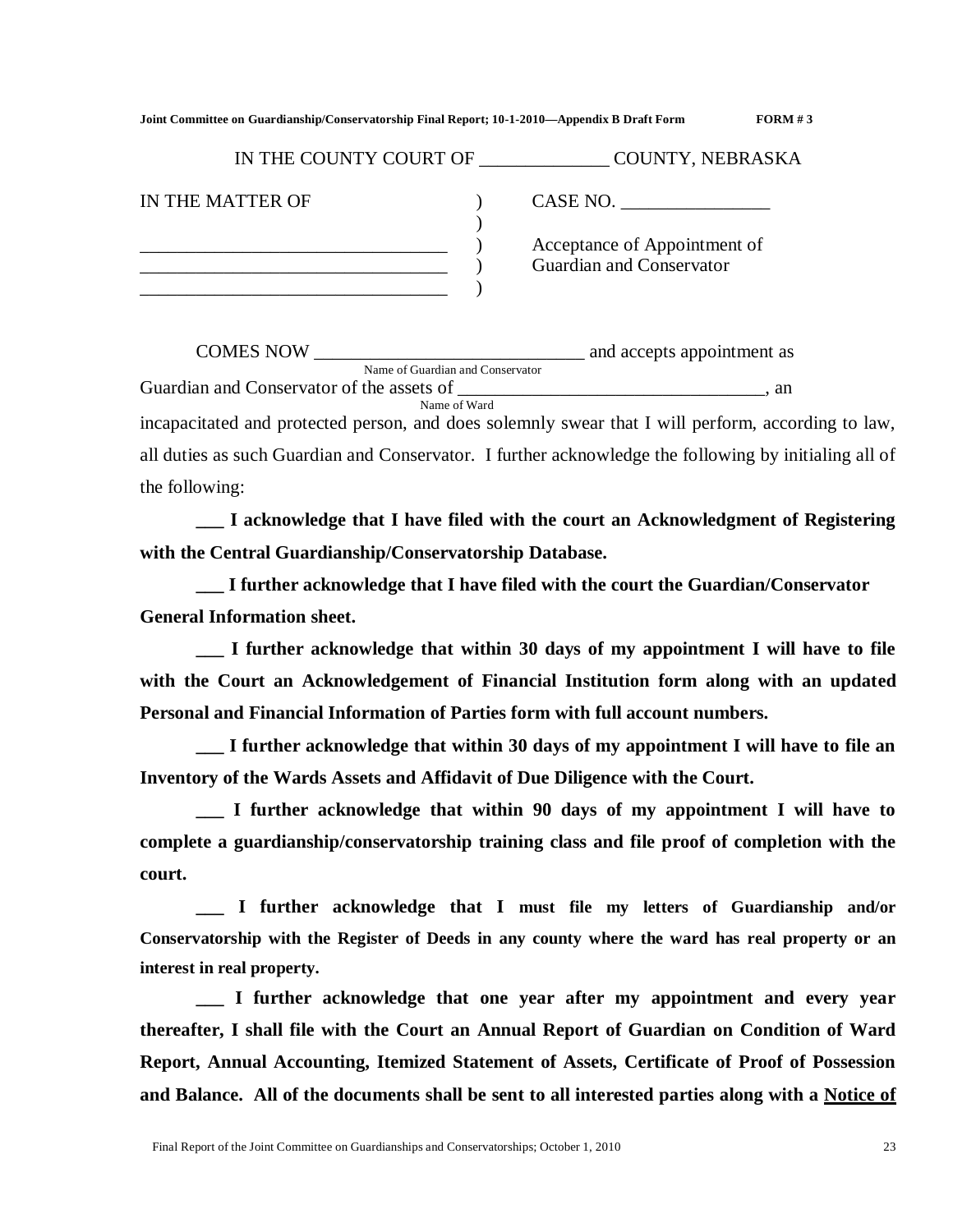**Right to Object Form. . I acknowledge that I have to file with the Court an Affidavit of Mailing showing I mailed all of the documents to all interested parties by certified mail, return receipt requested and by first class mail, postage pre-paid.**

**\_\_\_ I further acknowledge that if the ward moves I must notify the court of the wards new address within 3 days of the ward moving.**

**\_\_\_ I further acknowledge that I must get court approval prior to moving a ward out of the State of Nebraska.**

**\_\_\_ I further acknowledge that I must notify the court immediately if there is any significant change in the ward's condition or the ward dies.**

**\_\_\_ I further acknowledge that I must notify the court immediately of any assets, awards, settlement or inheritance the ward receives which was not included on the initial inventory.**

**\_\_\_ I further acknowledge that I must file a copy of my Letters with the register of deeds in any county where the ward has real property or an interest in real property.**

**\_\_\_ I further acknowledge that I cannot make any ATM withdrawals and/or get cash back from a debit transaction without a court order.**

**\_\_\_ I further acknowledge that I have gone over the above with my attorney (if you have one) and I have received all forms necessary to comply with the above and I have no further questions of my attorney. (If you do not have an attorney please indicate not applicable and go to next acknowledgement.)** 

**\_\_\_ I further acknowledge that I have received the forms needed to comply with the above requirements.**

Dated  $\Box$ 

Guardian and Conservator

\_\_\_\_\_\_\_\_\_\_\_\_\_\_\_\_\_\_\_\_\_\_\_\_\_\_\_\_\_\_\_\_\_\_\_\_\_\_\_\_\_\_\_\_\_

Address

\_\_\_\_\_\_\_\_\_\_\_\_\_\_\_\_\_\_\_\_\_\_\_\_\_\_\_\_\_\_\_\_\_\_\_\_\_\_\_\_\_\_\_\_\_ City, State and Zip Code

 $\overbrace{ }^{(+)}\overbrace{ }^{=}$ Phone Number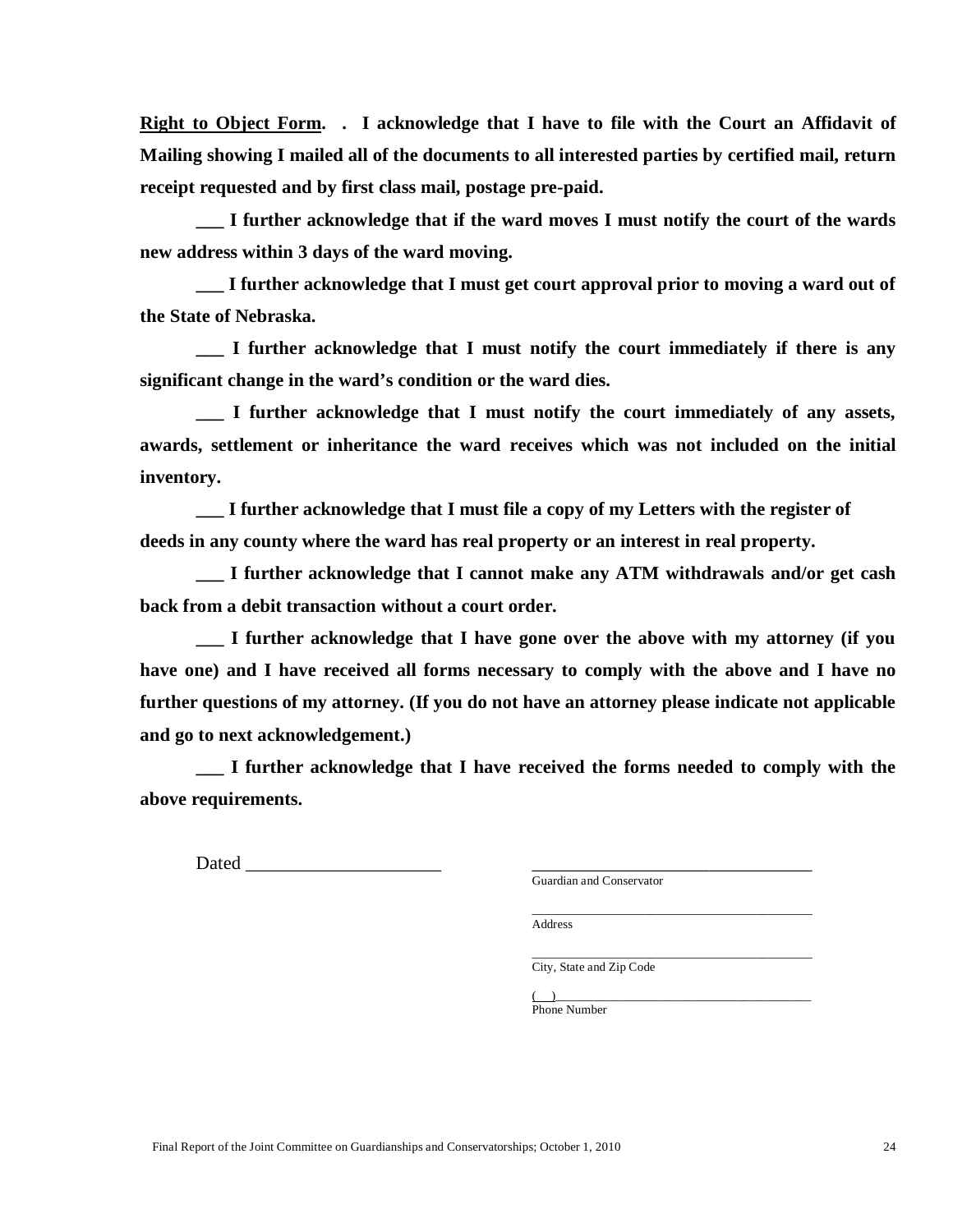| IN THE COUNTY COURT OF | <b>COUNTY, NEBRASKA</b>                  |
|------------------------|------------------------------------------|
| IN THE MATTER OF       | CASE NO.                                 |
|                        | Acceptance of Appointment of<br>Guardian |
|                        |                                          |

COMES NOW \_\_\_\_\_\_\_\_\_\_\_\_\_\_\_\_\_\_\_\_\_\_\_\_\_\_\_\_\_ and accepts appointment as Name of Guardian Guardian of \_\_\_\_\_\_\_\_\_\_\_\_\_\_\_\_\_\_\_\_\_\_\_\_\_\_\_\_\_\_\_\_\_, an incapacitated and protected Name of Ward person, and does solemnly swear that I will perform, according to law, all duties as such Guardian. I further acknowledge the following by initialing all of the following:

**\_\_\_ I acknowledge that I have filed with the court an Acknowledgment of Registering with the Central Guardianship/Conservatorship Database.**

**\_\_\_ I further acknowledge that I have filed with the court the Guardian/Conservator General Information sheet.** 

**\_\_\_ I further acknowledge that within 30 days of my appointment I will file an Inventory of the Wards Assets and Affidavit of Due Diligence with the Court.**

**\_\_\_ I further acknowledge that within 30 days of my appointment I will have to file with the Court an Acknowledgement of Financial Institution form along with an updated Personal and Financial Information of Parties form with full account numbers if I am dealing with any money of the ward.**

**\_\_\_ I further acknowledge that within 90 days of my appointment I will have to complete a guardianship/conservatorship training class and file proof of completion with the court.**

**\_\_\_ I further acknowledge that I must file my letters of Guardianship and/or Conservatorship with the Register of Deeds in any county where the ward has real property or an interest in real property.**

**\_\_\_ I further acknowledge that one year after my appointment, and every year thereafter, I shall file with the Court an Annual Report of Guardian on Condition of Ward Report, Annual Accounting (if you have possession or control of the wards estate), Itemized Statement of Assets, Certificate of Proof of Possession and Balance. All of the documents shall**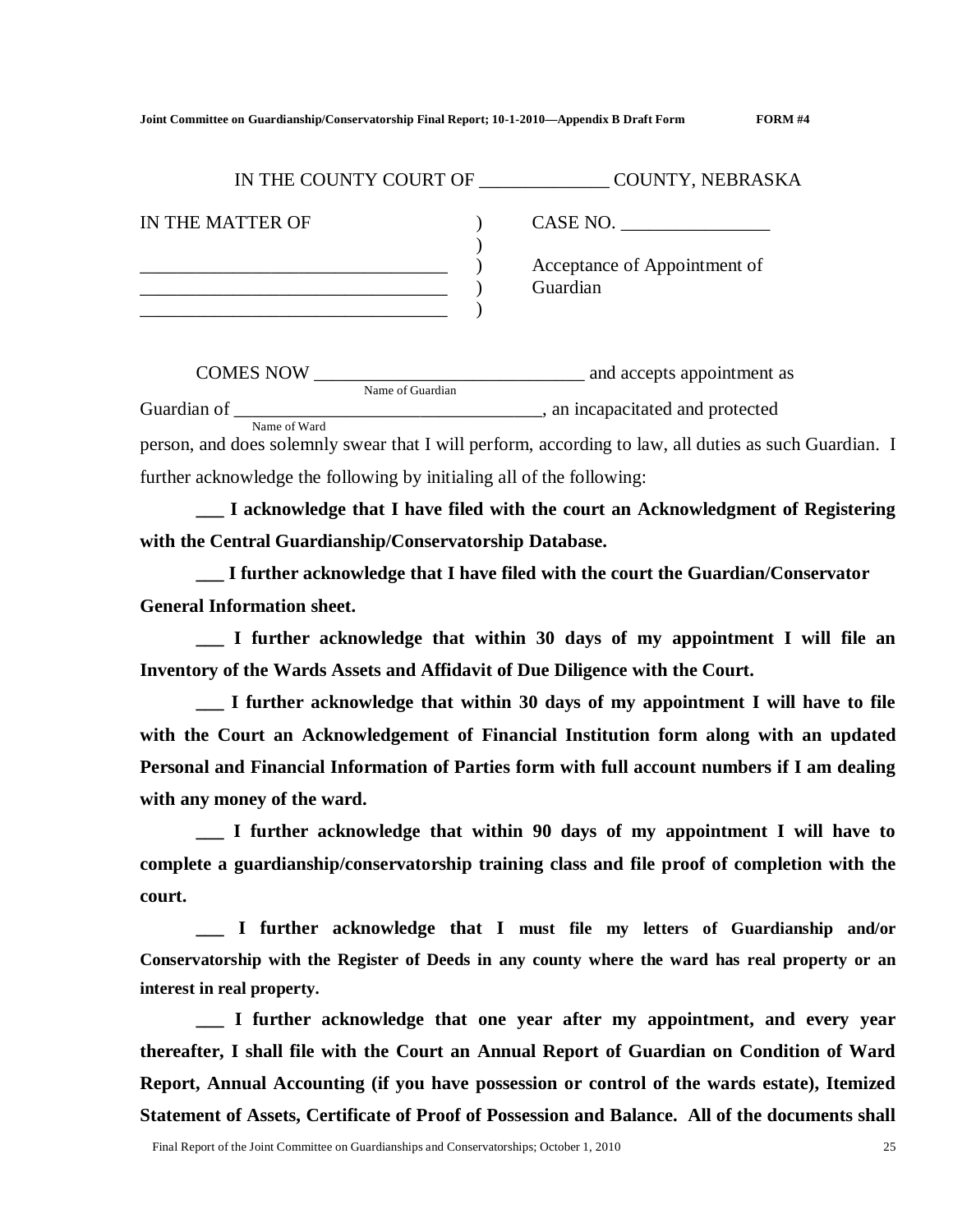**be sent to all interested parties along with a Notice of Right to Object Form. I acknowledge that I have to file with the Court an Affidavit of Mailing showing I mailed all of the documents to all interested parties by certified mail, return receipt requested and by first class mail, postage pre-paid.**

**\_\_\_ I further acknowledge that if the ward moves I must notify the court of the wards new address within 3 days of the ward moving.** 

**\_\_\_ I further acknowledge that I must get court approval prior to moving a ward out of the State of Nebraska.**

**\_\_\_ I further acknowledge that I must notify the court immediately if there is any significant change in the ward's condition or the ward dies.**

**\_\_\_ I further acknowledge that I must notify the court immediately of any assets, awards, settlement or inheritance the ward receives which was not included on the initial inventory.**

**\_\_\_ I further acknowledge that I must file a copy of my Letters with the register of deeds in any county where the ward has real property or an interest in real property.**

**\_\_\_ I further acknowledge that I cannot make any ATM withdrawals and/or get cash back from a debit transaction without a court order.**

**\_\_\_ I further acknowledge that I have gone over the above with my attorney (if you have one) and I have received all forms necessary to comply with the above and I have no further questions of my attorney. (If you do not have an attorney please indicate not applicable and go to next acknowledgement.)** 

**\_\_\_ I further acknowledge that I have received the forms needed to comply with the above requirements.**

Dated  $\Box$ 

Guardian

\_\_\_\_\_\_\_\_\_\_\_\_\_\_\_\_\_\_\_\_\_\_\_\_\_\_\_\_\_\_\_\_\_\_\_\_\_\_\_\_\_\_\_\_\_ Address

\_\_\_\_\_\_\_\_\_\_\_\_\_\_\_\_\_\_\_\_\_\_\_\_\_\_\_\_\_\_\_\_\_\_\_\_\_\_\_\_\_\_\_\_\_ City, State and Zip Code

( )\_\_\_\_\_\_\_\_\_\_\_\_\_\_\_\_\_\_\_\_\_\_\_\_\_\_\_\_\_\_\_\_\_\_\_\_\_\_\_\_\_ Phone Number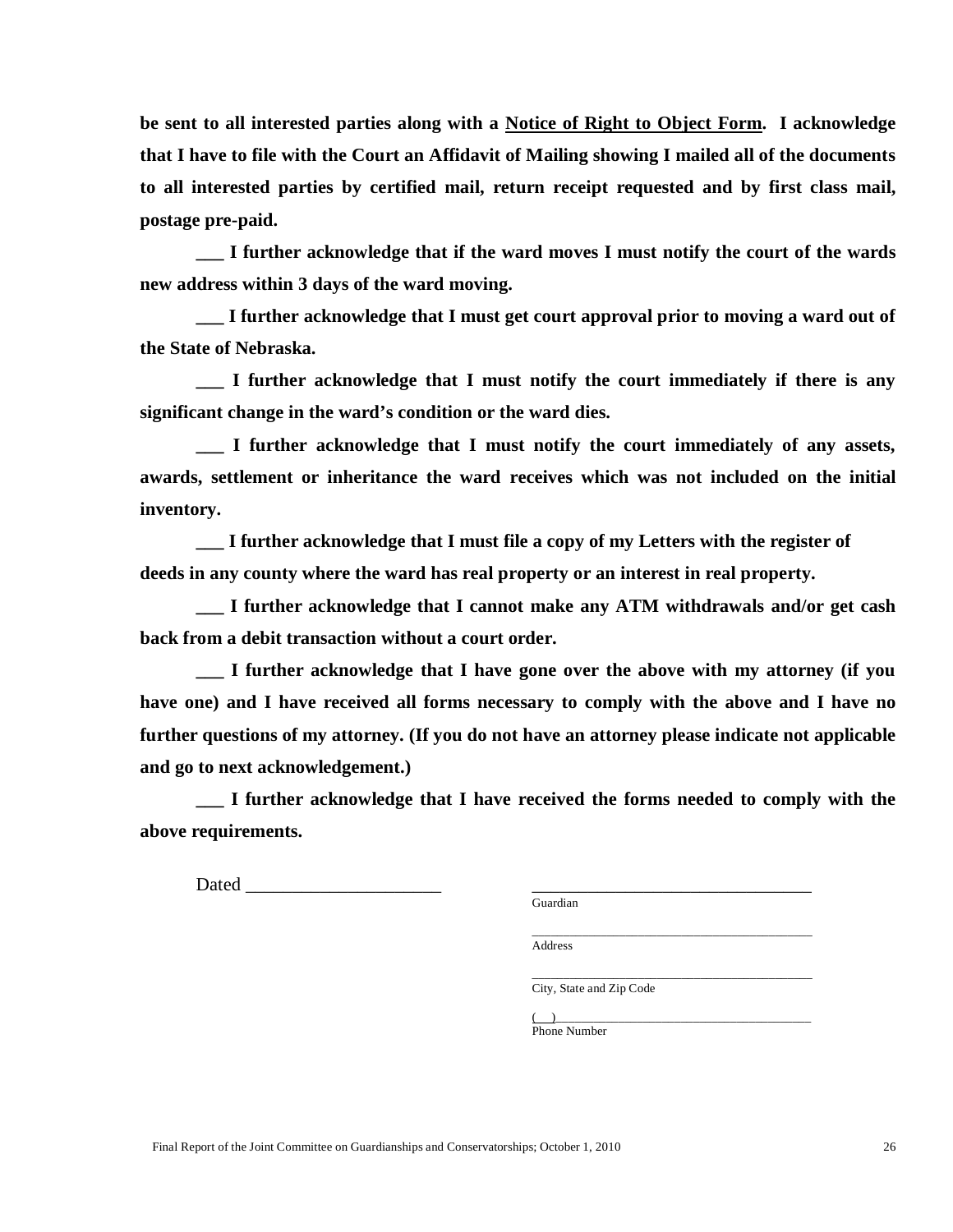| Joint Committee on Guardianship/Conservatorship Final Report; 10-1-2010—Appendix B Draft Form | FORM#5 |
|-----------------------------------------------------------------------------------------------|--------|
|                                                                                               |        |

| IN THE COUNTY COURT OF | <b>COUNTY, NEBRASKA</b>                                       |
|------------------------|---------------------------------------------------------------|
| IN THE MATTER OF       | CASE NO.                                                      |
|                        | Acceptance of Appointment of<br><b>Conservator-Restricted</b> |

COMES NOW \_\_\_\_\_\_\_\_\_\_\_\_\_\_\_\_\_\_\_\_\_\_\_\_\_\_\_\_\_ and accepts appointment as Name of Conservator Conservator of the assets of  $\blacksquare$ Name of Ward and does solemnly swear that I will perform, according to law, all duties as such Conservator. I

further acknowledge the following by initialing all of the following:

**\_\_\_ I acknowledge that I have filed with the court an Acknowledgment of Registering with the Central Guardianship/Conservatorship Database.**

**\_\_\_ I further acknowledge that I have filed with the court the Guardian/Conservator General Information sheet.**

**\_\_\_ I further acknowledge that within 10 days of my appointment I will file with the Court a Proof of Restrict Account From Depository or Financial Institution form.**

**\_\_\_ I further acknowledge that within 30 days of my appointment I will have to file with the Court an Acknowledgement of Financial Institution form along with an updated Personal and Financial Information of Parties form with full account numbers.**

**\_\_\_ I further acknowledge that within 30 days of my appointment I will have to file an Inventory of the Wards Assets and Affidavit of Due Diligence with the Court.**

**\_\_\_ I further acknowledge that within 90 days of my appointment I will have to complete a guardianship/conservatorship training class and file proof of completion with the court.**

**\_\_\_ I further acknowledge that I must file my letters of Guardianship and/or Conservatorship with the Register of Deeds in any county where the ward has real property or an interest in real property.**

**\_\_\_ I further acknowledge that one year after my appointment and every year thereafter, I shall file with the Court an Annual Accounting, Itemized Statement of Assets, Certificate of Proof of Possession and Balance. All of the documents shall be sent to all**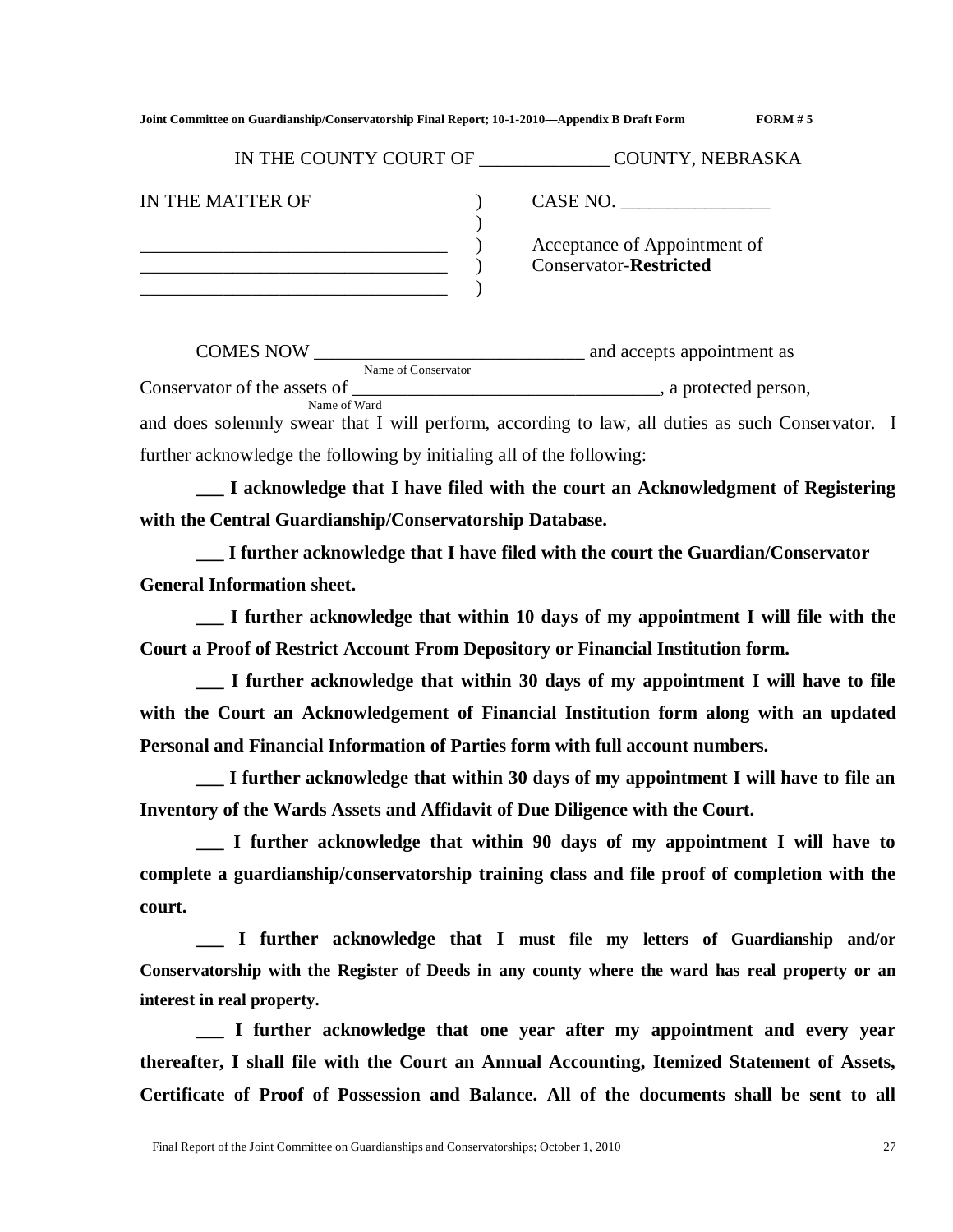**interested parties along with a Notice of Right to Object Form. I acknowledge that I have to file with the Court an Affidavit of Mailing showing I mailed all of the documents to all interested parties by certified mail, return receipt requested and by first class mail, postage pre-paid.**

**\_\_\_ I further acknowledge that if the ward moves I must notify the court of the wards new address within 3 days of the ward moving.**

**\_\_\_ I further acknowledge that I must get court approval prior to moving a ward out of the State of Nebraska.**

**\_\_\_ I further acknowledge that I must notify the court immediately if there is any significant change in the ward's condition or the ward dies.**

**\_\_\_ I further acknowledge that I must notify the court immediately of any assets, awards, settlement or inheritance the ward receives which was not included on the initial inventory.**

**\_\_\_ I further acknowledge that I must file a copy of my Letters with the register of deeds in any county where the ward has real property or an interest in real property.**

**\_\_\_ I further acknowledge that I cannot make any ATM withdrawals and/or get cash back from a debit transaction without a court order.**

**\_\_\_ I further acknowledge that I have gone over the above with my attorney (if you have one) and I have received all forms necessary to comply with the above and I have no further questions of my attorney. (If you do not have an attorney please indicate not applicable and go to next acknowledgement.)** 

**\_\_\_ I further acknowledge that I have received the forms needed to comply with the above requirements.**

Dated  $\Box$ 

Conservator

\_\_\_\_\_\_\_\_\_\_\_\_\_\_\_\_\_\_\_\_\_\_\_\_\_\_\_\_\_\_\_\_\_\_\_\_\_\_\_\_\_\_\_\_\_ Address

City, State and Zip Code

\_\_\_\_\_\_\_\_\_\_\_\_\_\_\_\_\_\_\_\_\_\_\_\_\_\_\_\_\_\_\_\_\_\_\_\_\_\_\_\_\_\_\_\_\_

 $\overbrace{ }^{(+)}\overbrace{ }^{=}$ Phone Number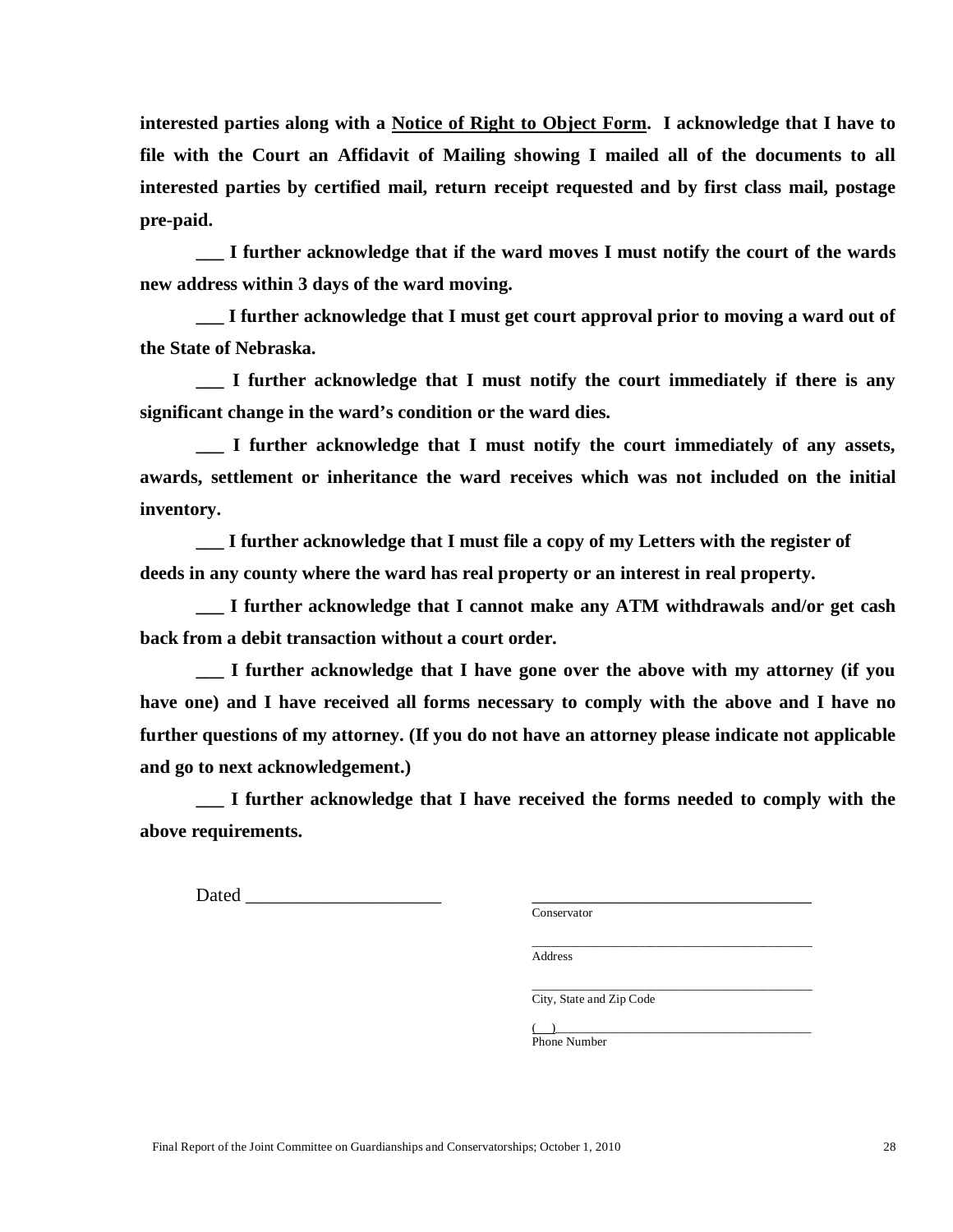| Joint Committee on Guardianship/Conservatorship Final Report; 10-1-2010—Appendix B Draft Form | <b>FORM #6</b> |
|-----------------------------------------------------------------------------------------------|----------------|
|                                                                                               |                |

| IN THE COUNTY COURT OF | <b>COUNTY, NEBRASKA</b>                                  |
|------------------------|----------------------------------------------------------|
| IN THE MATTER OF       | CASE NO.                                                 |
|                        | Acceptance of Appointment of<br>Guardian and Conservator |
|                        | <b>Restricted</b>                                        |

COMES NOW \_\_\_\_\_\_\_\_\_\_\_\_\_\_\_\_\_\_\_\_\_\_\_\_\_\_\_\_\_ and accepts appointment as Name of Guardian and Conservator Guardian and Conservator of the assets of  $\Box$ Name of Ward incapacitated and protected person, and does solemnly swear that I will perform, according to law, all duties as such Guardian and Conservator. I further acknowledge the following by initialing all of the following:

**\_\_\_ I acknowledge that I have filed with the court an Acknowledgment of Registering with the Central Guardianship/Conservatorship Database.**

**\_\_\_ I further acknowledge that I have filed with the court the Guardian/Conservator General Information sheet.**

**\_\_\_ I further acknowledge that within 10 days of my appointment I will file with the Court a Proof of Restrict Account From Depository or Financial Institution form.**

**\_\_\_ I further acknowledge that within 30 days of my appointment I will have to file with the Court an Acknowledgement of Financial Institution form along with an updated Personal and Financial Information of Parties form with full account numbers.**

**\_\_\_ I further acknowledge that within 30 days of my appointment I will have to file an Inventory of the Wards Assets and Affidavit of Due Diligence with the Court.**

**\_\_\_ I further acknowledge that within 90 days of my appointment I will have to complete a guardianship/conservatorship training class and file proof of completion with the court.**

**\_\_\_ I further acknowledge that I must file my letters of Guardianship and/or Conservatorship with the Register of Deeds in any county where the ward has real property or an interest in real property.**

**\_\_\_ I further acknowledge that one year after my appointment and every year thereafter, I shall file with the Court an Annual Report of Guardian on Condition of Ward**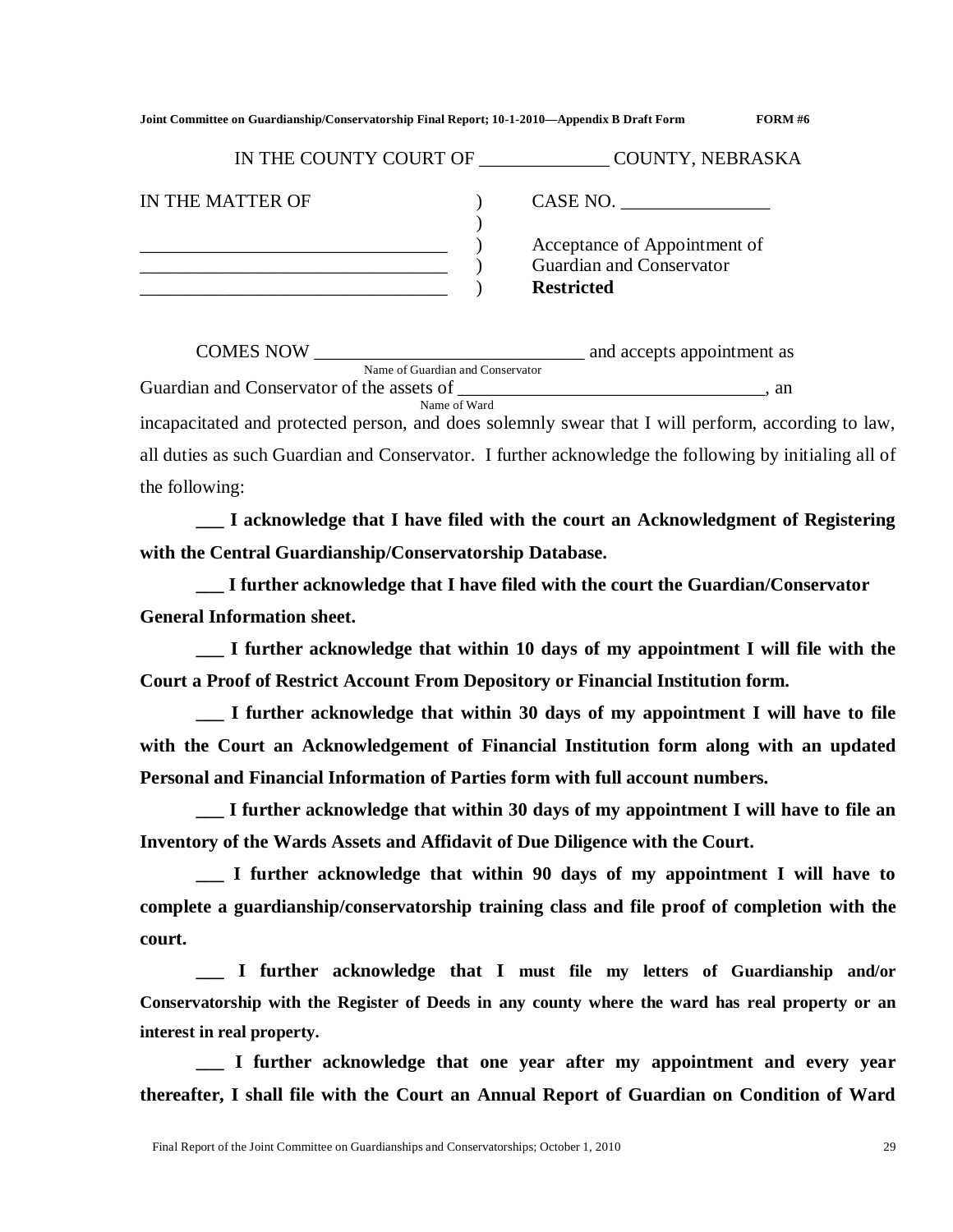**Report, Annual Accounting, Itemized Statement of Assets, Certificate of Proof of Possession and Balance. All of the documents shall be sent to all interested parties along with a Notice of Right to Object Form. I acknowledge that I have to file with the Court an Affidavit of Mailing showing I mailed all of the documents to all interested parties by certified mail, return receipt requested and by first class mail, postage pre-paid.**

**\_\_\_ I further acknowledge that if the ward moves I must notify the court of the wards new address within 3 days of the ward moving.**

**\_\_\_ I further acknowledge that I must get court approval prior to moving a ward out of the State of Nebraska.**

**\_\_\_ I further acknowledge that I must notify the court immediately if there is any significant change in the ward's condition.**

**\_\_\_ I further acknowledge that I must notify the court immediately of any assets, awards, settlement or inheritance the ward receives which was not included on the initial inventory.**

**\_\_\_ I further acknowledge that I must file a copy of my Letters with the register of deeds in any county where the ward has real property or an interest in real property.**

**\_\_\_ I further acknowledge that I cannot make any ATM withdrawals and/or get cash back from a debit transaction without a court order.**

**\_\_\_ I further acknowledge that I have gone over the above with my attorney (if you have one) and I have received all forms necessary to comply with the above and I have no further questions of my attorney. (If you do not have an attorney please indicate not applicable and go to next acknowledgement.)** 

**\_\_\_ I further acknowledge that I have received the forms needed to comply with the above requirements.** 

Dated **Later and Security**  $\Box$ 

Guardian and Conservator

\_\_\_\_\_\_\_\_\_\_\_\_\_\_\_\_\_\_\_\_\_\_\_\_\_\_\_\_\_\_\_\_\_\_\_\_\_\_\_\_\_\_\_\_\_ Address

City, State and Zip Code

\_\_\_\_\_\_\_\_\_\_\_\_\_\_\_\_\_\_\_\_\_\_\_\_\_\_\_\_\_\_\_\_\_\_\_\_\_\_\_\_\_\_\_\_\_

 $\overbrace{ }^{(+)}\overbrace{ }^{=}$ Phone Number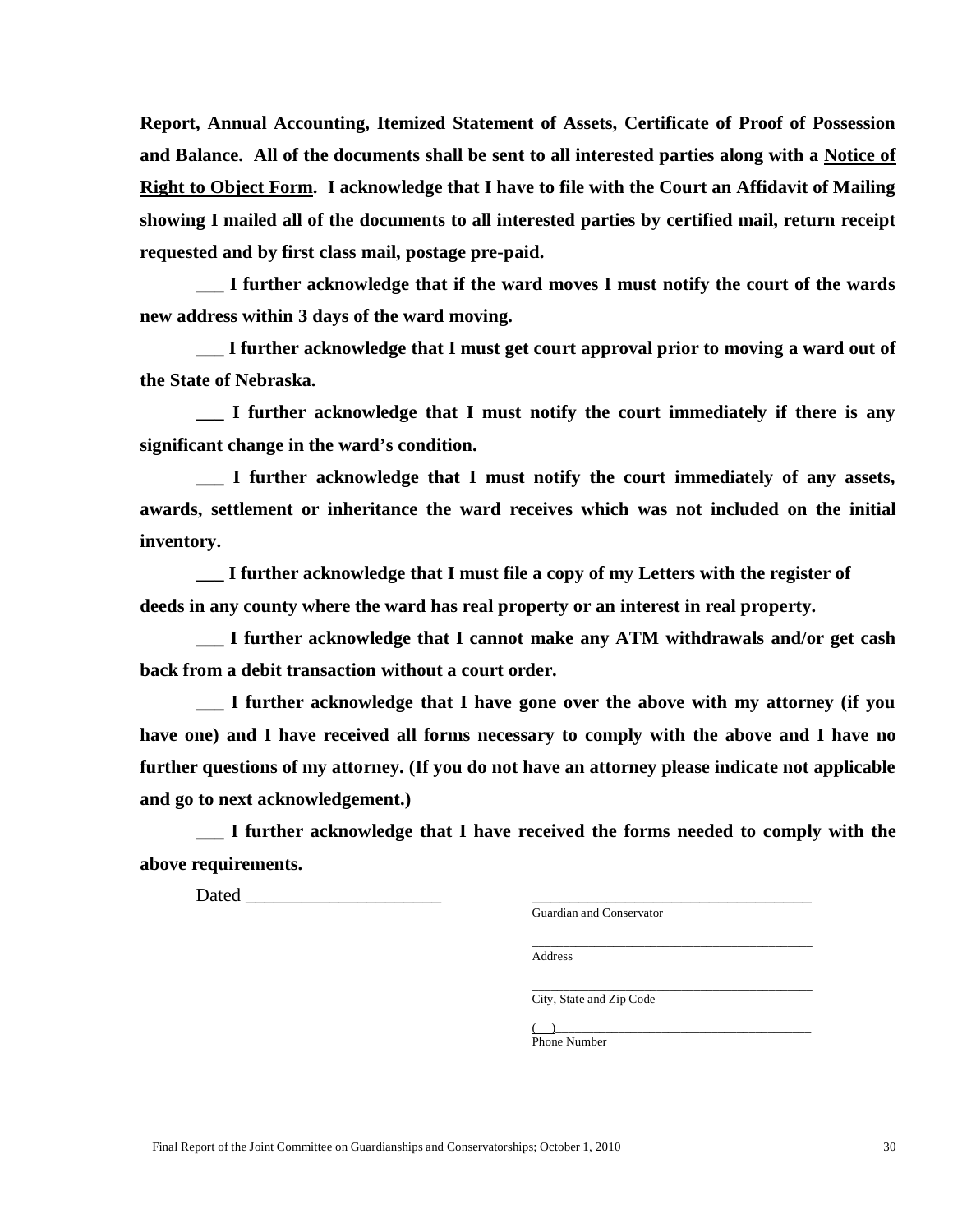| Joint Committee on Guardianship/Conservatorship Final Report; 10-1-2010—Appendix B Draft Form | <b>FORM #7</b> |
|-----------------------------------------------------------------------------------------------|----------------|
|                                                                                               |                |

| IN THE COUNTY COURT OF ________________ COUNTY, NEBRASKA                                                                                                                                                                                                                           |                                                        |
|------------------------------------------------------------------------------------------------------------------------------------------------------------------------------------------------------------------------------------------------------------------------------------|--------------------------------------------------------|
| IN THE MATTER OF<br><u> 2008 - 2008 - 2008 - 2008 - 2008 - 2008 - 2008 - 2008 - 2008 - 2008 - 2008 - 2008 - 2008 - 2008 - 2008 - 200</u><br><u> 2000 - 2000 - 2000 - 2000 - 2000 - 2000 - 2000 - 2000 - 2000 - 2000 - 2000 - 2000 - 2000 - 2000 - 2000 - 200</u>                   | CASE NO.<br>Acknowledgment of Financial<br>Institution |
| solemnly swear and state that on __________________, we received copies of:<br>Date<br>____ Order Appointing Conservator and/or Guardian.                                                                                                                                          |                                                        |
| Letters of Conservatorship and/or Guardianship<br>(Please check which of the above you have received)<br>in the above referenced case and any restrictions thereon. Attached to this document is a printout of<br>all assets of the above ward held at this financial institution. |                                                        |
|                                                                                                                                                                                                                                                                                    | (Signature and Title of Certifying Official)           |
| signed this document.                                                                                                                                                                                                                                                              |                                                        |
| Subscribed and sworn before me on this <u>quality day</u> of <u>quality and subscribed</u> and sworn before me on this <u>quality</u> day of <u>quality and</u>                                                                                                                    |                                                        |
|                                                                                                                                                                                                                                                                                    | Notary Public                                          |
|                                                                                                                                                                                                                                                                                    |                                                        |
|                                                                                                                                                                                                                                                                                    |                                                        |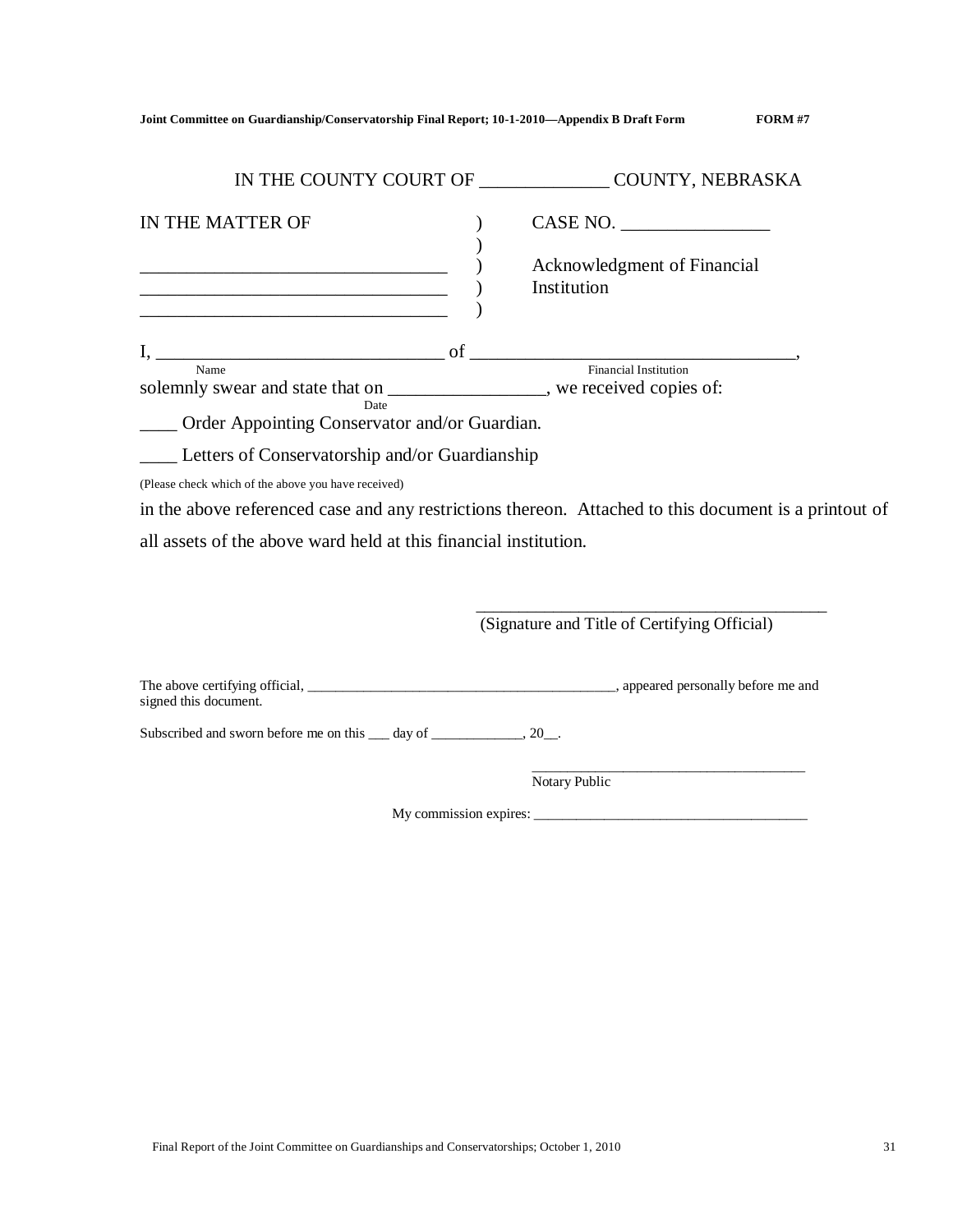| Joint Committee on Guardianship/Conservatorship Final Report; 10-1-2010—Appendix B Draft Form | <b>FORM #8</b>                                                                                             |
|-----------------------------------------------------------------------------------------------|------------------------------------------------------------------------------------------------------------|
|                                                                                               | IN THE COUNTY COURT OF COUNTY, NEBRASKA                                                                    |
| IN THE MATTER OF                                                                              | CASE NO.<br>Acknowledgment of Registering<br>with Central Guardianship/<br><b>Conservatorship Database</b> |
|                                                                                               |                                                                                                            |
|                                                                                               | 20 <sub>_</sub> I registered with the Central Guardianship/Conservator Database. My confirmation number is |

(Signature of Guardian/Conservator)

\_\_\_\_\_\_\_\_\_\_\_\_\_\_\_\_\_\_\_\_\_\_\_\_\_\_\_\_\_\_\_\_\_\_\_\_\_\_\_\_\_

\_\_\_\_\_\_\_\_\_\_\_\_\_\_\_\_\_\_\_\_\_\_\_\_\_\_\_\_\_\_\_\_\_\_\_\_\_\_\_\_\_

(Signature of Guardian/Conservator)

\_\_\_\_\_\_\_\_\_\_\_\_\_\_\_\_\_\_\_\_\_\_\_\_\_\_\_\_\_\_\_\_\_\_\_\_\_\_\_\_\_\_\_\_\_\_\_\_.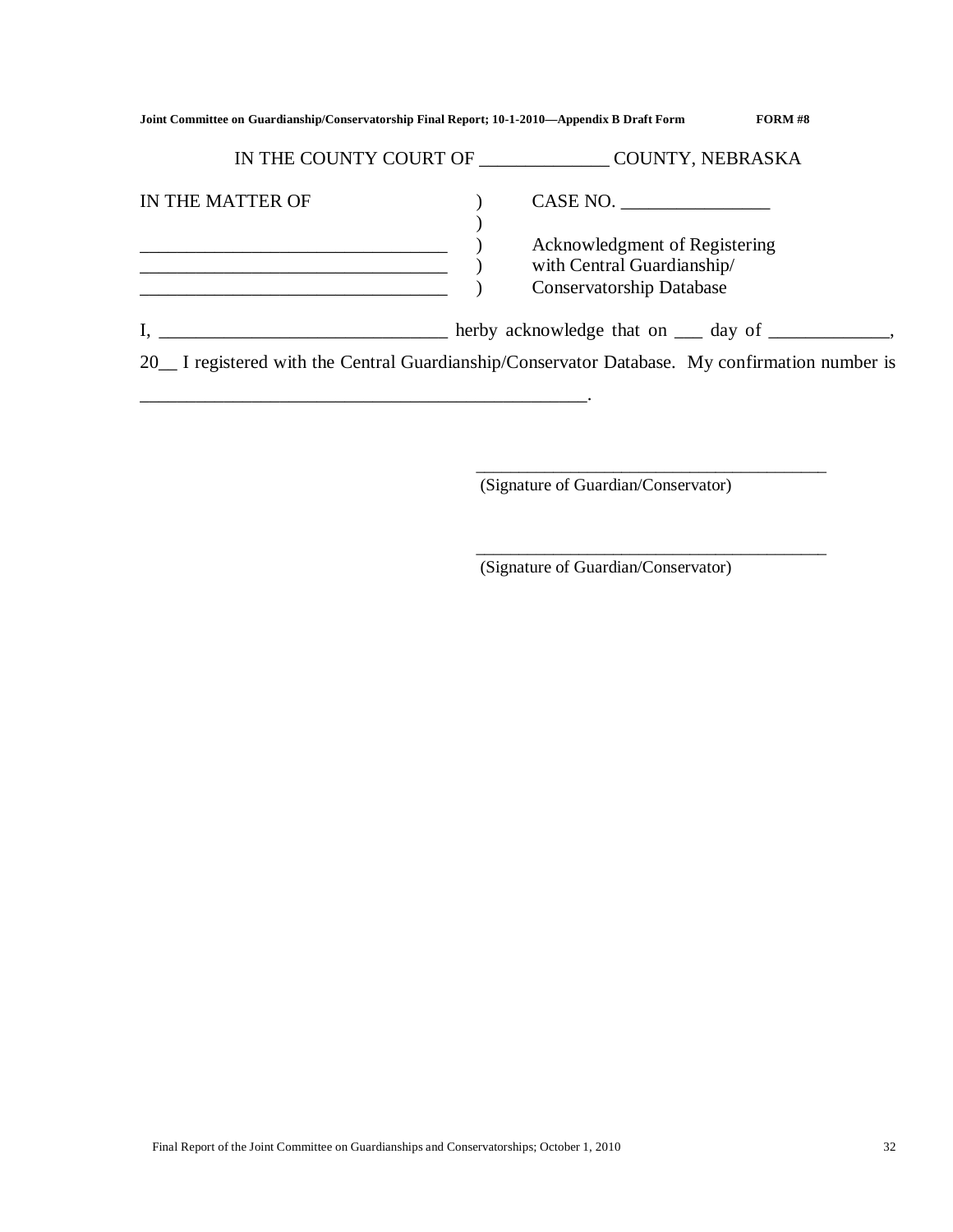FORM NO. CC 16:8  $\vert$ FORM NO. CC 16:8 3/91 rev. 3/91 rev.

## STATE OF NEBRASKA **ADDRESS INFORMATION SHEET CASE NUMBER**

IN THE COUNTY COURT OF \_\_\_\_\_\_\_\_\_\_\_\_\_\_\_\_\_\_\_\_\_\_\_\_\_\_\_\_\_\_\_\_\_\_COUNTY, NEBRASKA

#### **IN THE MATTER OF THE GUARDIANSHIP/CONSERVATORSHIP OF**

\_\_\_\_\_\_\_\_\_\_\_\_\_\_\_\_\_\_\_\_\_\_\_\_\_\_\_\_\_\_\_\_\_\_\_\_\_\_

(Ward)

In the space provided on the back of this page, list the names and complete mailing addresses of the ward and all living spouse, parents, children and the two closest known relatives to the ward. Failure to list such relatives and notify them of any and all hearings may result in postponement of said hearing. The court must be notified immediately of a change of residence by any person listed on the back of this page. **If the ward has a change of address the Guardian/Conservator shall notify the Court within 3 days. The Guardian/Conservator must receive court permission prior to moving the ward out of the State of Nebraska.**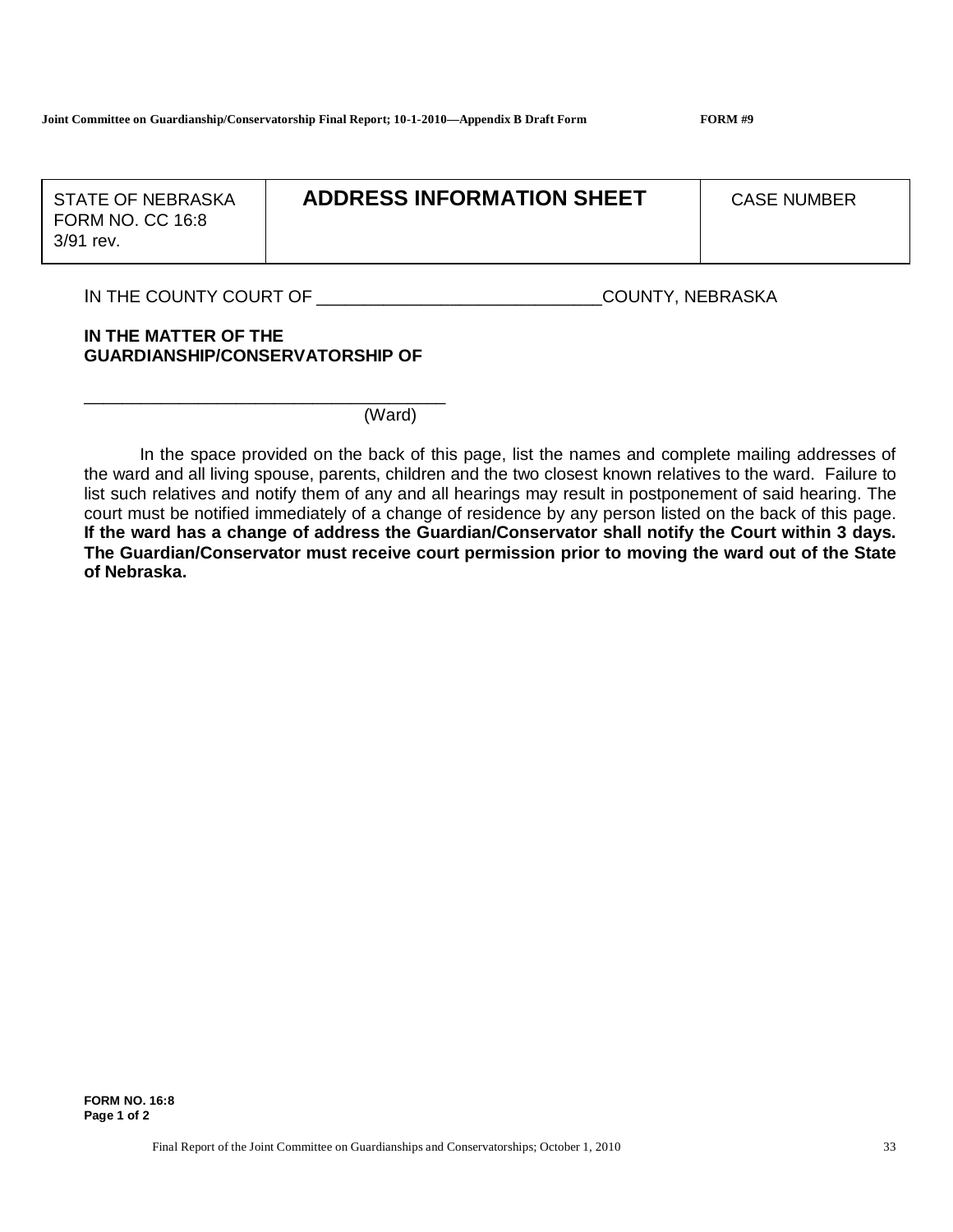### RE: GUARDIANSHIP/CONSERVATORSHIP OF

|                  | (Ward) |                                                                                                         |  |
|------------------|--------|---------------------------------------------------------------------------------------------------------|--|
| WARD:            |        | Name                                                                                                    |  |
|                  |        |                                                                                                         |  |
|                  |        | City, State, Zip                                                                                        |  |
| <b>PARENTS:</b>  |        |                                                                                                         |  |
|                  |        |                                                                                                         |  |
|                  |        |                                                                                                         |  |
|                  |        |                                                                                                         |  |
|                  |        |                                                                                                         |  |
|                  |        |                                                                                                         |  |
|                  |        |                                                                                                         |  |
| SPOUSE:          |        |                                                                                                         |  |
|                  |        |                                                                                                         |  |
|                  |        |                                                                                                         |  |
| <b>CHILDREN:</b> |        |                                                                                                         |  |
|                  |        |                                                                                                         |  |
|                  |        |                                                                                                         |  |
|                  |        |                                                                                                         |  |
|                  |        | _Age____________                                                                                        |  |
|                  |        |                                                                                                         |  |
|                  |        |                                                                                                         |  |
|                  |        | RELATIVES: List the names and addresses of ward's closest known relatives other than the above persons. |  |

| Name | Relation ______________    |
|------|----------------------------|
|      |                            |
|      |                            |
|      |                            |
|      | Relation <u>__________</u> |
|      |                            |
|      |                            |

GUARDIAN OR List the names and addresses of any person having power to act in a fiduciary capacity CONSERVATOR: regarding any ward's financial resources:

| Name                   | Relation |
|------------------------|----------|
| Address                |          |
| City, State, Zip       |          |
| <b>Nature of Power</b> |          |

**FORM NO. 16:8** Page 2of 2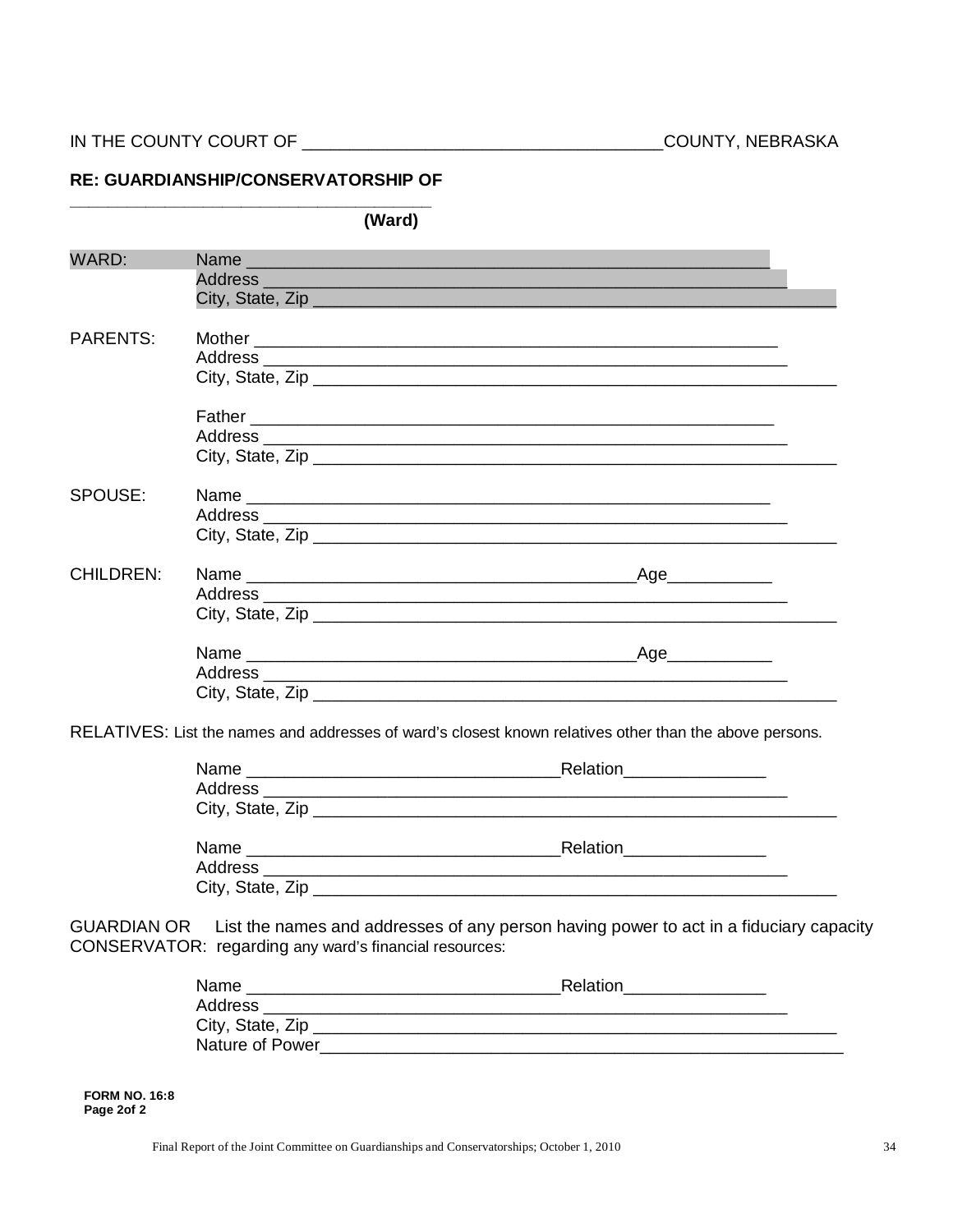| IN THE COUNTY COURT OF                                   | COUNTY, NEBRASKA                                                                                               |  |  |
|----------------------------------------------------------|----------------------------------------------------------------------------------------------------------------|--|--|
| IN THE MATTER OF                                         | $CASE NO. \_$                                                                                                  |  |  |
|                                                          | <b>Affidavit of Mailing</b>                                                                                    |  |  |
| $I,$ of                                                  |                                                                                                                |  |  |
| Name<br>Date                                             | City and State<br>being sworn, state that on _____________________, I mailed, properly enclosed by first class |  |  |
|                                                          | mail, postage pre-paid and by certified mail, return receipt requested which must be filed                     |  |  |
|                                                          | with the court when the receipt is returned to the guardian and/or conservator, a copy of                      |  |  |
| the <b>Notice to Object and</b> (list mailed documents): |                                                                                                                |  |  |

 $\Box$  the original of which is on file

 $\Box$  a copy of which is attached

Addressed to each of the following named persons, at the address listed:

## **NAME ADDRESS**

 $\square$  See attached (more names and addresses than above)

Subscribed and sworn to before me

\_\_\_\_\_\_\_\_\_\_\_\_\_\_\_\_\_\_\_\_\_\_\_\_\_\_\_\_\_\_\_\_\_\_\_\_\_\_\_\_ \_\_\_\_\_\_\_\_\_\_\_\_\_\_\_\_\_\_\_\_\_\_\_\_\_\_\_\_\_\_\_\_\_\_\_\_\_\_\_\_\_\_\_\_\_ Notary Public/Court Official Address

My commission expires:  $\overline{\phantom{a}}$ 

\_\_\_\_\_\_\_\_\_\_\_\_\_\_\_\_\_\_\_\_\_\_\_\_\_\_\_\_\_\_ Signature

\_\_\_\_\_\_\_\_\_\_\_\_\_\_\_\_\_\_\_\_\_\_\_\_\_\_\_\_\_\_\_\_\_\_\_\_\_\_\_\_\_\_\_\_\_ on \_\_\_\_\_\_\_\_\_\_\_\_\_\_\_\_\_\_\_\_\_\_\_\_\_\_\_\_\_\_\_\_\_\_\_\_\_ Print or Type Name

City State and Zip Code

Name of Attorney

Address

Telephone Number

Final Report of the Joint Committee on Guardianships and Conservatorships; October 1, 2010 35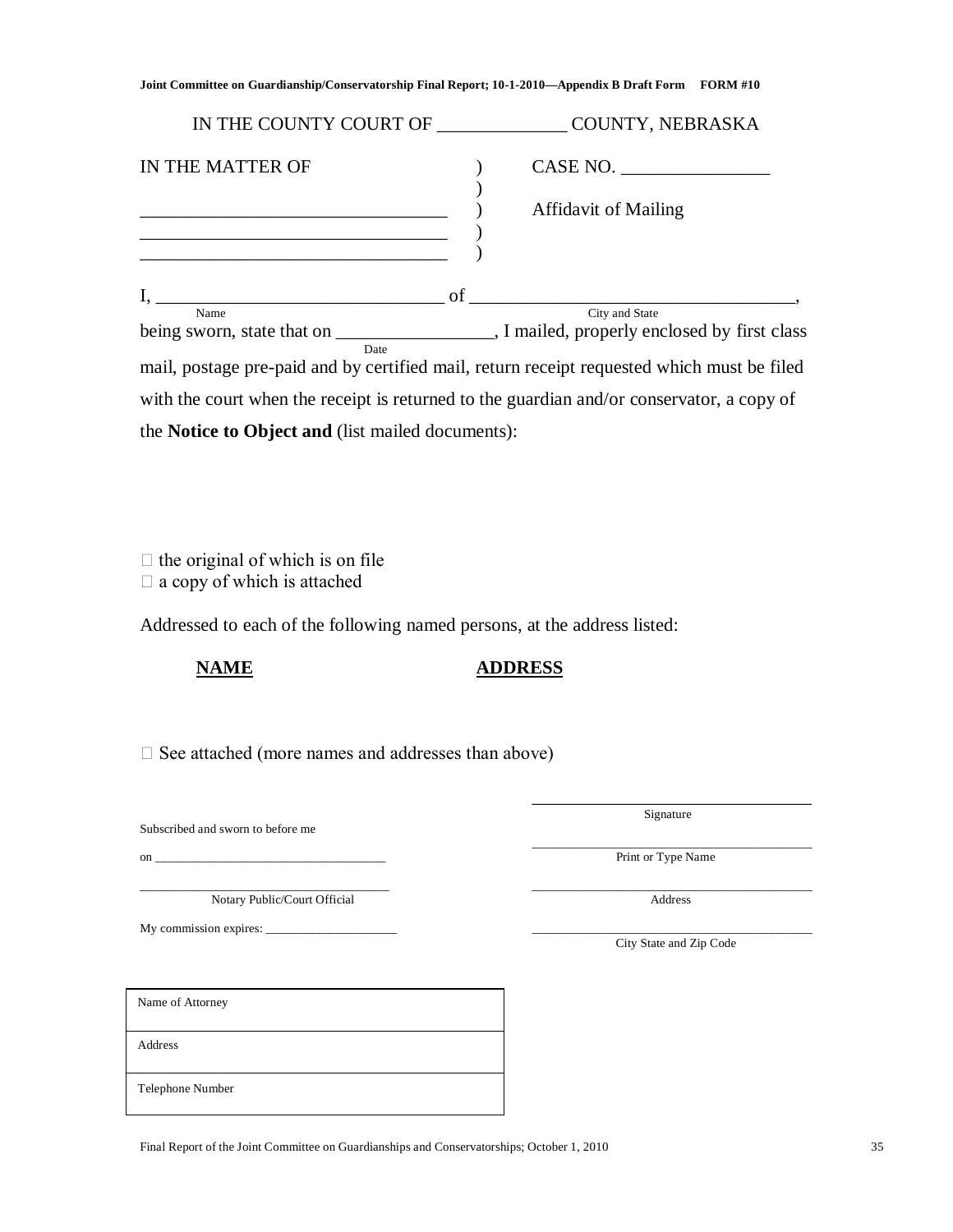| STATE OF NEBRASKAL                                                                                                                                                                                                                   | <b>ANNUAL ACCOUNTING/STATEMENT OF ASSETS CASE NUMBER</b>                                                                                                                                                                                                                                                                                                                                  |                 |                                                                                                                       |  |
|--------------------------------------------------------------------------------------------------------------------------------------------------------------------------------------------------------------------------------------|-------------------------------------------------------------------------------------------------------------------------------------------------------------------------------------------------------------------------------------------------------------------------------------------------------------------------------------------------------------------------------------------|-----------------|-----------------------------------------------------------------------------------------------------------------------|--|
| <b>FORM NO. CC 16:4</b><br>7/2010 rev.                                                                                                                                                                                               | Beginning Ending                                                                                                                                                                                                                                                                                                                                                                          |                 |                                                                                                                       |  |
|                                                                                                                                                                                                                                      |                                                                                                                                                                                                                                                                                                                                                                                           |                 |                                                                                                                       |  |
| IN THE MATTER OF THE                                                                                                                                                                                                                 | <b>GUARDIANSHIP/CONSERVATORSHIP OF</b>                                                                                                                                                                                                                                                                                                                                                    |                 | <b>ANNUAL ACCOUNTING/</b><br><b>STATEMENT OF ASSETS</b>                                                               |  |
|                                                                                                                                                                                                                                      |                                                                                                                                                                                                                                                                                                                                                                                           |                 |                                                                                                                       |  |
| <b>STATE OF NEBRASKA</b>                                                                                                                                                                                                             | (Ward)                                                                                                                                                                                                                                                                                                                                                                                    |                 |                                                                                                                       |  |
| <b>COUNTY OF THE COUNTY OF THE COUNTY OF THE COUNTY OF THE COUNTY OF THE COUNTY OF THE COUNTY OF THE COUNTY OF THE COUNTY OF THE COUNTY OF THE COUNTY OF THE COUNTY OF THE COUNTY OF THE COUNTY OF THE COUNTY OF THE COUNTY OF T</b> | SS.                                                                                                                                                                                                                                                                                                                                                                                       |                 |                                                                                                                       |  |
|                                                                                                                                                                                                                                      | The undersigned Guardian/Conservator of person and property of the above named ward, being<br>duly sworn, says this account is in all respects just and true, and that to the best of her/his knowledge<br>and belief she/he has accounted for all the property of the ward that has come into her/his possession<br>or knowledge, or the possession for anyone of her/him for said ward. |                 |                                                                                                                       |  |
|                                                                                                                                                                                                                                      |                                                                                                                                                                                                                                                                                                                                                                                           |                 |                                                                                                                       |  |
|                                                                                                                                                                                                                                      |                                                                                                                                                                                                                                                                                                                                                                                           |                 |                                                                                                                       |  |
|                                                                                                                                                                                                                                      |                                                                                                                                                                                                                                                                                                                                                                                           | Phone:          |                                                                                                                       |  |
|                                                                                                                                                                                                                                      | Subscribed and sworn to before me on this _______ day of ______________, 20_.                                                                                                                                                                                                                                                                                                             |                 |                                                                                                                       |  |
|                                                                                                                                                                                                                                      |                                                                                                                                                                                                                                                                                                                                                                                           | (Notary Public) |                                                                                                                       |  |
| <b>STATEMENT OF ASSETS</b>                                                                                                                                                                                                           |                                                                                                                                                                                                                                                                                                                                                                                           |                 |                                                                                                                       |  |
| 1. PERSONAL PROPERTY:                                                                                                                                                                                                                |                                                                                                                                                                                                                                                                                                                                                                                           |                 |                                                                                                                       |  |
|                                                                                                                                                                                                                                      | <b>Checking Accounts</b>                                                                                                                                                                                                                                                                                                                                                                  |                 |                                                                                                                       |  |
|                                                                                                                                                                                                                                      |                                                                                                                                                                                                                                                                                                                                                                                           |                 | $\frac{1}{2}$                                                                                                         |  |
| Bank Name \$                                                                                                                                                                                                                         |                                                                                                                                                                                                                                                                                                                                                                                           |                 |                                                                                                                       |  |
|                                                                                                                                                                                                                                      |                                                                                                                                                                                                                                                                                                                                                                                           |                 |                                                                                                                       |  |
| Bank Name \$                                                                                                                                                                                                                         |                                                                                                                                                                                                                                                                                                                                                                                           |                 |                                                                                                                       |  |
|                                                                                                                                                                                                                                      | Account no. XXX-_____ _____ _____ _____                                                                                                                                                                                                                                                                                                                                                   | \$              | <u> 1980 - Jan Barbara Barbara, prima prima prima prima prima prima prima prima prima prima prima prima prima pri</u> |  |
| <b>Savings Accounts</b>                                                                                                                                                                                                              |                                                                                                                                                                                                                                                                                                                                                                                           |                 |                                                                                                                       |  |
|                                                                                                                                                                                                                                      | Bank Name                                                                                                                                                                                                                                                                                                                                                                                 |                 |                                                                                                                       |  |
|                                                                                                                                                                                                                                      | Account no.XXX-_____ _____ _____ _____                                                                                                                                                                                                                                                                                                                                                    |                 |                                                                                                                       |  |
| Bank Name \$                                                                                                                                                                                                                         |                                                                                                                                                                                                                                                                                                                                                                                           |                 |                                                                                                                       |  |
|                                                                                                                                                                                                                                      | Account no. XXX-_____ _____ _____ _____                                                                                                                                                                                                                                                                                                                                                   | \$              |                                                                                                                       |  |

Final Report of the Joint Committee on Guardianships and Conservatorships; October 1, 2010 36

Account no. XXX-\_\_\_\_\_ \_\_\_\_\_ \_\_\_\_\_ \_\_\_\_\_\_\_\* \$\_

Bank Name \$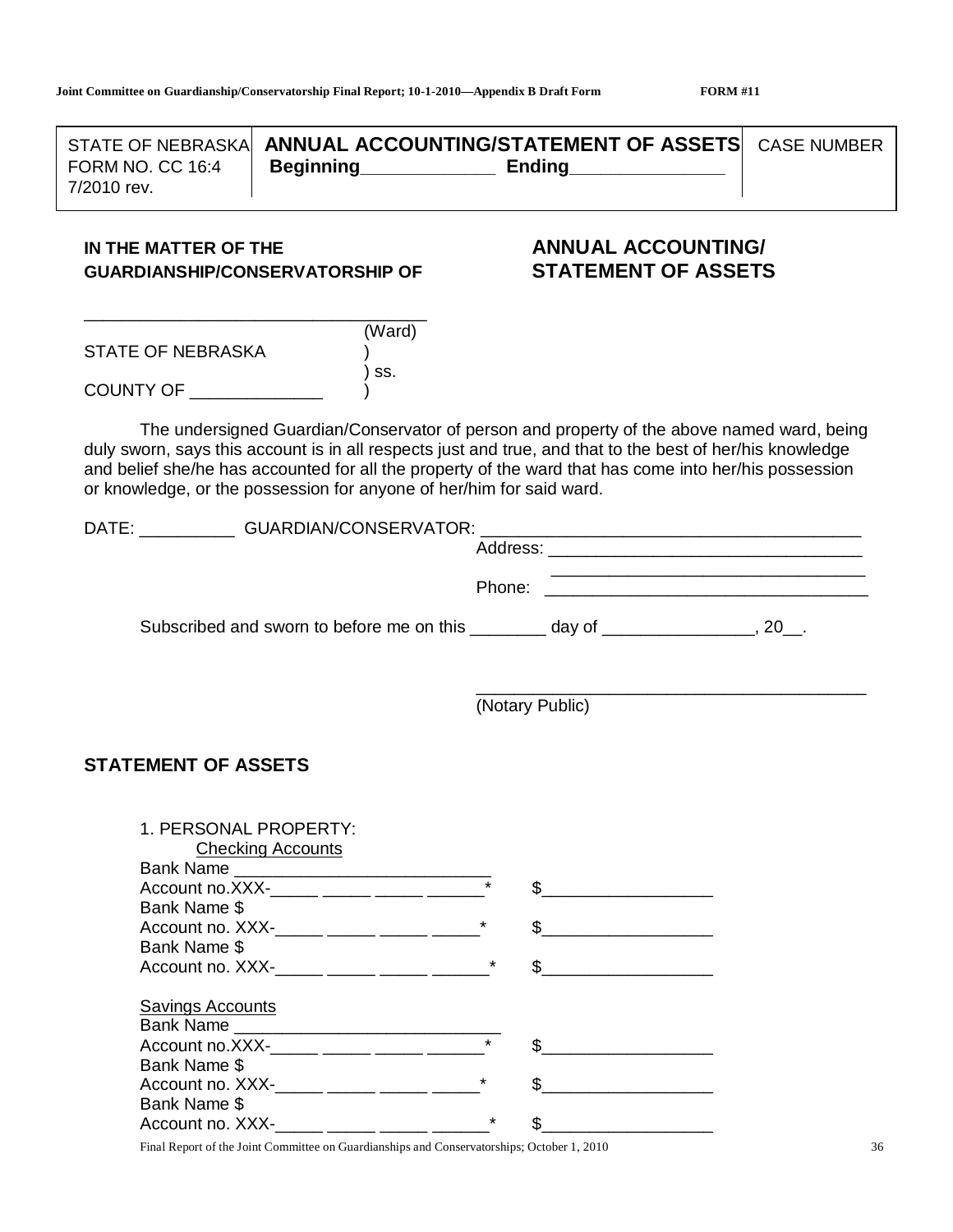| <b>Certificates of Deposit</b>                                                                                                  |         |  |
|---------------------------------------------------------------------------------------------------------------------------------|---------|--|
| Bank Name                                                                                                                       |         |  |
| Account no.XXX-_____ _____ _____ _____                                                                                          | $\star$ |  |
| Bank Name \$                                                                                                                    |         |  |
| Account no. XXX-_____ _____ _____ _____                                                                                         | $\star$ |  |
| Bank Name \$                                                                                                                    |         |  |
|                                                                                                                                 | $\star$ |  |
| Stocks and Bonds                                                                                                                |         |  |
| Vehicles                                                                                                                        |         |  |
| Household goods and furnishings                                                                                                 |         |  |
| Other:<br><u> 1989 - Johann John Stein, mars and de British Stein British Stein British Stein British Stein British Stein B</u> |         |  |
|                                                                                                                                 |         |  |

**\* To protect personal information only the last 4 digits of the account should be provided on this form**. **Complete account information is provided on the Personal and Financial Information of Parties form (CC 16:12, Appendix 8).**

#### 2. JOINTLY HELD PROPERTY:

| With whom ______________________           | \$                                                                                                                                                                                                                                                                                                                                                                  |
|--------------------------------------------|---------------------------------------------------------------------------------------------------------------------------------------------------------------------------------------------------------------------------------------------------------------------------------------------------------------------------------------------------------------------|
|                                            | $\begin{picture}(20,10) \put(0,0){\line(1,0){100}} \put(15,0){\line(1,0){100}} \put(15,0){\line(1,0){100}} \put(15,0){\line(1,0){100}} \put(15,0){\line(1,0){100}} \put(15,0){\line(1,0){100}} \put(15,0){\line(1,0){100}} \put(15,0){\line(1,0){100}} \put(15,0){\line(1,0){100}} \put(15,0){\line(1,0){100}} \put(15,0){\line(1,0){100}} \$                       |
| With whom ____________________             |                                                                                                                                                                                                                                                                                                                                                                     |
|                                            |                                                                                                                                                                                                                                                                                                                                                                     |
| <b>TOTAL:</b>                              |                                                                                                                                                                                                                                                                                                                                                                     |
| 3. INCOME (Monthly):                       |                                                                                                                                                                                                                                                                                                                                                                     |
| <b>Social Security</b>                     | s                                                                                                                                                                                                                                                                                                                                                                   |
| <b>Supplemental Security Income</b>        | \$                                                                                                                                                                                                                                                                                                                                                                  |
| <b>Veterans Administration Benefits</b>    | \$.                                                                                                                                                                                                                                                                                                                                                                 |
| <b>Company Pension</b>                     | $\sim$                                                                                                                                                                                                                                                                                                                                                              |
| Interest From where                        |                                                                                                                                                                                                                                                                                                                                                                     |
| Dividends From where _____________________ | $\begin{picture}(20,10) \put(0,0){\vector(1,0){100}} \put(15,0){\vector(1,0){100}} \put(15,0){\vector(1,0){100}} \put(15,0){\vector(1,0){100}} \put(15,0){\vector(1,0){100}} \put(15,0){\vector(1,0){100}} \put(15,0){\vector(1,0){100}} \put(15,0){\vector(1,0){100}} \put(15,0){\vector(1,0){100}} \put(15,0){\vector(1,0){100}} \put(15,0){\vector(1,0){100}} \$ |
|                                            |                                                                                                                                                                                                                                                                                                                                                                     |
| ΤΟΤΑΙ :                                    |                                                                                                                                                                                                                                                                                                                                                                     |
|                                            |                                                                                                                                                                                                                                                                                                                                                                     |

4. REAL PROPERTY (List location by address and value):

\*\*You must file your letters of Guardianship and/or Conservatorship with the **Register of Deeds in any county where the ward has real property or an interest in real property\*\*\***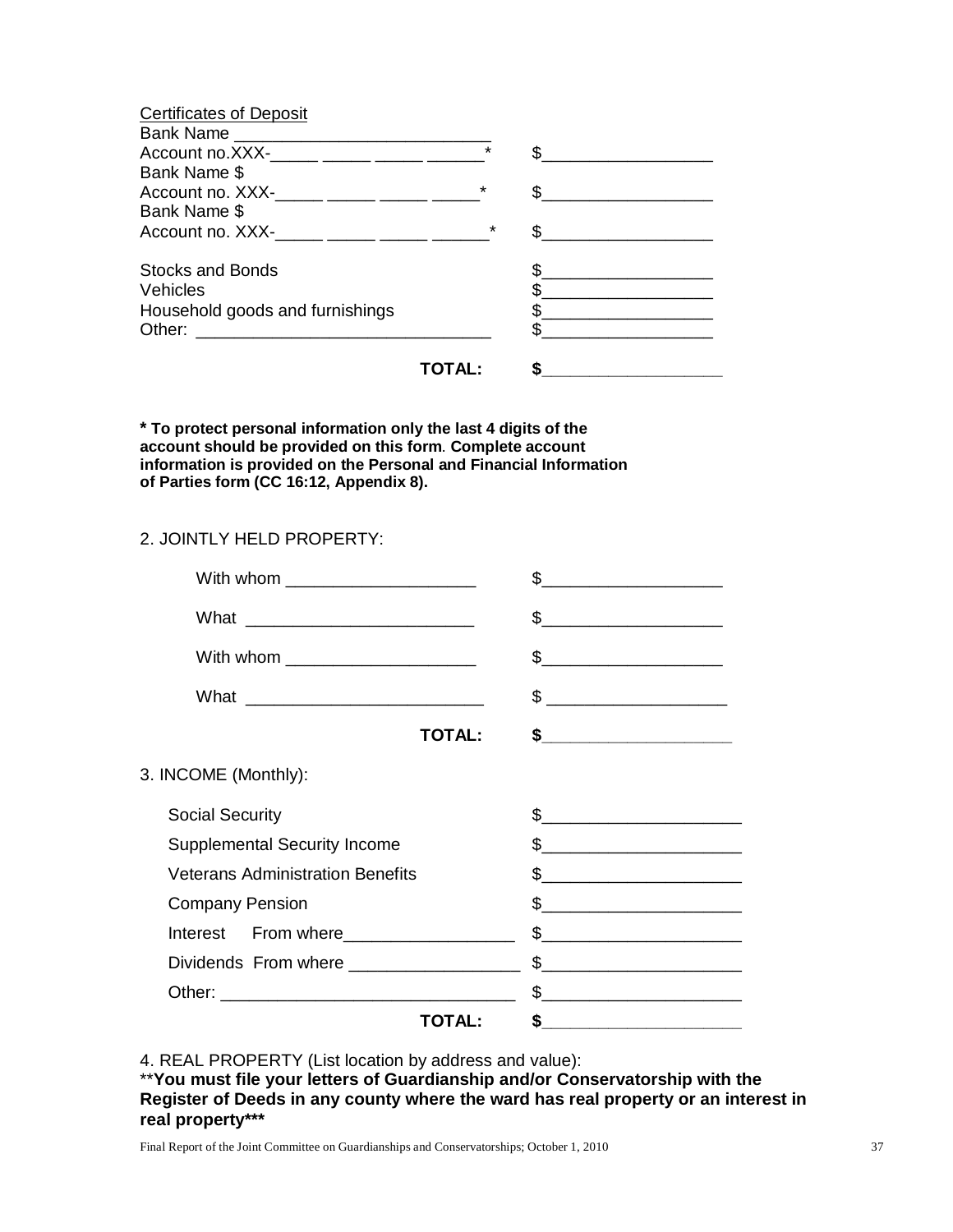## **CASE NUMBER \_\_\_\_\_\_\_\_\_\_\_\_\_\_\_\_\_\_\_**

**\_\_\_\_\_\_\_\_\_\_\_\_\_\_\_\_\_\_\_\_\_\_\_\_\_\_\_\_\_\_\_\_\_\_** (Ward)

|                                         |           |                    | Beginning<br>Balance |                            |         |  |
|-----------------------------------------|-----------|--------------------|----------------------|----------------------------|---------|--|
|                                         |           |                    |                      |                            |         |  |
| Date                                    | Check No. | Rec'd from/Paid to | Purpose              | Amount paid<br>or received | Balance |  |
|                                         |           |                    |                      |                            |         |  |
|                                         |           |                    |                      |                            |         |  |
|                                         |           |                    |                      |                            |         |  |
|                                         |           |                    |                      |                            |         |  |
|                                         |           |                    |                      |                            |         |  |
|                                         |           |                    |                      |                            |         |  |
|                                         |           |                    |                      |                            |         |  |
|                                         |           |                    |                      |                            |         |  |
|                                         |           |                    |                      |                            |         |  |
|                                         |           |                    |                      |                            |         |  |
|                                         |           |                    |                      |                            |         |  |
|                                         |           |                    |                      |                            |         |  |
|                                         |           |                    |                      |                            |         |  |
|                                         |           |                    |                      |                            |         |  |
|                                         |           |                    |                      |                            |         |  |
|                                         |           |                    |                      |                            |         |  |
| (Attach additional sheets if necessary) |           |                    |                      |                            | Ending  |  |

Balance

(Certificate of Proof of Possession is required to be attached to this form)

Form No. CC 16:4<br>Page 3 of 3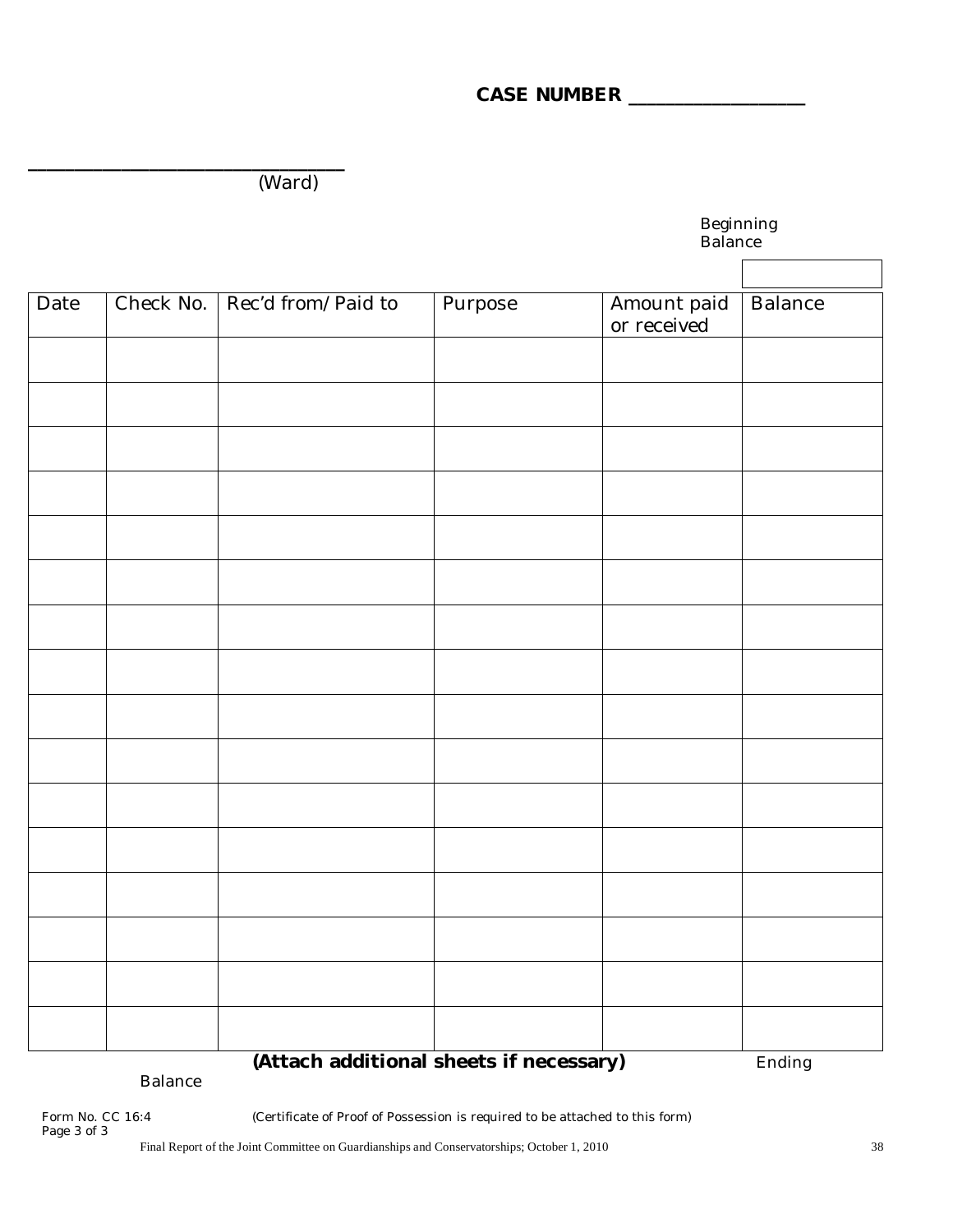#### CHECKLIST FOR GUARDIAN/CONSERVATOR

At time of appointment need to file the following:

- □ Acceptance
- $\Box$  Acknowledgment of Registering with Guardianship/Conservatorship Registry
- □ Guardian/Conservator General Information
- $\Box$  Address Information Sheet

If you have restricted funds you must file the following within 10 days of appointment: □ Proof of Restricted Account from Depository or Financial Institution

Within 30 days of your appointment you must file the following:

 $\square$  Inventory and Affidavit of Due Diligence

□ Acknowledgement of Financial Institution

 $\Box$  File bond, if required

After you get your Letters you must do the following:

□ Acknowledgement of Financial Institution

Every year after your appointment you must file the following with the court:

- $\Box$  Condition of Ward Report with \$5.00 filing fee
- $\Box$  Annual Accounting with Statement of Assets with \$5.00 filing fee
- $\Box$  Bank Statements and/or brokerage reports with the annual accounting
- □ Certificate of Proof of Possession

 $\Box$  Affidavit of Mailing

 $\Box$  All of the annual reports were sent to all interested parties with Notice of Right to Object form.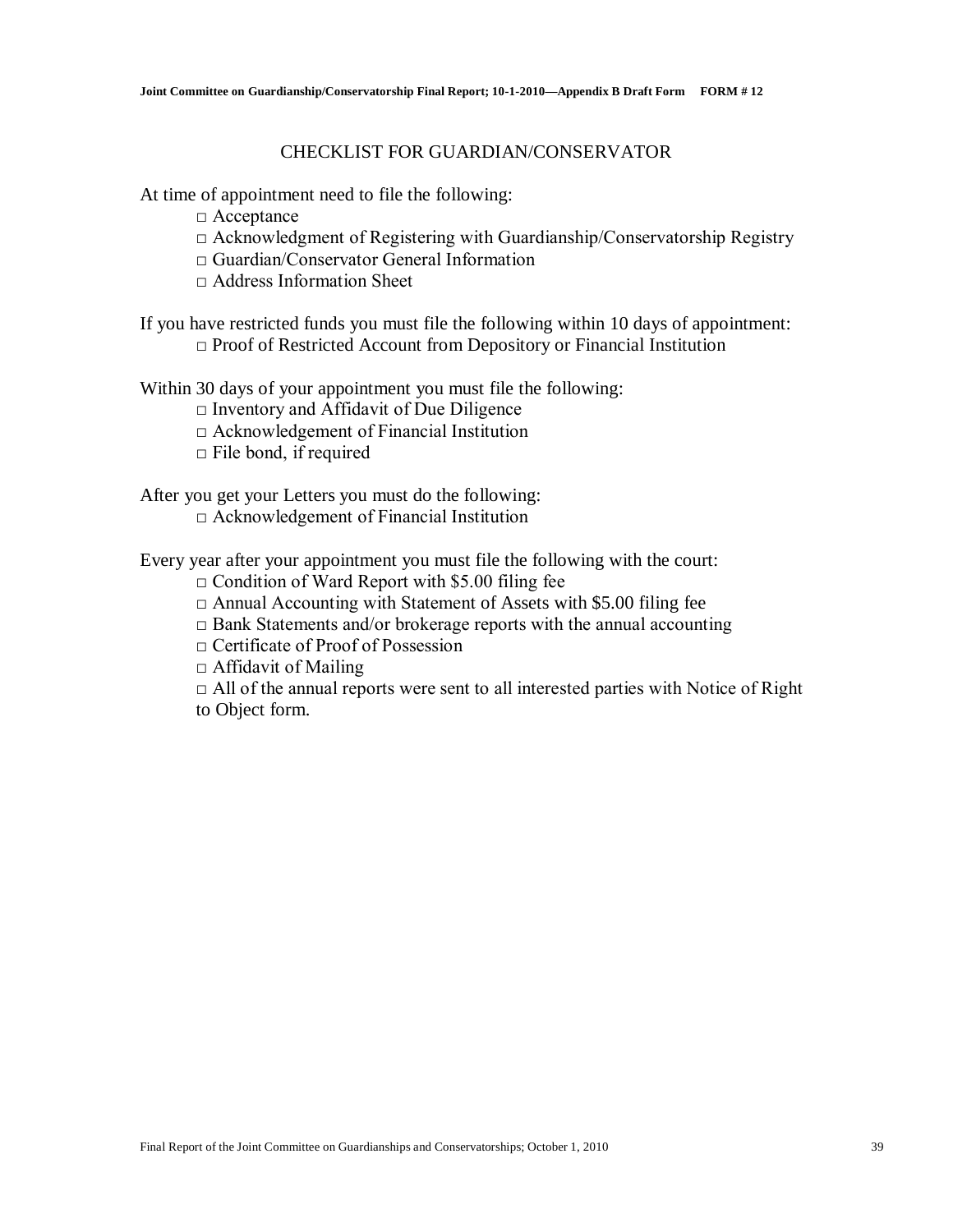## GUARDIAN/CONSERVATOR GENERAL INFORMATION \_\_\_\_\_\_\_\_\_\_\_\_\_\_\_\_\_\_ County Court, Probate Division

|                   |          |         | Guardianship: Conservatorship: Your relationship to the above named: Conservatorship: Conservatorship: Your relationship to the above named: |            |
|-------------------|----------|---------|----------------------------------------------------------------------------------------------------------------------------------------------|------------|
|                   |          |         |                                                                                                                                              |            |
| Your Full Name:   | (Last)   | (First) | (Middle)                                                                                                                                     | (Maiden)   |
|                   |          |         |                                                                                                                                              |            |
|                   | (Street) | (City)  | (State)                                                                                                                                      | (Zip Code) |
|                   |          |         |                                                                                                                                              |            |
|                   |          |         |                                                                                                                                              |            |
|                   | (Street) | (City)  | (State)                                                                                                                                      | (Zip Code) |
|                   |          |         | Telephone No.: Home $\left(\begin{array}{c}\right)$ Business $\left(\begin{array}{c}\right)$                                                 |            |
|                   |          |         |                                                                                                                                              |            |
|                   |          |         |                                                                                                                                              |            |
|                   |          |         | Social Security No.: __________________________Driver's Lic-State: ____ # ______________                                                     |            |
| Spouse Full Name: | (Last)   | (First) | (Middle)                                                                                                                                     | (Maiden)   |
|                   | (Street) |         |                                                                                                                                              |            |
|                   |          | (City)  | (State)                                                                                                                                      | (Zip Code) |
|                   |          |         | Telephone No.: Home ( ) Business ( )                                                                                                         |            |
|                   |          |         |                                                                                                                                              |            |
|                   |          |         |                                                                                                                                              |            |
|                   |          |         | Social Security No.: ________________________Driver's Lic-State: ____ # _________                                                            |            |
|                   |          |         | <b>RELATIVE WHO WILL ALWAYS KNOW HOW TO CONTACT YOU:</b>                                                                                     |            |
|                   |          |         | Phone: $($ )                                                                                                                                 |            |
|                   |          |         |                                                                                                                                              |            |
| (Street)          |          | (City)  | (State)<br>Phone: $\overline{()}$                                                                                                            | (Zip Code) |
|                   |          |         |                                                                                                                                              |            |
| (Street)          |          | (City)  | (State)                                                                                                                                      | (Zip Code) |
|                   |          |         | Phone: $\overline{()}$                                                                                                                       |            |
| Address:          |          |         |                                                                                                                                              |            |
| (Street)          |          | (City)  | (State)                                                                                                                                      | (Zip Code) |

## **YOU MUST NOTIFY THE COURT, IN WRITING, OF ANY CHANGE IN YOUR ADDRESS**

| State of Nebraska                                                                              |                                                                                   |                         |  |
|------------------------------------------------------------------------------------------------|-----------------------------------------------------------------------------------|-------------------------|--|
| County of <u>counts</u>                                                                        |                                                                                   |                         |  |
|                                                                                                | Before me, the undersigned authority, on the ______ day of _____________________, |                         |  |
|                                                                                                |                                                                                   | , known to me to be the |  |
| person who named and stated on their oath that the facts contained herein are true and correct |                                                                                   |                         |  |
| to the best of their knowledge.                                                                |                                                                                   |                         |  |
|                                                                                                |                                                                                   |                         |  |

Print Name: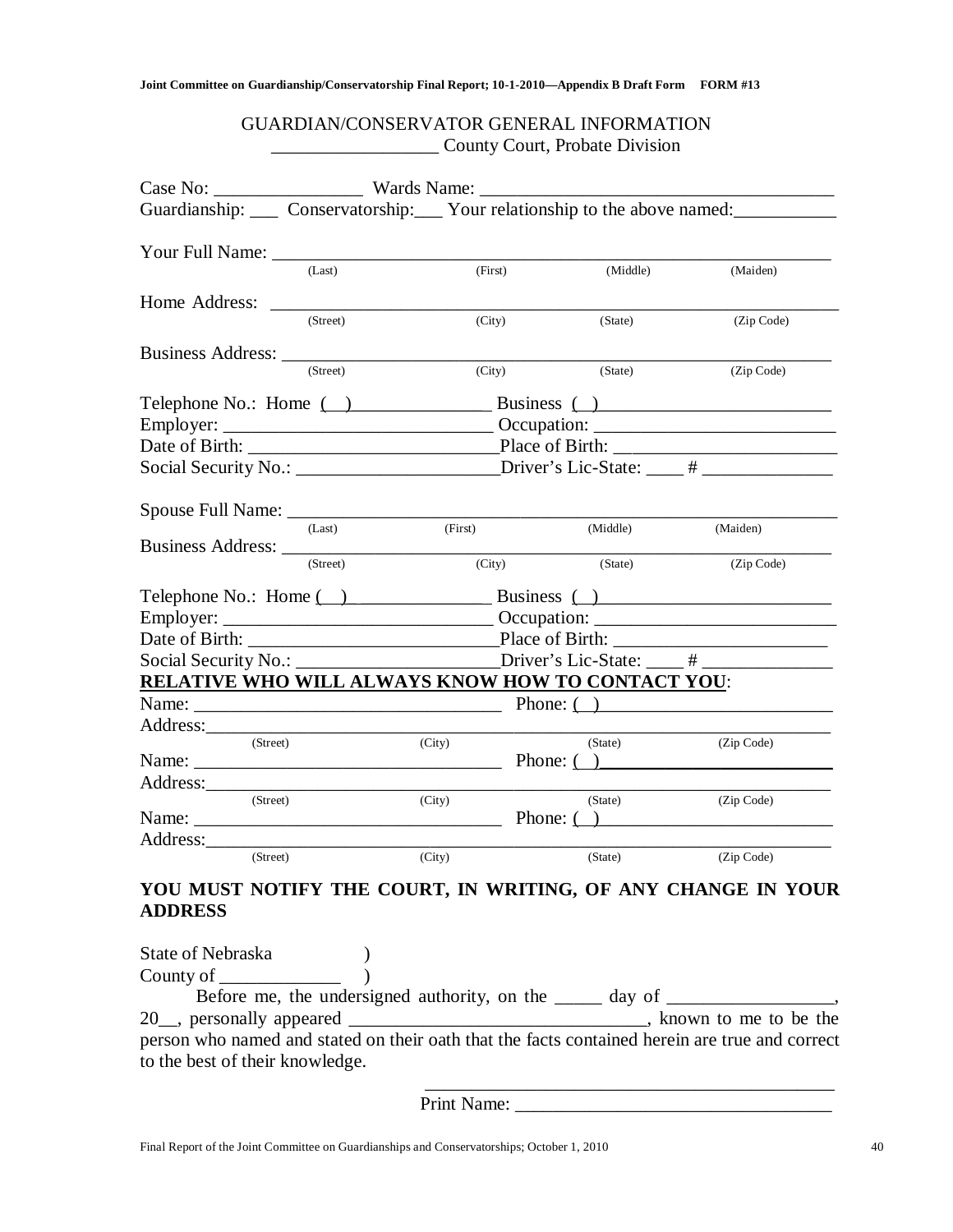| Subscribed and sworn to before me on this | day of |  |  |  |
|-------------------------------------------|--------|--|--|--|
|-------------------------------------------|--------|--|--|--|

\_\_\_\_\_\_\_\_\_\_\_\_\_\_\_\_\_\_\_\_\_\_\_\_\_\_\_\_\_\_\_\_\_\_\_\_\_\_\_\_\_\_\_\_\_\_\_\_\_\_\_\_\_\_\_\_\_\_\_\_\_\_\_\_\_\_\_ Notary Public/Court Official

My commission expires on: \_\_\_\_\_\_\_\_\_\_\_\_\_\_\_\_\_\_\_\_\_\_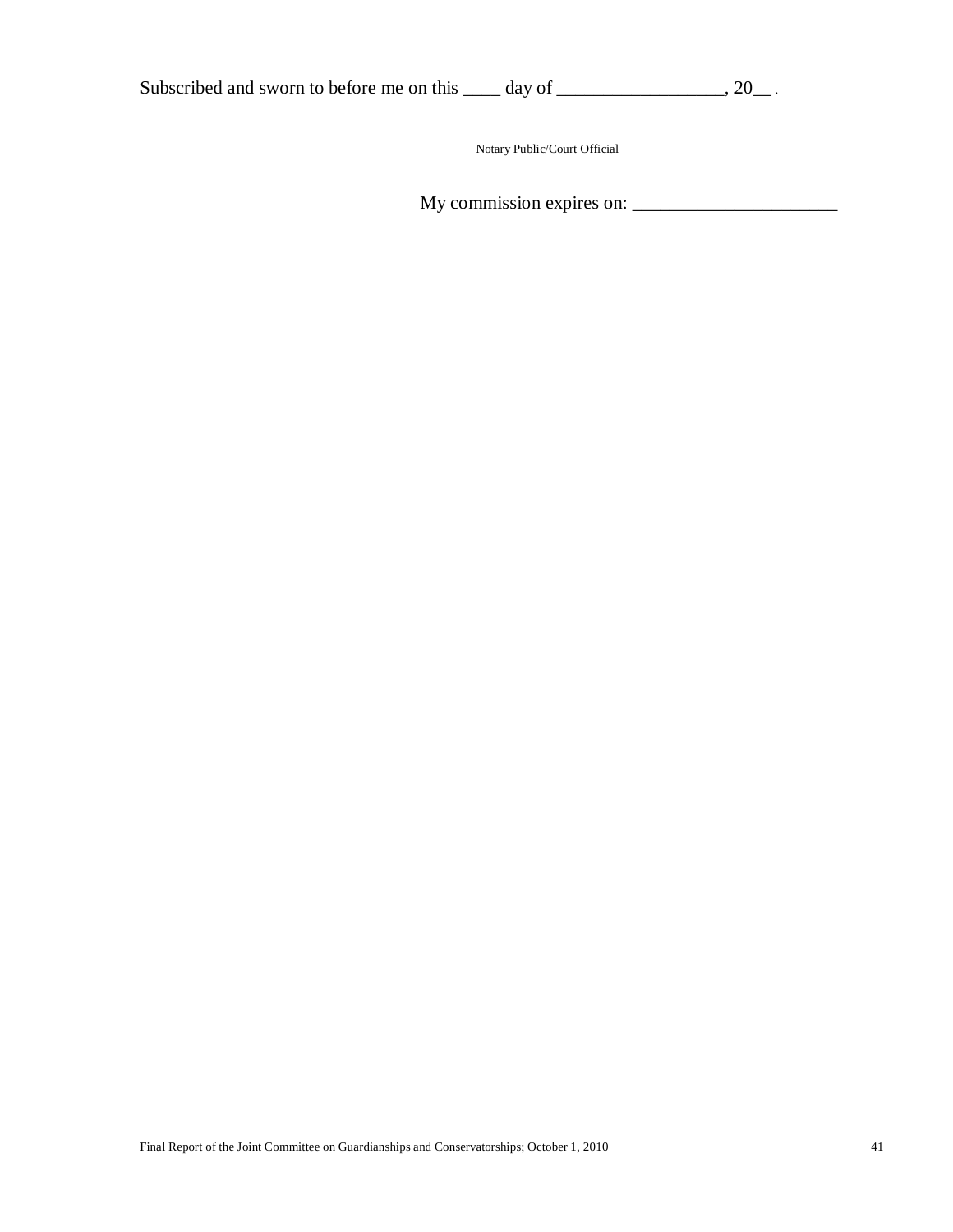07/2010 Rev.

## STATE OF NEBRASKA **INVENTORY AND AFFIDAVIT** FORM NO. CC 16:2 **OF DUE DILIGENCE**

## **IN THE MATTER OF THE GUARDIANSHIP/CONSERVATORSHIP OF**

|                                                     | (Ward)        |                                                                                                                                                                                                                                                                                                                                                                                                                                 |
|-----------------------------------------------------|---------------|---------------------------------------------------------------------------------------------------------------------------------------------------------------------------------------------------------------------------------------------------------------------------------------------------------------------------------------------------------------------------------------------------------------------------------|
| 1. PERSONAL PROPERTY:<br><b>Checking Accounts</b>   |               |                                                                                                                                                                                                                                                                                                                                                                                                                                 |
|                                                     |               |                                                                                                                                                                                                                                                                                                                                                                                                                                 |
| Account no.XXX-_____ _____ _____ _____              |               |                                                                                                                                                                                                                                                                                                                                                                                                                                 |
| Bank Name \$                                        |               |                                                                                                                                                                                                                                                                                                                                                                                                                                 |
|                                                     |               | \$                                                                                                                                                                                                                                                                                                                                                                                                                              |
| Bank Name \$                                        |               |                                                                                                                                                                                                                                                                                                                                                                                                                                 |
| Account no. XXX-_____ _____ _____ _____*            |               | \$                                                                                                                                                                                                                                                                                                                                                                                                                              |
|                                                     |               |                                                                                                                                                                                                                                                                                                                                                                                                                                 |
| <b>Savings Accounts</b>                             |               |                                                                                                                                                                                                                                                                                                                                                                                                                                 |
| Bank Name<br>Account no.XXX-_____ _____ _____ _____ |               |                                                                                                                                                                                                                                                                                                                                                                                                                                 |
| Bank Name \$                                        |               | $\sim$                                                                                                                                                                                                                                                                                                                                                                                                                          |
|                                                     |               | \$                                                                                                                                                                                                                                                                                                                                                                                                                              |
| Bank Name \$                                        |               |                                                                                                                                                                                                                                                                                                                                                                                                                                 |
| Account no. XXX-_____ _____ _____ _____*            |               | \$                                                                                                                                                                                                                                                                                                                                                                                                                              |
|                                                     |               |                                                                                                                                                                                                                                                                                                                                                                                                                                 |
| <b>Certificates of Deposit</b>                      |               |                                                                                                                                                                                                                                                                                                                                                                                                                                 |
| Bank Name                                           |               |                                                                                                                                                                                                                                                                                                                                                                                                                                 |
| Account no.XXX-_____ _____ _____ _____              |               |                                                                                                                                                                                                                                                                                                                                                                                                                                 |
| Bank Name \$                                        |               |                                                                                                                                                                                                                                                                                                                                                                                                                                 |
| Account no. XXX-_____ _____ _____ _____*            |               | $\frac{1}{\sqrt{1-\frac{1}{2}}}\frac{1}{\sqrt{1-\frac{1}{2}}}\frac{1}{\sqrt{1-\frac{1}{2}}}\frac{1}{\sqrt{1-\frac{1}{2}}}\frac{1}{\sqrt{1-\frac{1}{2}}}\frac{1}{\sqrt{1-\frac{1}{2}}}\frac{1}{\sqrt{1-\frac{1}{2}}}\frac{1}{\sqrt{1-\frac{1}{2}}}\frac{1}{\sqrt{1-\frac{1}{2}}}\frac{1}{\sqrt{1-\frac{1}{2}}}\frac{1}{\sqrt{1-\frac{1}{2}}}\frac{1}{\sqrt{1-\frac{1}{2}}}\frac{1}{\sqrt{1-\frac{1}{2}}}\frac{1}{\sqrt{1-\frac{$ |
| Bank Name \$                                        |               |                                                                                                                                                                                                                                                                                                                                                                                                                                 |
| Account no. XXX-_____ _____ _____ _____*            |               | \$                                                                                                                                                                                                                                                                                                                                                                                                                              |
| <b>Stocks and Bonds</b>                             |               | \$                                                                                                                                                                                                                                                                                                                                                                                                                              |
| Vehicles                                            |               | \$                                                                                                                                                                                                                                                                                                                                                                                                                              |
| Household goods and furnishings                     |               |                                                                                                                                                                                                                                                                                                                                                                                                                                 |
|                                                     |               |                                                                                                                                                                                                                                                                                                                                                                                                                                 |
|                                                     | <b>TOTAL:</b> | \$                                                                                                                                                                                                                                                                                                                                                                                                                              |

**\* To protect personal information only the last 4 digits of the account should be provided on this form**. **Complete account information is provided on the Personal and Financial Information of Parties form (CC 16:12, Appendix 8).**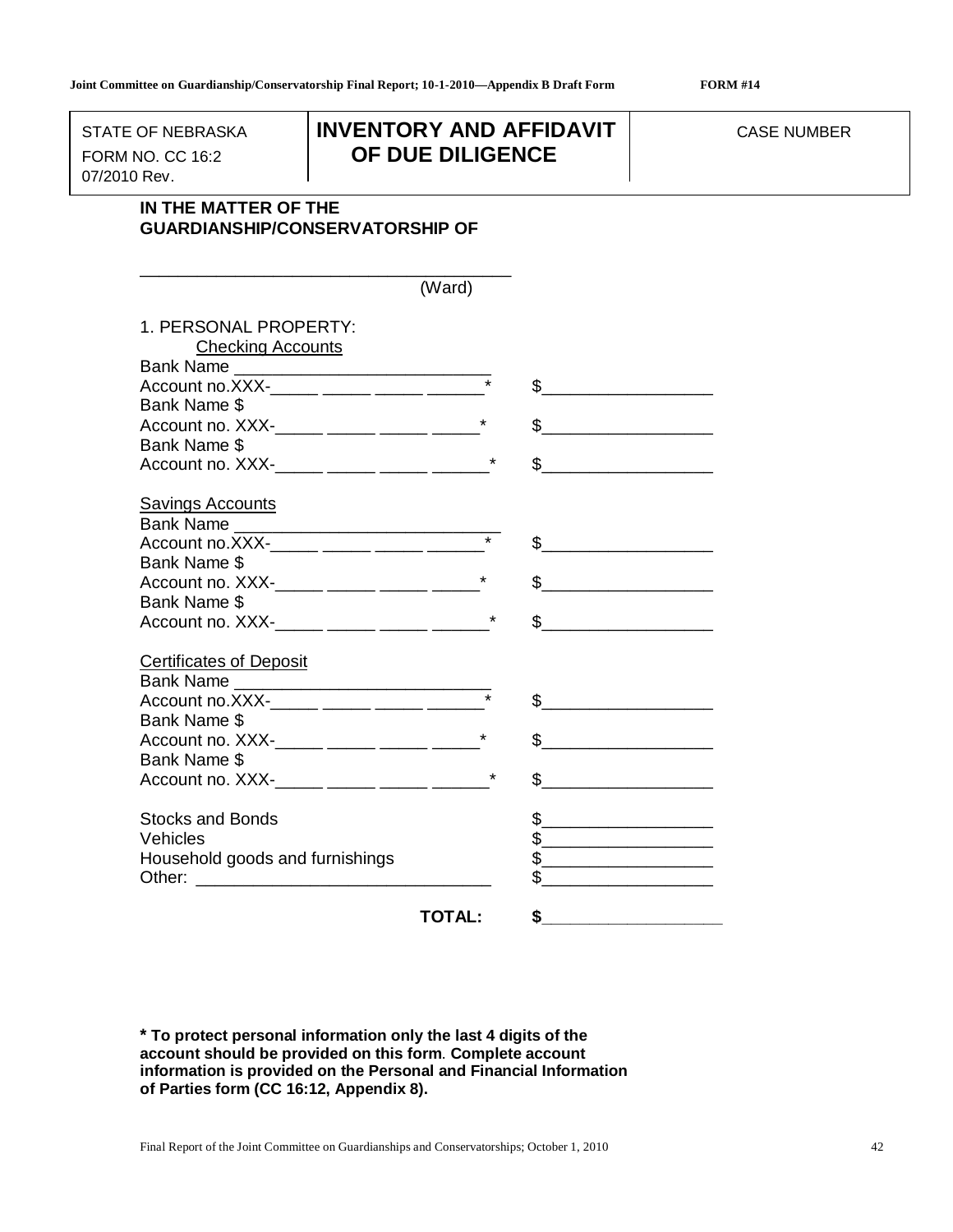*(Continued…)*

## 2. JOINTLY HELD PROPERTY:

| With whom ______________________         | \$.                                                                                                                                                                                                                                                                                                                                                                                                                              |
|------------------------------------------|----------------------------------------------------------------------------------------------------------------------------------------------------------------------------------------------------------------------------------------------------------------------------------------------------------------------------------------------------------------------------------------------------------------------------------|
|                                          |                                                                                                                                                                                                                                                                                                                                                                                                                                  |
| With whom ______________________         |                                                                                                                                                                                                                                                                                                                                                                                                                                  |
|                                          |                                                                                                                                                                                                                                                                                                                                                                                                                                  |
| <b>TOTAL:</b>                            | $\frac{1}{\sqrt{1-\frac{1}{\sqrt{1-\frac{1}{\sqrt{1-\frac{1}{\sqrt{1-\frac{1}{\sqrt{1-\frac{1}{\sqrt{1-\frac{1}{\sqrt{1-\frac{1}{\sqrt{1-\frac{1}{\sqrt{1-\frac{1}{\sqrt{1-\frac{1}{\sqrt{1-\frac{1}{\sqrt{1-\frac{1}{\sqrt{1-\frac{1}{\sqrt{1-\frac{1}{\sqrt{1-\frac{1}{\sqrt{1-\frac{1}{\sqrt{1-\frac{1}{\sqrt{1-\frac{1}{\sqrt{1-\frac{1}{\sqrt{1-\frac{1}{1-\frac{1}{\sqrt{1-\frac{1}{1-\frac{1}{\sqrt{1-\frac{1}{1-\frac{1$ |
| 3. INCOME (Monthly):                     |                                                                                                                                                                                                                                                                                                                                                                                                                                  |
| <b>Social Security</b>                   | $\frac{1}{2}$                                                                                                                                                                                                                                                                                                                                                                                                                    |
| <b>Supplemental Security Income</b>      | $\sim$                                                                                                                                                                                                                                                                                                                                                                                                                           |
| <b>Veterans Administration Benefits</b>  | $\frac{1}{\sqrt{2}}$                                                                                                                                                                                                                                                                                                                                                                                                             |
| <b>Company Pension</b>                   |                                                                                                                                                                                                                                                                                                                                                                                                                                  |
| Interest From where                      | $\begin{picture}(20,10) \put(0,0){\vector(1,0){100}} \put(15,0){\vector(1,0){100}} \put(15,0){\vector(1,0){100}} \put(15,0){\vector(1,0){100}} \put(15,0){\vector(1,0){100}} \put(15,0){\vector(1,0){100}} \put(15,0){\vector(1,0){100}} \put(15,0){\vector(1,0){100}} \put(15,0){\vector(1,0){100}} \put(15,0){\vector(1,0){100}} \put(15,0){\vector(1,0){100}} \$                                                              |
| Dividends From where ___________________ | $\frac{1}{2}$                                                                                                                                                                                                                                                                                                                                                                                                                    |
|                                          | $\frac{1}{2}$                                                                                                                                                                                                                                                                                                                                                                                                                    |
| TOTAL:                                   | $\sim$                                                                                                                                                                                                                                                                                                                                                                                                                           |
|                                          |                                                                                                                                                                                                                                                                                                                                                                                                                                  |

4. REAL PROPERTY (List location by address and value):

\*\***You must file your letters of Guardianship and/or Conservatorship with the Register of Deeds in any county where the ward has real property or an interest in real property\*\*\***

### 5. AFFIDAVIDT OF DUE DILIGENCE

I, \_\_\_\_\_\_\_\_\_\_\_\_\_\_\_\_\_\_\_\_\_\_\_\_\_\_\_\_\_\_\_\_, appointed Guardian and/or Conservator of (Name)

\_\_\_\_\_\_\_\_\_\_\_\_\_\_\_\_\_\_\_\_\_\_\_\_\_\_\_\_\_\_do solemnly swear that I have done the following to (Ward)

\_\_\_\_\_\_\_\_\_\_\_\_\_\_\_\_\_\_\_\_\_\_\_\_\_\_\_\_\_\_\_\_\_\_\_\_\_\_\_\_\_\_\_\_\_\_\_\_\_\_\_\_\_\_\_\_\_\_\_\_\_\_\_\_\_\_\_\_\_\_\_\_ \_\_\_\_\_\_\_\_\_\_\_\_\_\_\_\_\_\_\_\_\_\_\_\_\_\_\_\_\_\_\_\_\_\_\_\_\_\_\_\_\_\_\_\_\_\_\_\_\_\_\_\_\_\_\_\_\_\_\_\_\_\_\_\_\_\_\_\_\_\_\_\_ \_\_\_\_\_\_\_\_\_\_\_\_\_\_\_\_\_\_\_\_\_\_\_\_\_\_\_\_\_\_\_\_\_\_\_\_\_\_\_\_\_\_\_\_\_\_\_\_\_\_\_\_\_\_\_\_\_\_\_\_\_\_\_\_\_\_\_\_\_\_\_\_ \_\_\_\_\_\_\_\_\_\_\_\_\_\_\_\_\_\_\_\_\_\_\_\_\_\_\_\_\_\_\_\_\_\_\_\_\_\_\_\_\_\_\_\_\_\_\_\_\_\_\_\_\_\_\_\_\_\_\_\_\_\_\_\_\_\_\_\_\_\_\_\_ \_\_\_\_\_\_\_\_\_\_\_\_\_\_\_\_\_\_\_\_\_\_\_\_\_\_\_\_\_\_\_\_\_\_\_\_\_\_\_\_\_\_\_\_\_\_\_\_\_\_\_\_\_\_\_\_\_\_\_\_\_\_\_\_\_\_\_\_\_\_\_\_ \_\_\_\_\_\_\_\_\_\_\_\_\_\_\_\_\_\_\_\_\_\_\_\_\_\_\_\_\_\_\_\_\_\_\_\_\_\_\_\_\_\_\_\_\_\_\_\_\_\_\_\_\_\_\_\_\_\_\_\_\_\_\_\_\_\_\_\_\_\_\_\_ \_\_\_\_\_\_\_\_\_\_\_\_\_\_\_\_\_\_\_\_\_\_\_\_\_\_\_\_\_\_\_\_\_\_\_\_\_\_\_\_\_\_\_\_\_\_\_\_\_\_\_\_\_\_\_\_\_\_\_\_\_\_\_\_\_\_\_\_\_\_\_\_ \_\_\_\_\_\_\_\_\_\_\_\_\_\_\_\_\_\_\_\_\_\_\_\_\_\_\_\_\_\_\_\_\_\_\_\_\_\_\_\_\_\_\_\_\_\_\_\_\_\_\_\_\_\_\_\_\_\_\_\_\_\_\_\_\_\_\_\_\_\_\_\_

determine the assets of the Ward: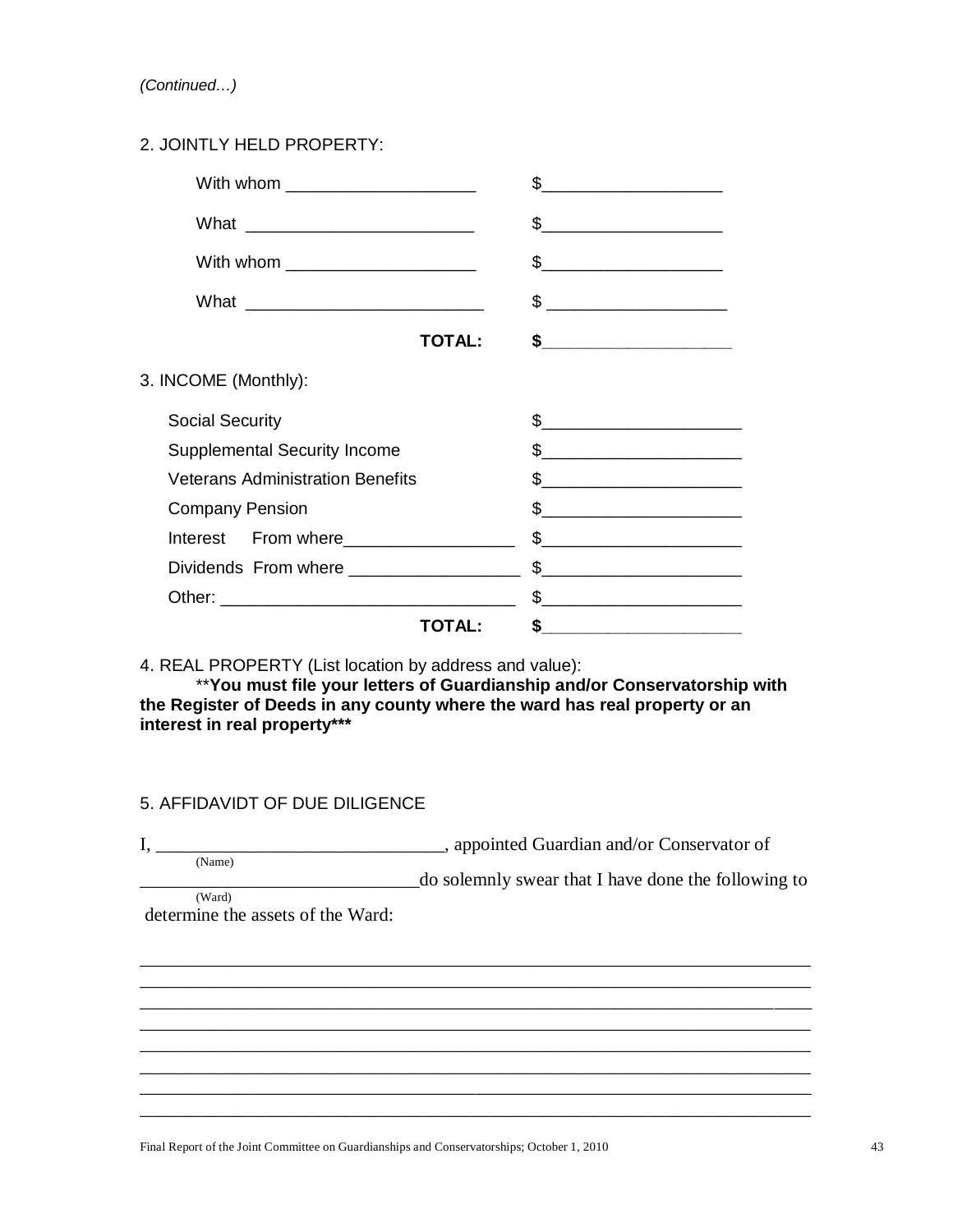| <b>STATE OF NEBRASKA</b> |     |
|--------------------------|-----|
|                          | SS. |
| COUNTY OF                |     |

\_\_\_\_\_\_\_\_\_\_\_\_\_\_\_\_\_\_\_\_\_\_\_\_\_\_\_\_\_\_\_\_\_\_\_\_\_\_\_\_\_\_\_\_\_\_\_\_\_\_\_\_\_\_\_\_\_\_\_\_\_\_\_\_\_\_\_\_\_\_\_\_

The undersigned Guardian/Conservator of this estate, on oath states that this inventory contains all property owned by the above-named ward as of the date below and that said inventory and affidavit of due diligence is complete and accurate so far as the undersigned is informed.

DATE: \_\_\_\_\_\_\_\_\_\_\_\_\_GUARDIAN/CONSERVATOR: \_\_\_\_\_\_\_\_\_\_\_\_\_\_\_\_\_\_\_\_\_\_\_\_\_\_

Subscribed and sworn to before me this \_\_\_\_\_ day of \_\_\_\_\_\_\_\_\_\_\_\_, 20\_.

(Notary Public)

 $\overline{\phantom{a}}$  , where  $\overline{\phantom{a}}$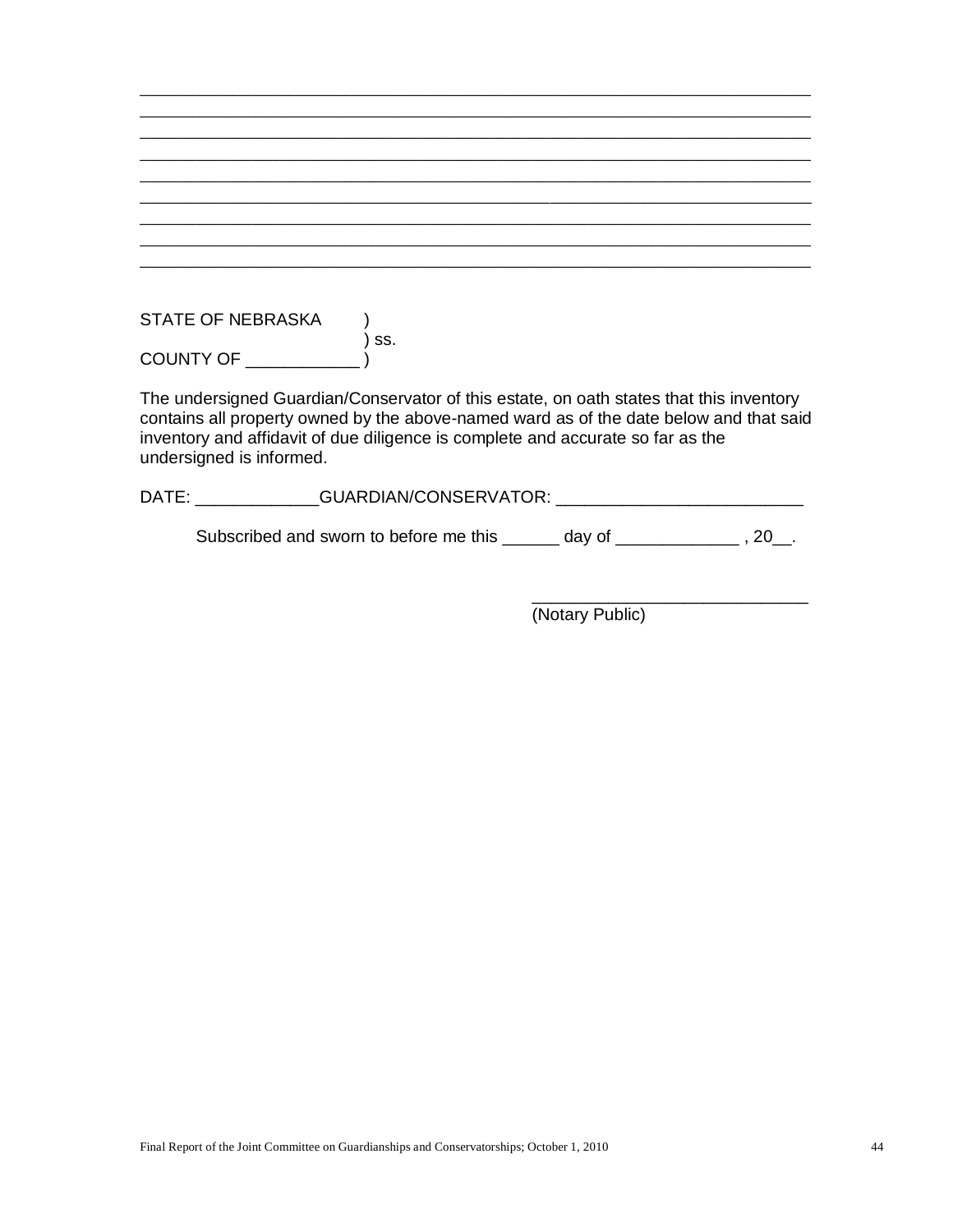FORM NO. CC 16:1 9/88 NEW 9/88 NEW

## NEBRASKA **LETTERS OF CONSERVATORSHIP** CASE NUMBER

IN THE COUNTY COURT OF THE COUNTY, NEBRASKA

## **IN THE MATTER OF THE ESTATE OF**

## **LETTERS OF CONSERVATORSHIP**

\_\_\_\_\_\_\_\_\_\_\_\_\_\_\_\_\_\_\_\_\_\_\_\_\_\_\_\_\_\_\_\_\_\_\_\_\_\_ A Protected Person.

TO:

WHEREAS you have been appointed Conservator of the Estate of

and it appears to the Court that you have qualified as Conservator,

THEREFORE your appointment as Conservator of the Estate of \_\_\_\_

is confirmed. You are authorized and empowered to take and have the care and management of the Estate subject to the following limitation of powers until you shall be discharged according to law:

> LIMITATIONS OF POWER: You shall not pay compensation to yourself or your attorney From assets or income of your ward, nor sell real property of the estate without first obtaining an order after application, notice to the interested persons and hearing thereon. The order may be entered ex parte if all interested persons have waived notice of hearing or have executed their written consent to the fee.

\*\***NO ATM WITHDRAWLS AND/OR CASH BACK FROM DEBIT TRANSACTIONS WITHOUT COURT ORDER\*\***

**\*\*BANK TO NOTIFY THE COURT OF SUSPICOUS ACTIVITY\*\***

**YOU ARE FURTHER directed that within 90 days of you appointment you shall file with the Court an Inventory and Affidavit of Due Diligence, with an Affidavit of Mailing showing you mailed the Inventory and Affidavit of Due Diligence by certified mail, return receipt requested and by first class mail, postage pre-paid, to all interested parties along with a Notice of Right to Object form.**

**YOU ARE FURTHER directed to file a copy of the Letters of Conservatorship with the register of deeds in any county where the ward has real property or an interest in real property.**

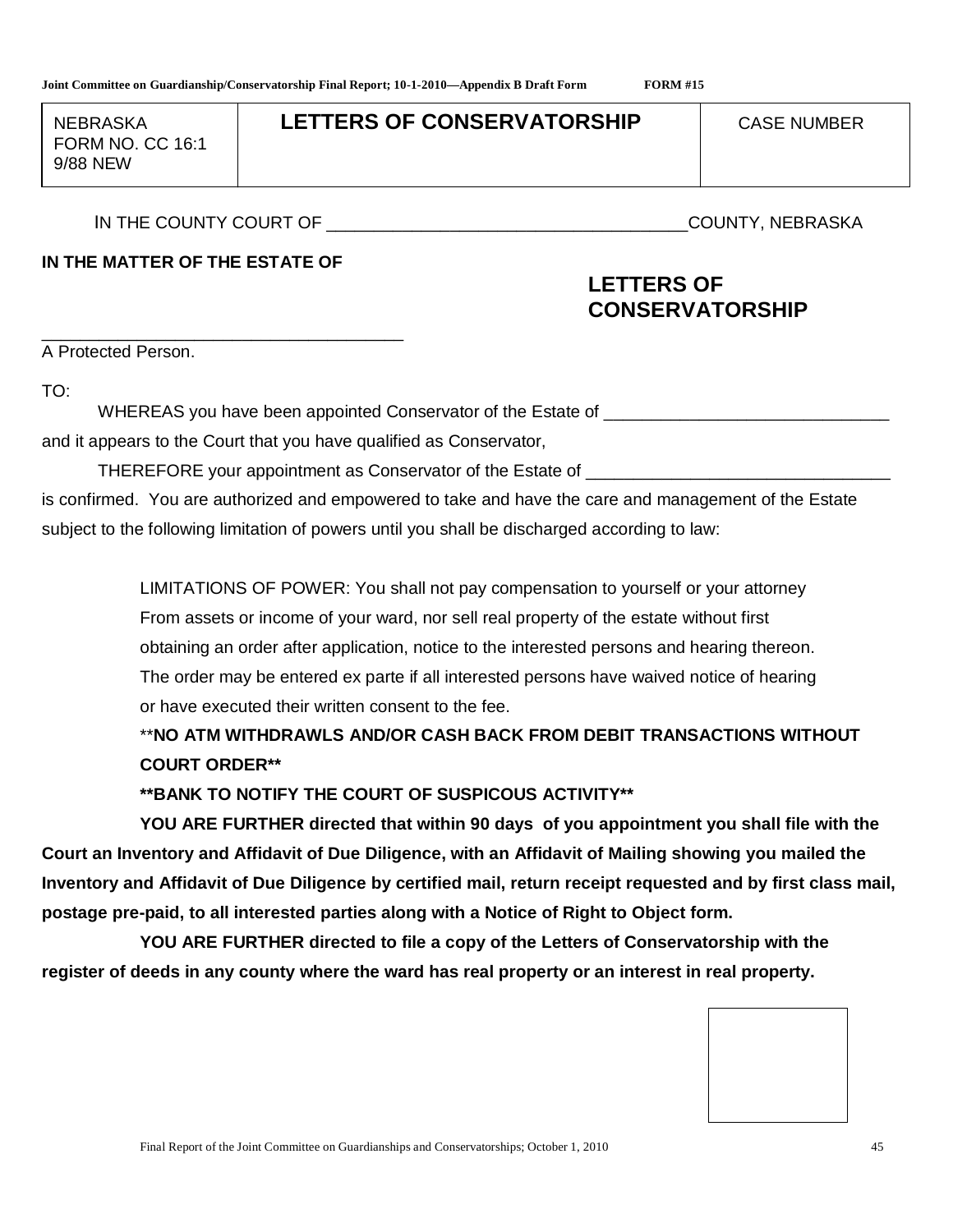| YOU ARE FURTHER directed to file a complete accounting of your administration of this Estate,                    |
|------------------------------------------------------------------------------------------------------------------|
| along with the required fee, Notice of Right to Object Form and an Affidavit of Mailing showing copies were sent |
| to all interested parties including the bonding company, not later than 30 days after the expiration of one year |
| after the date of these Letters and annually thereafter. The accounting shall include an itemized statement of   |
| assets at the end of the accounting period and shall include Certificates of Proof of                            |
| Possession for all intangible personal property existing at the end of the accounting                            |
| period.                                                                                                          |
| DATE ISSUED:                                                                                                     |

| BY THE COURT: |  |
|---------------|--|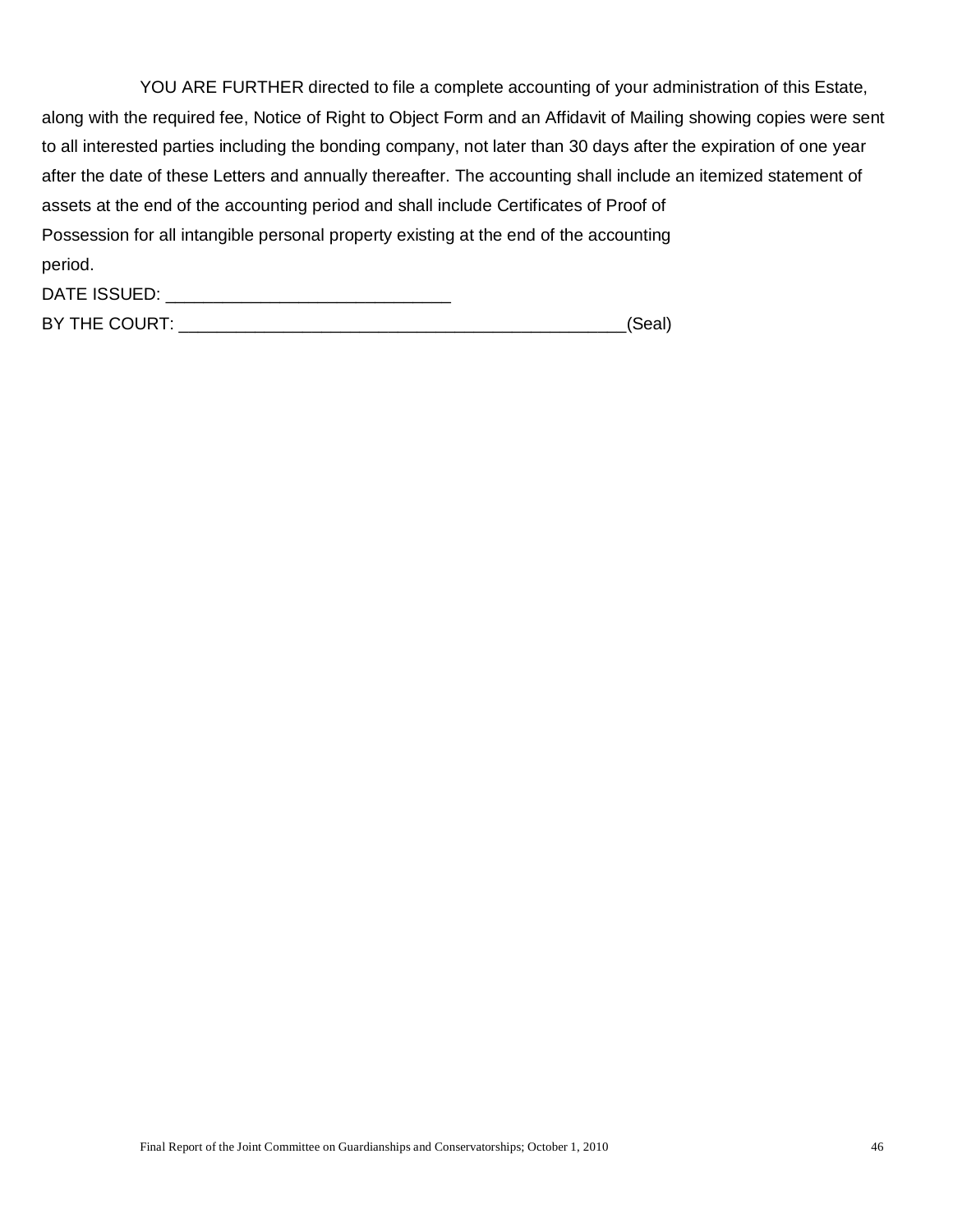FORM NO. CC 16:1 9/88 NFW  $\overline{\qquad \qquad }$ 

## **LETTERS OF GUARDIANSHIP AND** 9/88 NEW **CONSERVATORSHIP**

IN THE COUNTY COURT OF THE COUNTY, NEBRASKA

**IN THE MATTER OF THE ESTATE OF LETTERS OF**

## A Protected Person

WHEREAS you have been appointed Guardian and Conservator of the Estate of

and it appears to the Court that you have qualified as Guardian and

Conservator,

TO:

THEREFORE your appointment as Conservator of the Estate of \_\_\_\_\_\_\_\_\_\_\_\_\_\_\_\_\_\_\_\_\_

is confirmed. You are authorized and empowered to take and have the care and management of the Estate subject to the following limitation of powers until you shall be discharged according to law:

> **LIMITATIONS OF POWER**: You shall not pay compensation to yourself or your attorney From assets or income of your ward, nor sell real property of the estate without first obtaining an order after application, notice to the interested persons and hearing thereon. The order may be entered ex parte if all interested persons have waived notice of hearing or have executed their written consent to the fee.

## \*\***NO ATM WITHDRAWLS AND/OR CASH BACK FROM DEBIT TRANSACTIONS WITHOUT COURT ORDER\*\***

**\*\*BANK TO NOTIFY THE COURT OF SUSPICOUS ACTIVITY\*\***

**YOU ARE FURTHER directed that within 90 days of you appointment you shall file with the Court an Inventory and Affidavit of Due Diligence, with an Affidavit of Mailing showing you mailed the Inventory and Affidavit of Due Diligence, by certified mail, return receipt requested and by first class mail, postage pre-paid, to all interested parties along with a Notice of Right to Object form.**

**YOU ARE FURTHER directed to file a copy of the Letters of Guardianship and Conservatorship with the register of deeds in any county where the ward has real property or an interest in real property.**

**GUARDIANSHIP AND** \_\_\_\_\_\_\_\_\_\_\_\_\_\_\_\_\_\_\_\_\_\_\_\_\_\_\_\_\_\_\_\_\_\_\_\_\_\_ **CONSERVATORSHIP**

NEBRASKA NEGREGA (CASE NUMBER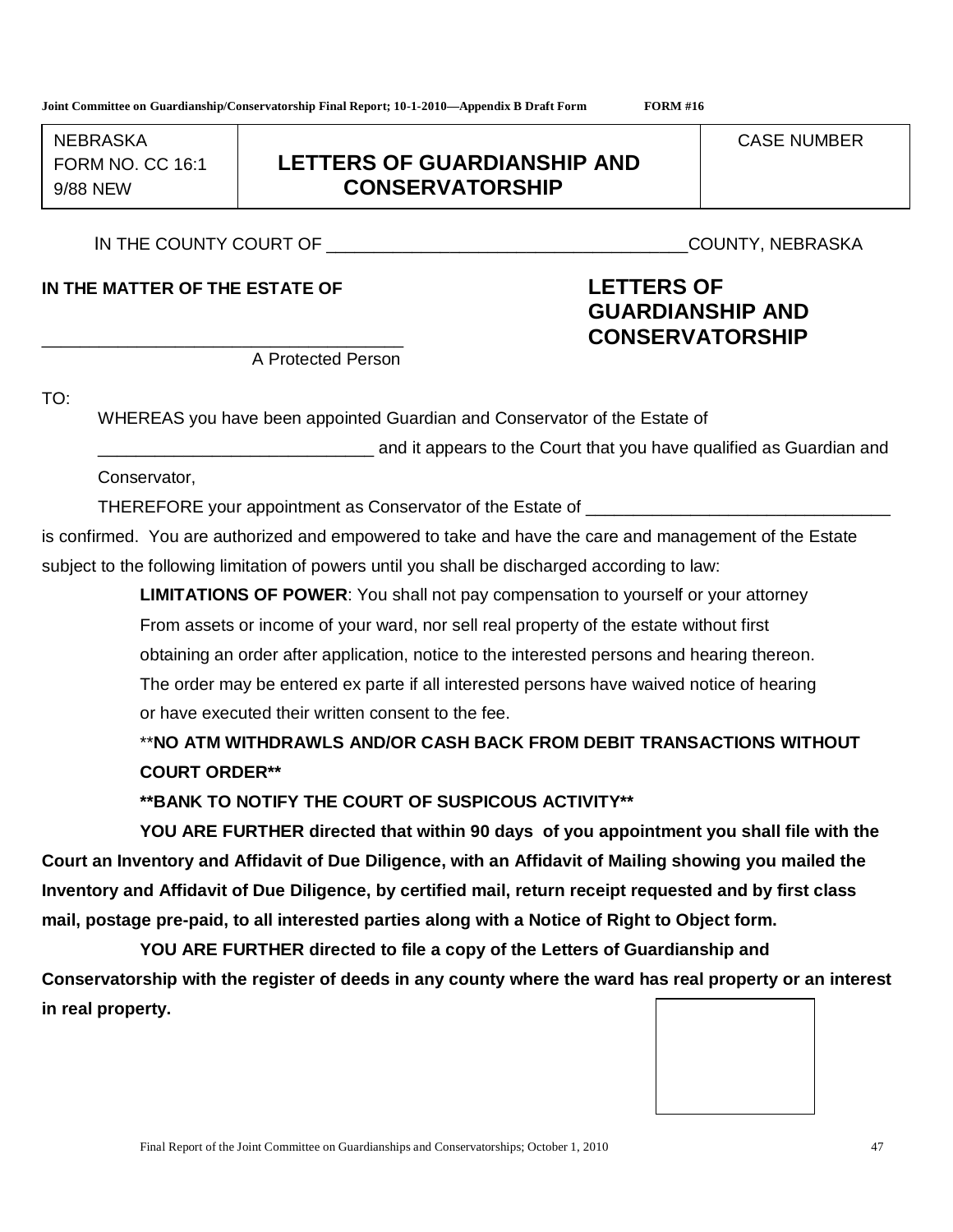| YOU ARE FURTHER directed to file a complete accounting of your administration of this Estate,                    |
|------------------------------------------------------------------------------------------------------------------|
| along with the required fee, Notice of Right to Object Form and an Affidavit of Mailing showing copies were sent |
| to all interested parties including the bonding company, not later than 30 days after the expiration of one year |
| after the date of these Letters and annually thereafter. The accounting shall include an itemized statement of   |
| assets at the end of the accounting period and shall include Certificates of Proof of                            |
| Possession for all intangible personal property existing at the end of the accounting                            |
| period.                                                                                                          |
| DATE ISSUED:                                                                                                     |

| BY THE COURT: |  |
|---------------|--|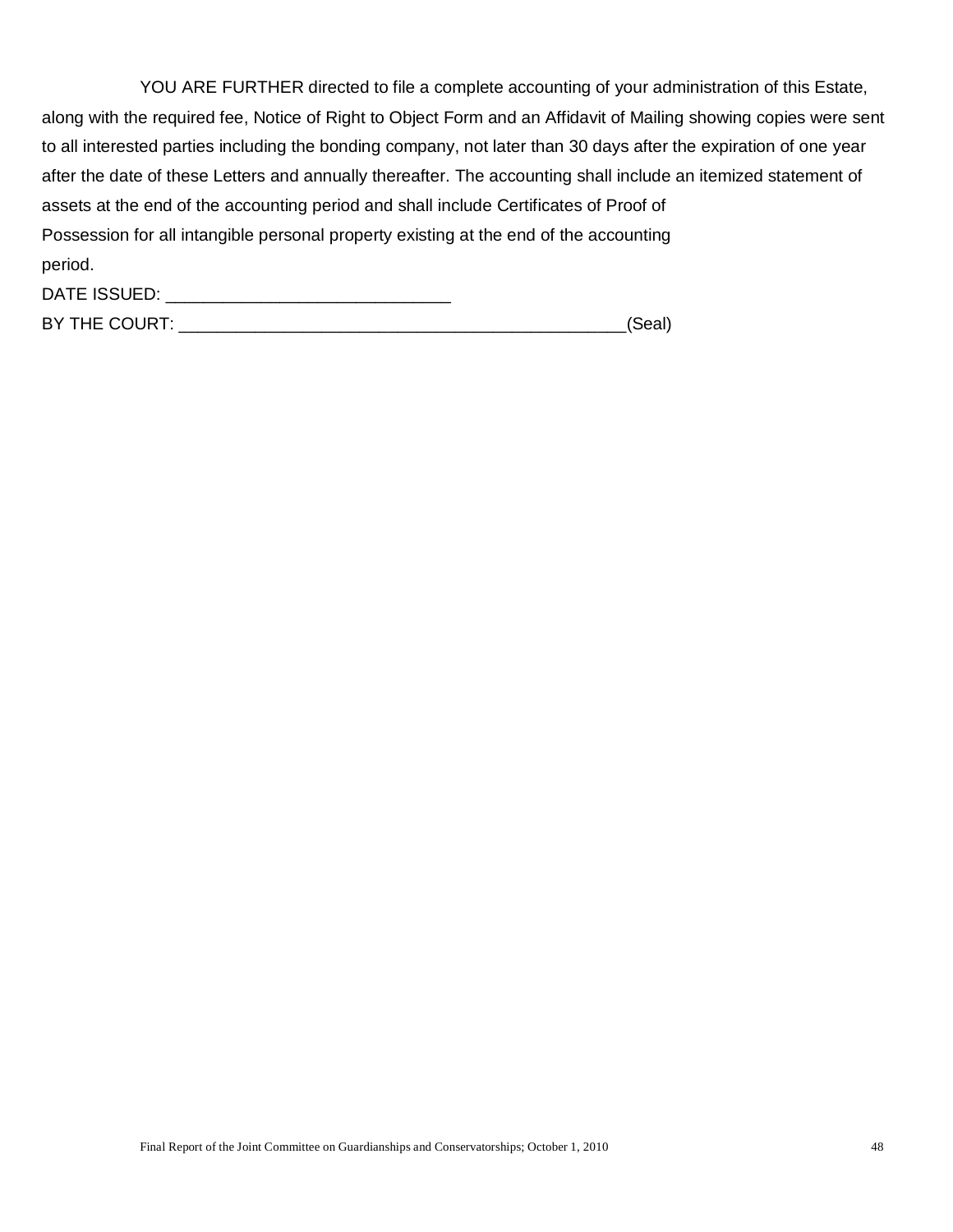FORM NO. CC  $16:9(b)$ FORM NO. CC 16:9(b) 05/2010 Rev.05/2010 Rev.

## NEBRASKA **LETTERS OF GUARDIANSHIP** CASE NUMBER **For an Incapacitated Person**

IN THE COUNTY COURT OF THE COUNTY, NEBRASKA

## **IN THE MATTER OF THE GUARDIANSHIP OF LETTER OF GUARDIANSHIP**

\_\_\_\_\_\_\_\_\_\_\_\_\_\_\_\_\_\_\_\_\_\_\_\_\_\_\_\_\_\_\_\_\_\_\_\_\_\_

# **FOR AN INCAPACITATED PERSON**

TO:

WHEREAS you have been appointed guardian of

\_\_\_\_\_\_\_\_ an incapacitated person, pursuant to lawful proceedings of record in this court \_\_\_\_\_\_\_\_ an incapacitated person, pursuant to the provisions of the Last Will and Testament of  $\Box$ , parent or spouse of said incapacitated person, which Will was

admitted to probate in this court

NOW THEREFORE, trusting in your fidelity, the Court does appoint you to be guardian of

and to perform the duties and responsibilities of quardian as required by law. These Letters shall constitute certification and proof of your authority subject to the following limitation of powers until you shall be discharged according to law.

LIMITATIONS OF POWER: You shall not pay yourself nor your attorney from assets or income of your ward without first obtaining an order therefore, after an application, notice to the interested persons and hearing thereon. The order may be entered ex parte if all interested persons have waived notice of hearing or have executed their written consent to the fee.

The Court finds clear and convincing evidence that a full guardianship is necessary and is the least restrictive alternative. T**he guardian is granted all powers conferred upon guardians by law.**

**\_\_\_\_\_** This is a limited guardianship. You, as Guardian, shall have the following authorities and responsibilities (acting together with the ward or singly):

- $\Box$  Selecting the ward's place of abode within or without this state;
- $\Box$  Arranging for medical care for the ward;
- $\Box$  Protecting the personal effects of the ward:
- $\Box$  Giving necessary consent, approval, or releases on behalf of the ward;
- $\Box$  Arranging for training, education, or other habilitating services appropriate for the ward;
- $\Box$  Applying for private or governmental benefits to which the ward may be entitled;
- $\Box$  Instituting proceedings to compel any person under a duty to support the ward or to pay sums for the welfare of the ward to perform such duty, if no conservator has been appointed;
- $\Box$  Entering into contractual arrangements on behalf of the ward, if no conservator has been appointed; and
- $\Box$  Receiving money and tangible property deliverable to the ward and applying such money and property to the ward's expenses for room and board, medical care, personal effects, training, education, and habilitating services, if no conservator has been appointed, or requesting the conservator to expend the ward's estate by payment to third persons to meet such expenses.

 $\Box$  Other: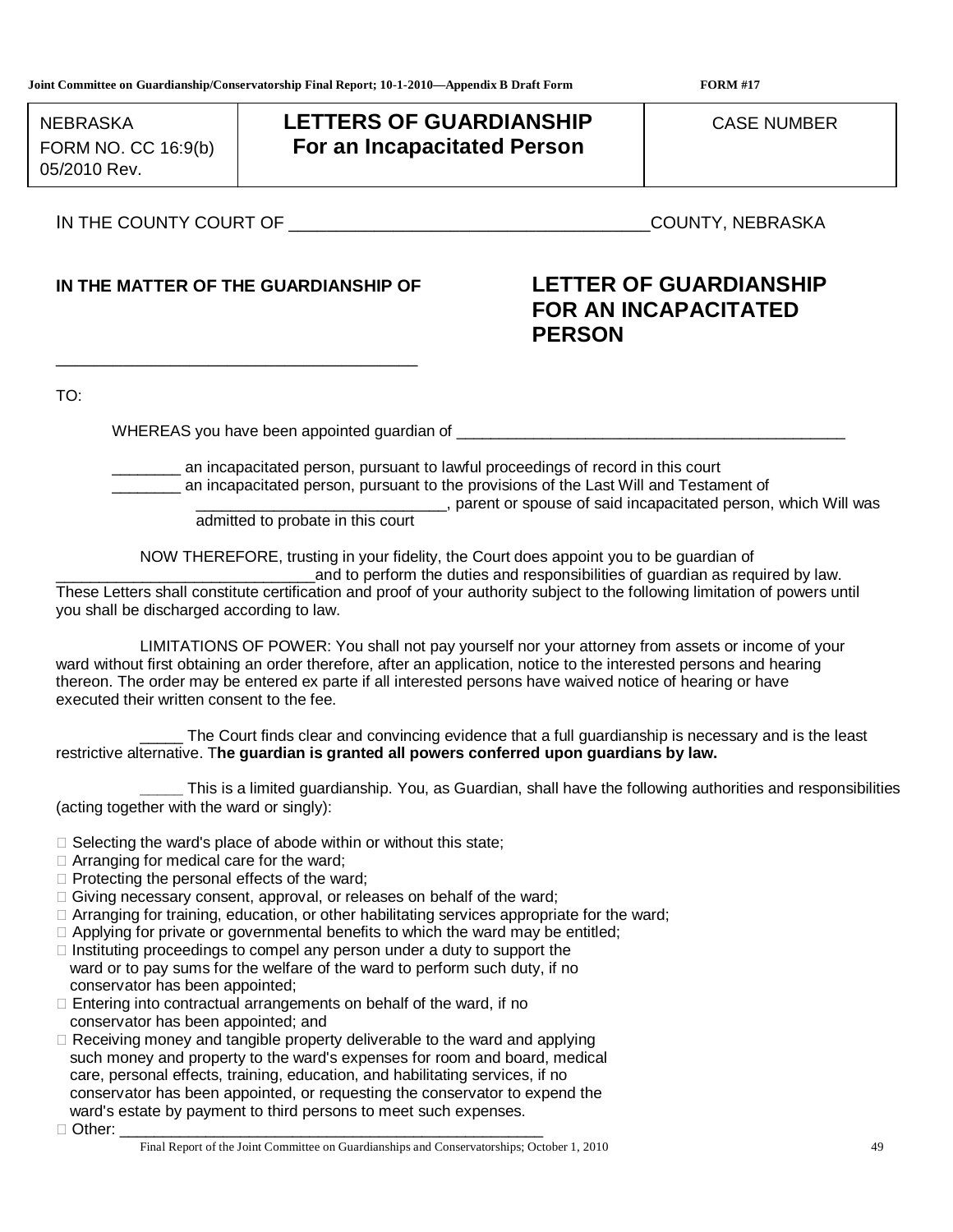#### **\*\*NO ATM WITHDRAWLS AND/OR CASH BACK FROM DEBIT TRANSACTIONS WITHOUT**

#### **COURT ORDER**\*\*

#### **\*\*BANK TO NOTIFY THE COURT OF SUSPICOUS ACTIVITY\*\***

**YOU ARE FURTHER directed that within 90 days of your appointment you shall file with the Court an Inventory and Affidavit of Due Diligence with and Affidavit of Mailing showing you mailed the Inventory and Affidavit of Due Diligence by certified mail, return receipt requested and by first class mail, postage pre-paid, to all interested parties along with a Notice of Right to Object form**.

**YOU ARE FURTHER directed to file a copy of the Letter of Guardianship with the register of deeds in any county where the ward has real property or an interest in real property.**

YOU ARE FURTHER directed, not later than 30 days after the expiration of one year after the date of these Letters and annually thereafter, to file an annual report on the condition of your ward, along with an annual accounting and statement of assets, the required fee and an affidavit of mailing showing copies were sent to all interested parties including the bonding company along with notice of right to object form.

| $\overline{\phantom{a}}$<br>- - | $\cdots$<br>יי<br>- |  |
|---------------------------------|---------------------|--|
|                                 |                     |  |

(County Judge)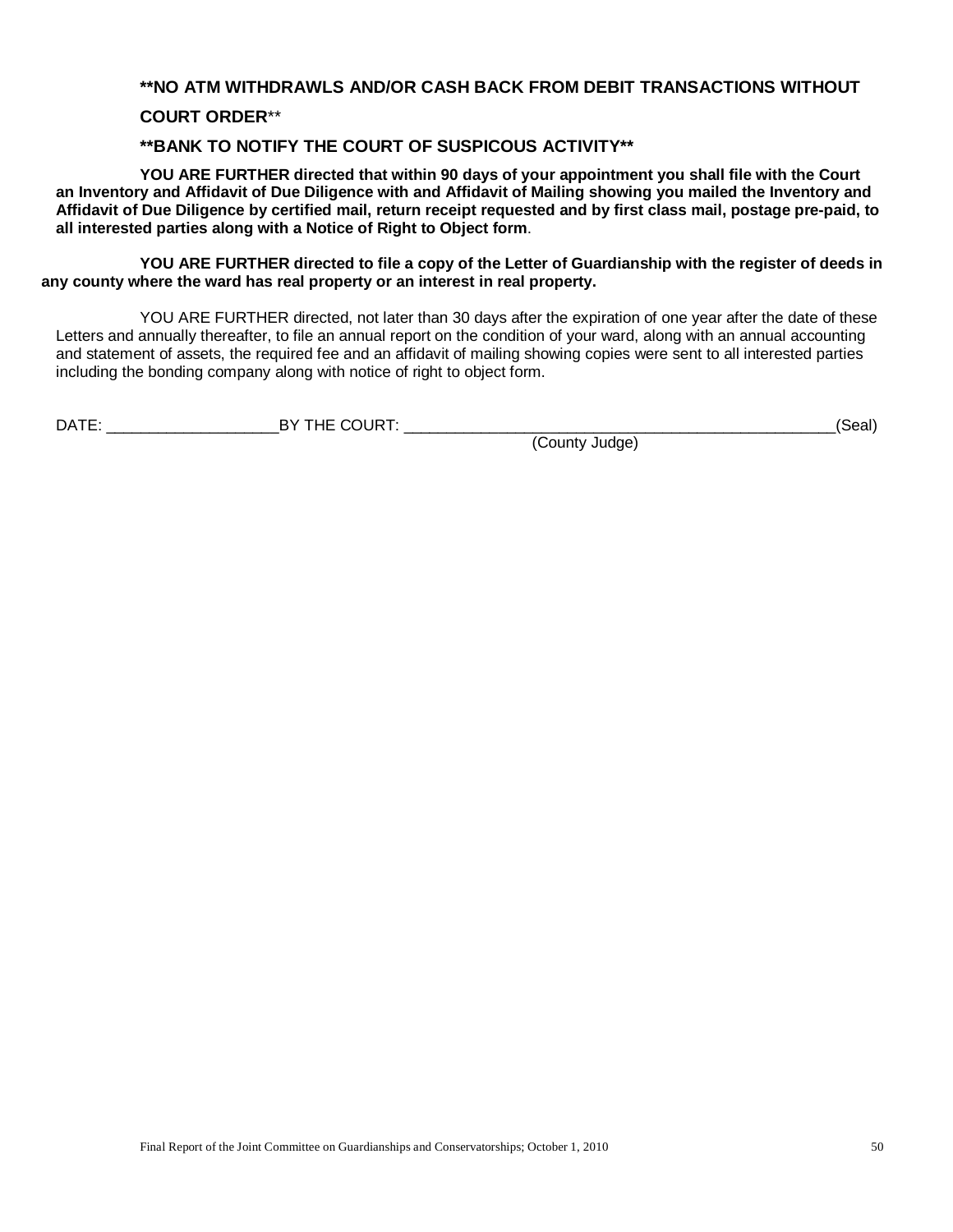STATE OF NEBRASKA 05/2010 Rev. 05/2010 Rev.

## FORM NO. CC 16:9(a) FORM NO. CC 16:9(a) **For a Minor LETTERS OF GUARDIANSHIP** | CASE NUMBER

IN THE COUNTY COURT OF \_\_\_\_\_\_\_\_\_\_\_\_\_\_\_\_\_\_\_\_\_\_\_\_\_\_\_\_\_\_\_\_\_\_\_\_\_\_COUNTY, NEBRASKA

## **IN THE MATTER OF THE GUARDIANSHIP OF**

## **LETTERS OF GUARDIANSHIP** \_\_\_\_\_\_\_\_\_\_\_\_\_\_\_\_\_\_\_\_\_\_\_\_\_\_\_\_\_\_\_\_\_\_\_\_\_\_ **FOR A MINOR**

TO:

WHEREAS you have been appointed quardian of  $\Box$ 

a minor, pursuant to the provisions of the Last Will and Testament of, \_\_\_\_\_\_\_\_\_\_\_\_\_\_\_\_ parent of said minor, which Will was admitted to probate in this court \_\_\_\_\_ a minor, pursuant to lawful proceedings of record in this court

NOW THEREFORE, trusting in your fidelity, the Court does appoint you to be guardian of and to perform the duties and responsibilities of guardian as required by law. These Letters shall constitute certification and proof of your authority subject to the following limitation of powers until you shall be discharged according to law.

LIMITATIONS OF POWER: You shall not pay yourself nor your attorney from assets or income of your ward without first obtaining an order therefore, after an application, notice to the interested persons and hearing thereon. The order may be entered ex parte if all interested persons have waived notice of hearing or have executed their written consent to the fee.

#### \*\***NO ATM WITHDRAWLS AND/OR CASH BACK FROM DEBIT TRANSACTIONS WITHOUT COURT ORDER\*\***

**\*\*BANK TO NOTIFY THE COURT OF SUSPICOUS ACTIVITY\*\***

**YOU ARE FURTHER directed that within 90 days of your appointment you shall file with the Court an Inventory and Affidavit of Due Diligence with and Affidavit of Mailing showing you mailed the Inventory and Affidavit of Due Diligence by certified mail, return receipt requested and by first class mail, postage pre-paid, to all interested parties along with a Notice of Right to Object form.**

**YOU ARE FURTHER directed to file a copy of the Letters of Guardianship with the register of deeds in any county where the ward has real property or an interest in real property.**

YOU ARE FURTHER directed, not later than 30 days after the expiration of one year after the date of these Letters and annually thereafter, to file an annual report on the condition of your ward, along with an annual accounting and statement of assets, the required fee and an affidavit of mailing showing copies were sent to all interested parties including the bonding company along with Notice of Right to Object form.

| DATE:  | BY THE COURT: |                |
|--------|---------------|----------------|
| (Seal) |               | (County Judge) |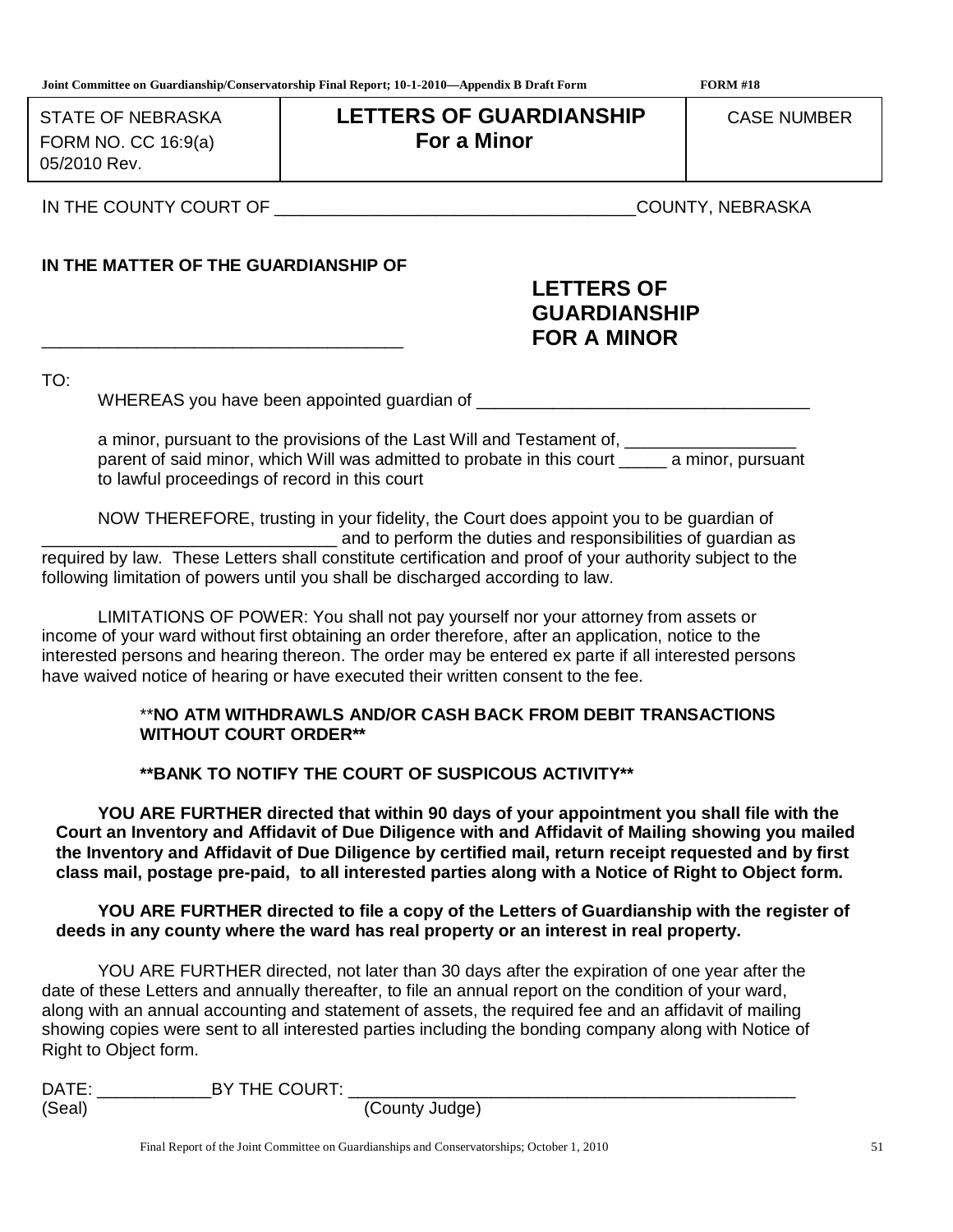FORM NO.  $CC$  16:1 9/88 NEW  $\frac{9}{8}$ 

## NEBRASKA **RESTRICTED** CASE NUMBER **LETTERS OF CONSERVATORSHIP**

IN THE COUNTY COURT OF THE COUNTY, NEBRASKA

\_\_\_\_\_\_\_\_\_\_\_\_\_\_\_\_\_\_\_\_\_\_\_\_\_\_\_\_\_\_\_\_\_\_\_\_\_\_

## **IN THE MATTER OF THE ESTATE OF RESTRICTED**

# **LETTERS OF CONSERVATORSHIP**

A Protected Person.

TO:

WHEREAS you have been appointed Conservator of the Estate of \_\_\_\_\_\_\_\_\_\_\_\_\_\_\_\_\_\_\_\_

and it appears to the Court that you have qualified as Conservator,

THEREFORE your appointment as Conservator of the Estate of

is confirmed. You are authorized and empowered to take and have the care and management of the Estate subject to the following limitation of powers until you shall be discharged according to law:

LIMITATIONS OF POWER: You shall not pay compensation to yourself or your attorney

From assets or income of your ward, nor sell real property of the estate without first

obtaining an order after application, notice to the interested persons and hearing thereon.

The order may be entered ex parte if all interested persons have waived notice of hearing

or have executed their written consent to the fee.

**\*\*NO WITHDRAWLS WITHOUT A COURT ORDER \*\***

**\*\*BANK TO NOTIFY THE COURT OF SUSPICOUS ACTIVITY\*\***

**YOU ARE FURTHER directed that within 90 days of you appointment you shall file with the Court an Inventory and Affidavit of Due Diligence, with an Affidavit of Mailing showing you mailed the Inventory and Affidavit of Due Diligence by certified mail, return receipt requested and by first class mail, postage pre-paid, to all interested parties along with a Notice of Right to Object form.**

**YOU ARE FURTHER directed to file a copy of the Letters of Conservatorship with the register of deeds in any county where the ward has real property or an interest in real property.**

YOU ARE FURTHER directed to file a complete accounting of your administration of this Estate, along with the required fee, Notice of Right to Object Form and an Affidavit of Mailing showing copies were sent to all interested parties including the bonding company, not later than 30 days after the expiration of one year after the date of these Letters and annually thereafter. The accounting shall include an itemized statement of assets at the end of the accounting period and shall include Certificates of Proof of

Possession for all intangible personal property existing at the end of the accounting period.

DATE ISSUED:  $\blacksquare$ 

BY THE COURT: The COURT of the COURT of the COURT of the COURT of the COURT of the COURT of the COURT of the COURT of the COURT of the COURT of the COURT of the COURT of the COURT of the COURT of the COURT of the COURT of



Final Report of the Joint Committee on Guardianships and Conservatorships; October 1, 2010 52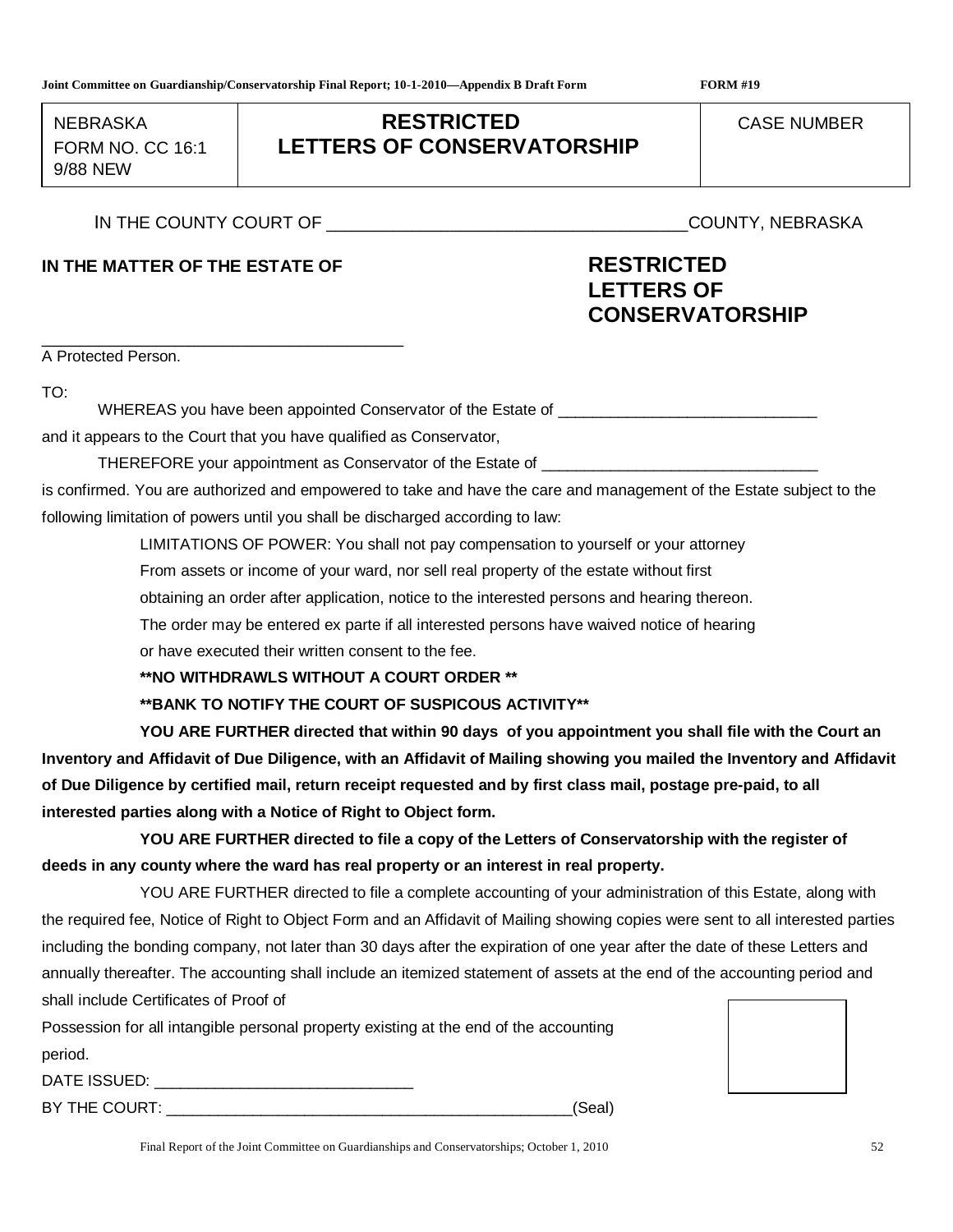FORM NO. CC 16:1  $\frac{1}{2}$   $\frac{1}{2}$   $\frac{1}{2}$   $\frac{1}{2}$   $\frac{1}{2}$   $\frac{1}{2}$   $\frac{1}{2}$   $\frac{1}{2}$   $\frac{1}{2}$   $\frac{1}{2}$   $\frac{1}{2}$   $\frac{1}{2}$   $\frac{1}{2}$   $\frac{1}{2}$   $\frac{1}{2}$   $\frac{1}{2}$   $\frac{1}{2}$   $\frac{1}{2}$   $\frac{1}{2}$   $\frac{1}{2}$   $\frac{1}{2}$   $\frac{1}{2}$   $\frac{9}{80}$ 

## NEBRASKA **RESTRICTED** CASE NUMBER **LETTERS OF GUARDIANSHIP AND** 9/88 NEW **CONSERVATORSHIP**

IN THE COUNTY COURT OF THE COUNTY, NEBRASKA

## **IN THE MATTER OF THE ESTATE OF RESTRICTED**

# **LETTERS OF GUARDIANSHIP AND** \_\_\_\_\_\_\_\_\_\_\_\_\_\_\_\_\_\_\_\_\_\_\_\_\_\_\_\_\_\_\_\_\_\_\_\_\_\_ **CONSERVATORSHIP**

A Protected Person.

TO:

WHEREAS you have been appointed Guardian and Conservator of the Estate of

**EXECUTE:** and it appears to the Court that you have qualified as Guardian and

Conservator,

THEREFORE your appointment as Conservator of the Estate of \_\_\_\_\_\_\_\_\_\_\_\_\_\_\_\_\_\_\_\_\_\_

is confirmed. You are authorized and empowered to take and have the care and management of the Estate subject to the following limitation of powers until you shall be discharged according to law:

LIMITATIONS OF POWER: You shall not pay compensation to yourself or your attorney

From assets or income of your ward, nor sell real property of the estate without first

obtaining an order after application, notice to the interested persons and hearing thereon.

The order may be entered ex parte if all interested persons have waived notice of hearing

or have executed their written consent to the fee.

\*\***NO WITHDRAWLS WITHOUT A COURT ORDER ONLY\*\***

**\*\*BANK TO NOTIFY THE COURT OF SUSPICOUS ACTIVITY\*\***

**YOU ARE FURTHER directed that within 90 days of you appointment you shall file with the Court an Inventory Affidavit of Due Diligence, with an Affidavit of Mailing showing you mailed the Inventory and Affidavit of Due Diligence by certified mail, return receipt requested and by first class mail, postage pre-paid, to all interested parties along with a Notice of Right to Object form.**

**YOU ARE FURTHER directed to file a copy of the Letters of Guardianship and Conservatorship with the register of deeds in any county where the ward has real property or an interest in real property.**

YOU ARE FURTHER directed to file a complete accounting of your administration of this Estate, along with the required fee, Notice of Right to Object Form and an Affidavit of Mailing showing copies were sent to all interested parties including the bonding company, not later than 30 days after the expiration of one year after the date of these Letters and annually thereafter. The accounting shall include an itemized statement of assets at the end of the accounting period and shall include Certificates of Proof of

Possession for all intangible personal property existing at the end of the accounting period.

DATE ISSUED:  $\blacksquare$ 

BY THE COURT: \_\_\_\_\_\_\_\_\_\_\_\_\_\_\_\_\_\_\_\_\_\_\_\_\_\_\_\_\_\_\_\_\_\_\_\_\_\_\_\_\_\_\_\_\_\_\_(Seal)

Final Report of the Joint Committee on Guardianships and Conservatorships; October 1, 2010 53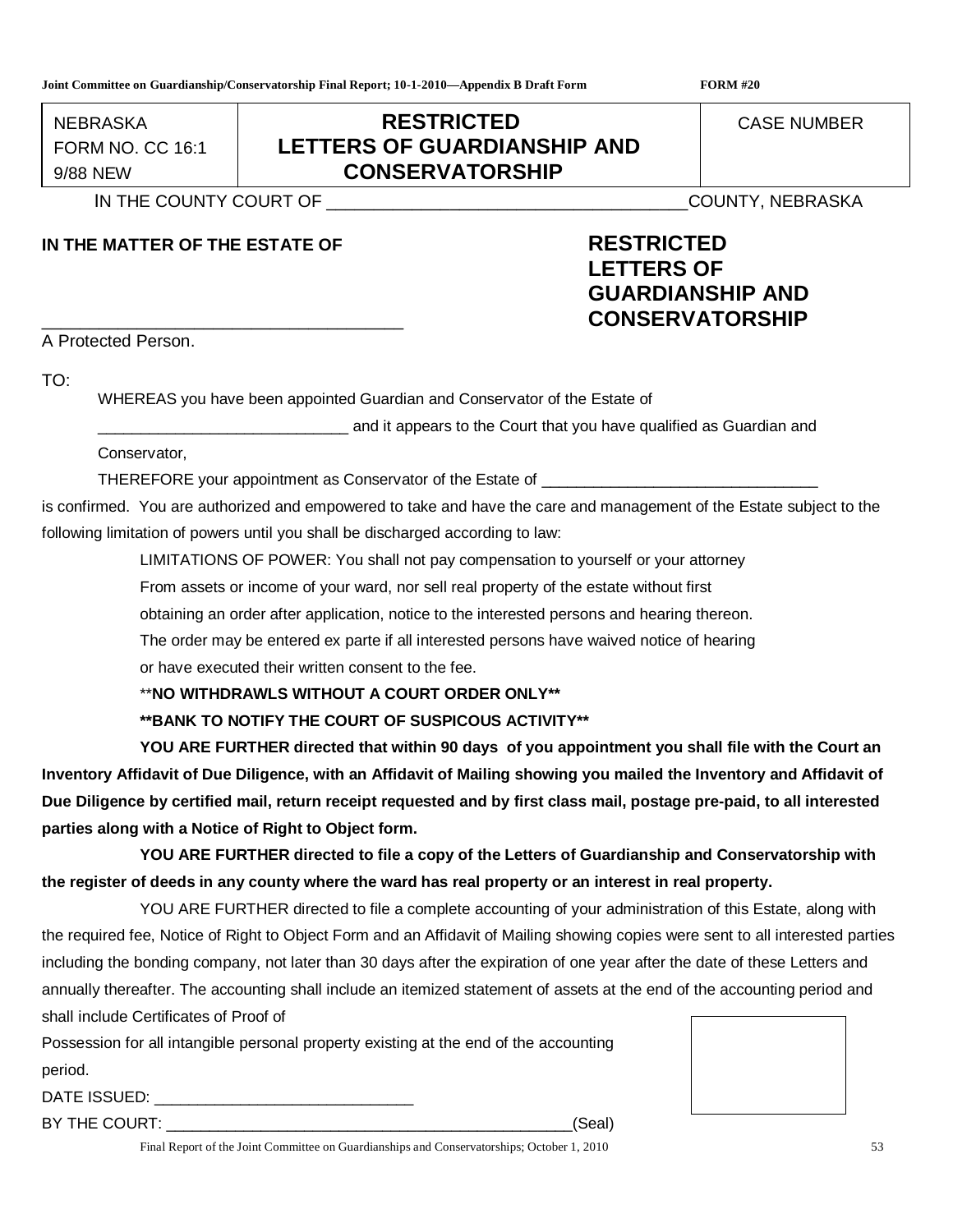| IN THE COUNTY COURT OF | COUNTY, NEBRASKA                      |
|------------------------|---------------------------------------|
| IN THE MATTER OF       | CASE NO.<br>Notice of Right to Object |
|                        | List documents filed                  |

has been filed in the above referenced case. You have 30 days from the date on the Affidavit of Mailing to file an Objection with the court. If you do not file an Objection, the court will not take any further action on the filing.

**NOTICE: YOU HAVE BEEN IDENTIFIED AS AN INTERESTED PARTY IN THIS CASE. IF YOU WANT TO CONTINUE TO RECEIVE INFORMATION AND/OR NOTICES IN THIS CASE PLEASE INDICATE BELOW, SIGN WHERE INDICATED AND SEND BACK TO THE COURT. IF YOU FAIL TO RETURN THIS FORM INDICATING YOU WANT TO REMAIN AN INTERESTED PARTY YOU WILL AUTOMATICALLY BE CONSIDERED A NON-INTERESTED PARTY AND YOU WILL NO LONGER GET COPIES OF DOCUMENTS FILED WITH THE COURT AND YOU WILL NOT BE NOTIFIED OF COURT HEARINGS. (If you have already submitted this form acknowledging you want to remain an interested party you do not need to submit it again.)**

 **Yes, I want to continue to be an interested party in this case and continue to receive documents and/or notices regarding this case.**

| Dated |                          |  |
|-------|--------------------------|--|
|       | Name                     |  |
|       |                          |  |
|       | Address                  |  |
|       |                          |  |
|       | City, State and Zip Code |  |
|       |                          |  |
|       | Phone Number             |  |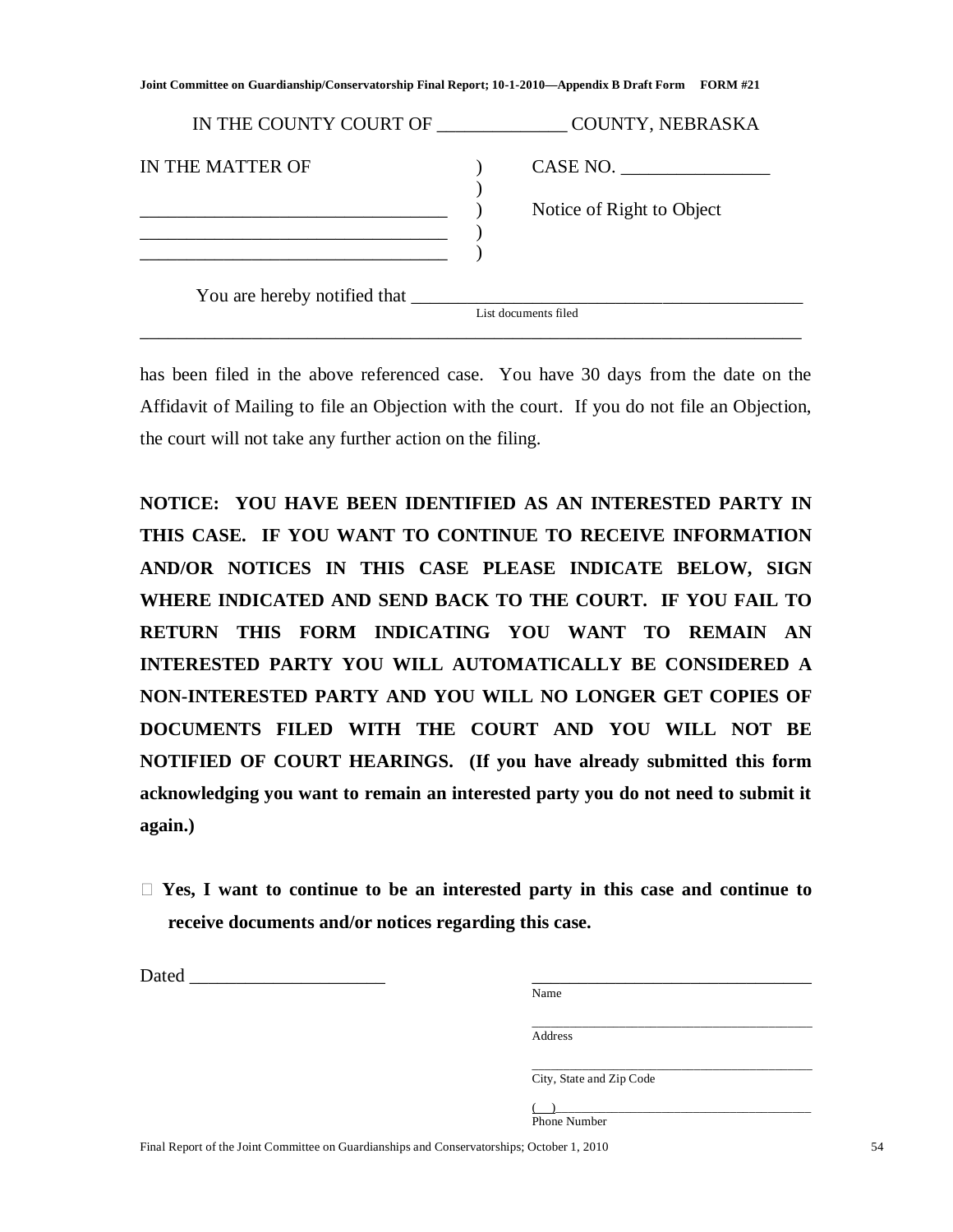| IN THE COUNTY COURT OF | COUNTY, NEBRASKA           |
|------------------------|----------------------------|
| IN THE MATTER OF       | CASE NO.                   |
|                        | Notice of Interested Party |
|                        |                            |

**NOTICE: YOU HAVE BEEN IDENTIFIED AS AN INTERESTED PARTY IN THIS CASE. IF YOU WANT TO CONTINUE TO RECEIVE INFORMATION AND/OR NOTICES IN THIS CASE PLEASE INDICATE BELOW, SIGN WHERE INDICATED AND SEND BACK TO THE COURT. IF YOU FAIL TO RETURN THIS FORM INDICATING YOU WANT TO REMAIN AN INTERESTED PARTY YOU WILL AUTOMATICALLY BE CONSIDERED A NON-INTERESTED PARTY AND YOU WILL NO LONGER GET COPIES OF DOCUMENTS FILED WITH THE COURT AND YOU WILL NOT BE NOTIFIED OF COURT HEARINGS.** 

 **Yes, I want to continue to be an interested party in this case and continue to receive documents and/or notices regarding this case.**

Dated  $\Box$ 

Name

\_\_\_\_\_\_\_\_\_\_\_\_\_\_\_\_\_\_\_\_\_\_\_\_\_\_\_\_\_\_\_\_\_\_\_\_\_\_\_\_\_\_\_\_\_ Address

\_\_\_\_\_\_\_\_\_\_\_\_\_\_\_\_\_\_\_\_\_\_\_\_\_\_\_\_\_\_\_\_\_\_\_\_\_\_\_\_\_\_\_\_\_ City, State and Zip Code

( )\_\_\_\_\_\_\_\_\_\_\_\_\_\_\_\_\_\_\_\_\_\_\_\_\_\_\_\_\_\_\_\_\_\_\_\_\_\_\_\_\_ Phone Number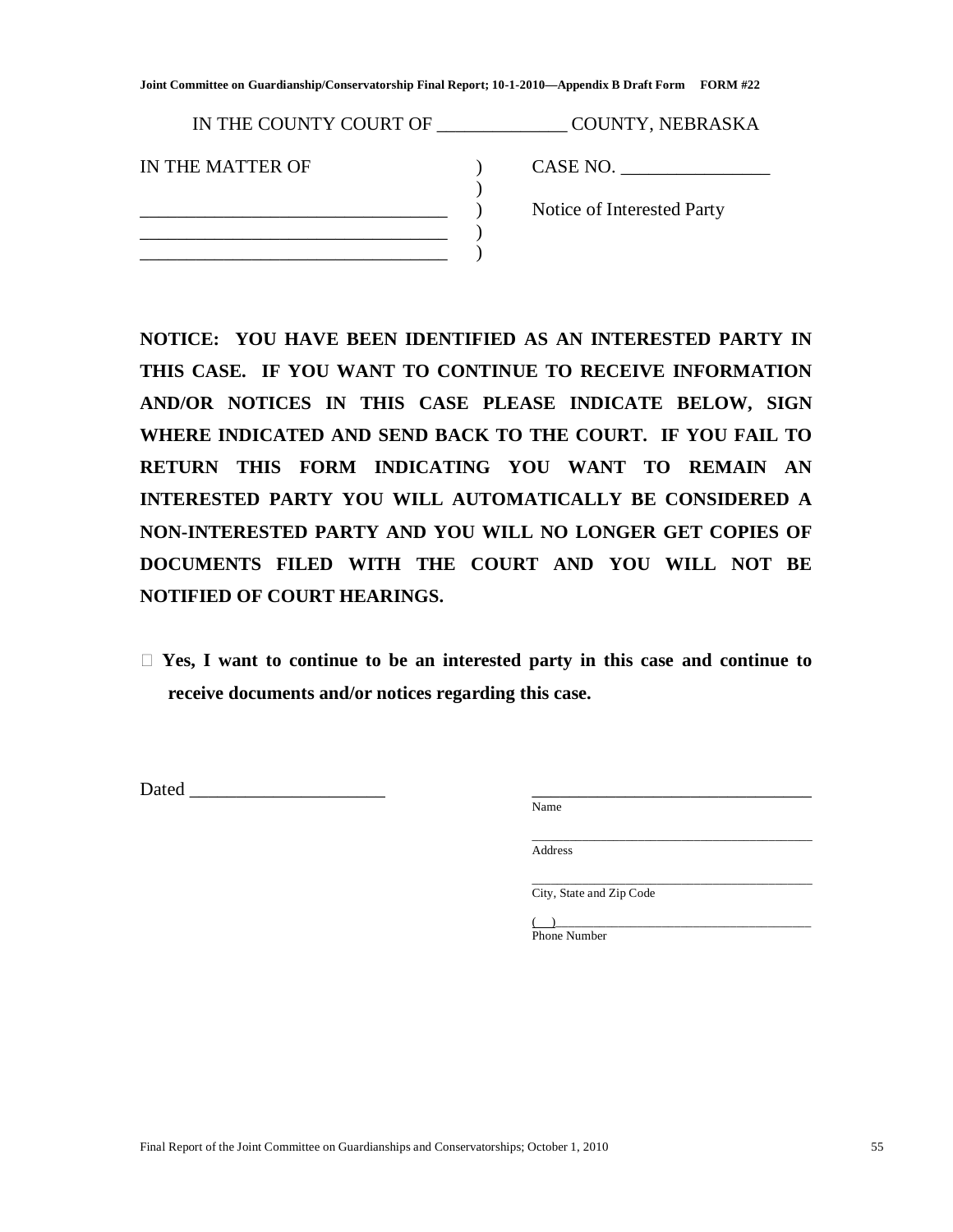|                                                                                                           | IN THE COUNTY COURT OF ________________ COUNTY, NEBRASKA                                    |
|-----------------------------------------------------------------------------------------------------------|---------------------------------------------------------------------------------------------|
| IN THE MATTER OF                                                                                          | CASE NO.<br><b>OBJECTION</b>                                                                |
|                                                                                                           | List Documents objecting to                                                                 |
|                                                                                                           |                                                                                             |
|                                                                                                           |                                                                                             |
|                                                                                                           | I request that a hearing be set in this matter and I acknowledge that if I do not appear at |
| the hearing the objection will be overruled.                                                              |                                                                                             |
| State of Nebraska                                                                                         |                                                                                             |
| $)$ SS                                                                                                    |                                                                                             |
|                                                                                                           |                                                                                             |
| Name of objector<br>deposes and states that he/she is the Objector herein; that he/she has read the above | objection, knows the contents thereof, and that the statements therein contained are true.  |
|                                                                                                           | Signature                                                                                   |
|                                                                                                           | Print or Type Name                                                                          |
|                                                                                                           | Address                                                                                     |
|                                                                                                           | City State and Zip Code                                                                     |
| $, 20$ __.                                                                                                | SUBSCRIBED AND SWORN to before me, a notary public, this <u>equal</u> day of                |

Notary Public

\_\_\_\_\_\_\_\_\_\_\_\_\_\_\_\_\_\_\_\_\_\_\_\_\_\_\_\_\_\_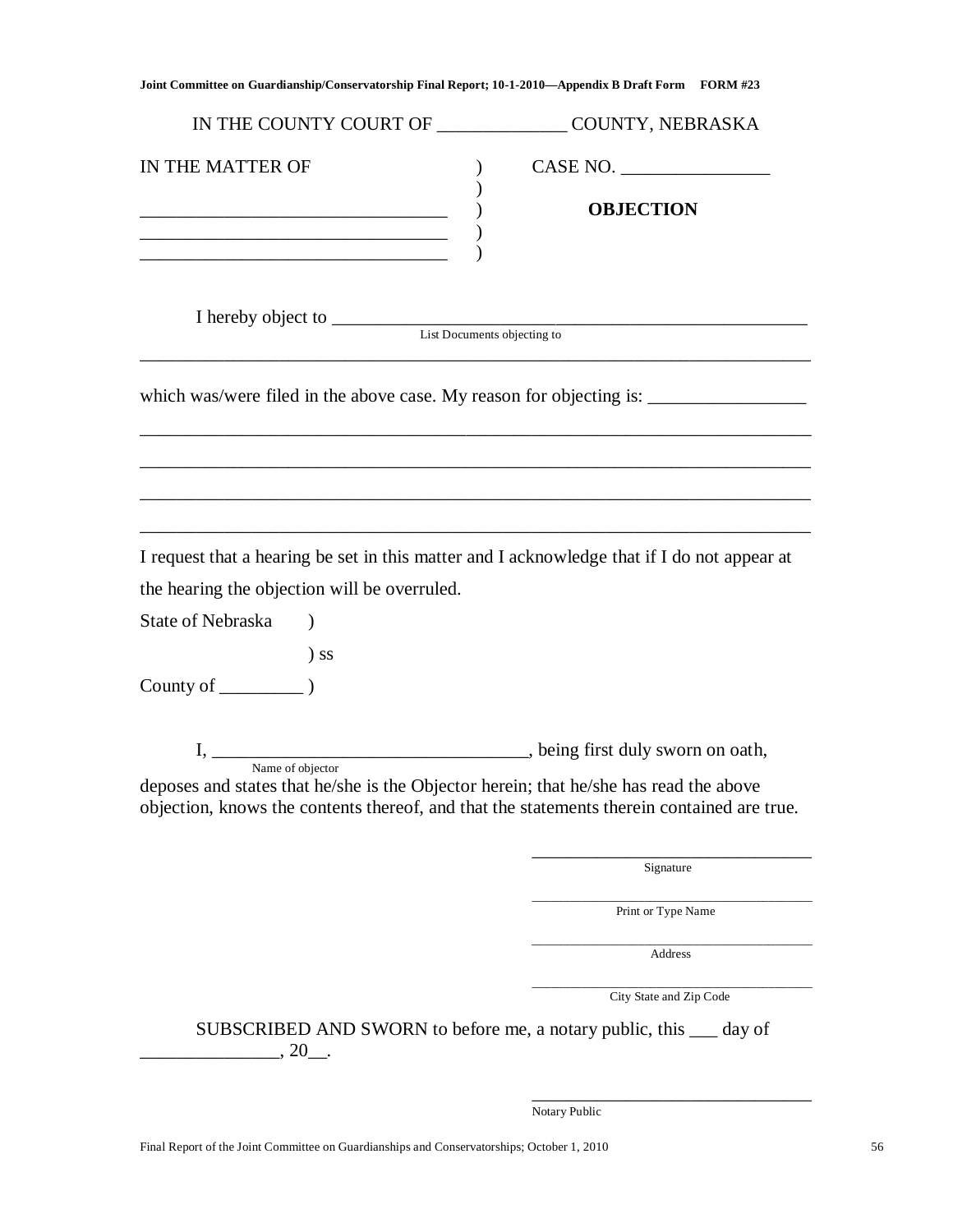#### **CERTIFICATE OF SERVICE**

I HEREBY CERTIFY that a true and correct copy of the above and foregoing Objection was sent by regular U.S. Mail, postage prepaid, on the \_\_\_\_ day of  $\frac{1}{20}$ , 20 to:

## **NAME ADDRESS**

 $\Box$  See attached (more names and addresses than above)

Signature

\_\_\_\_\_\_\_\_\_\_\_\_\_\_\_\_\_\_\_\_\_\_\_\_\_\_\_\_\_\_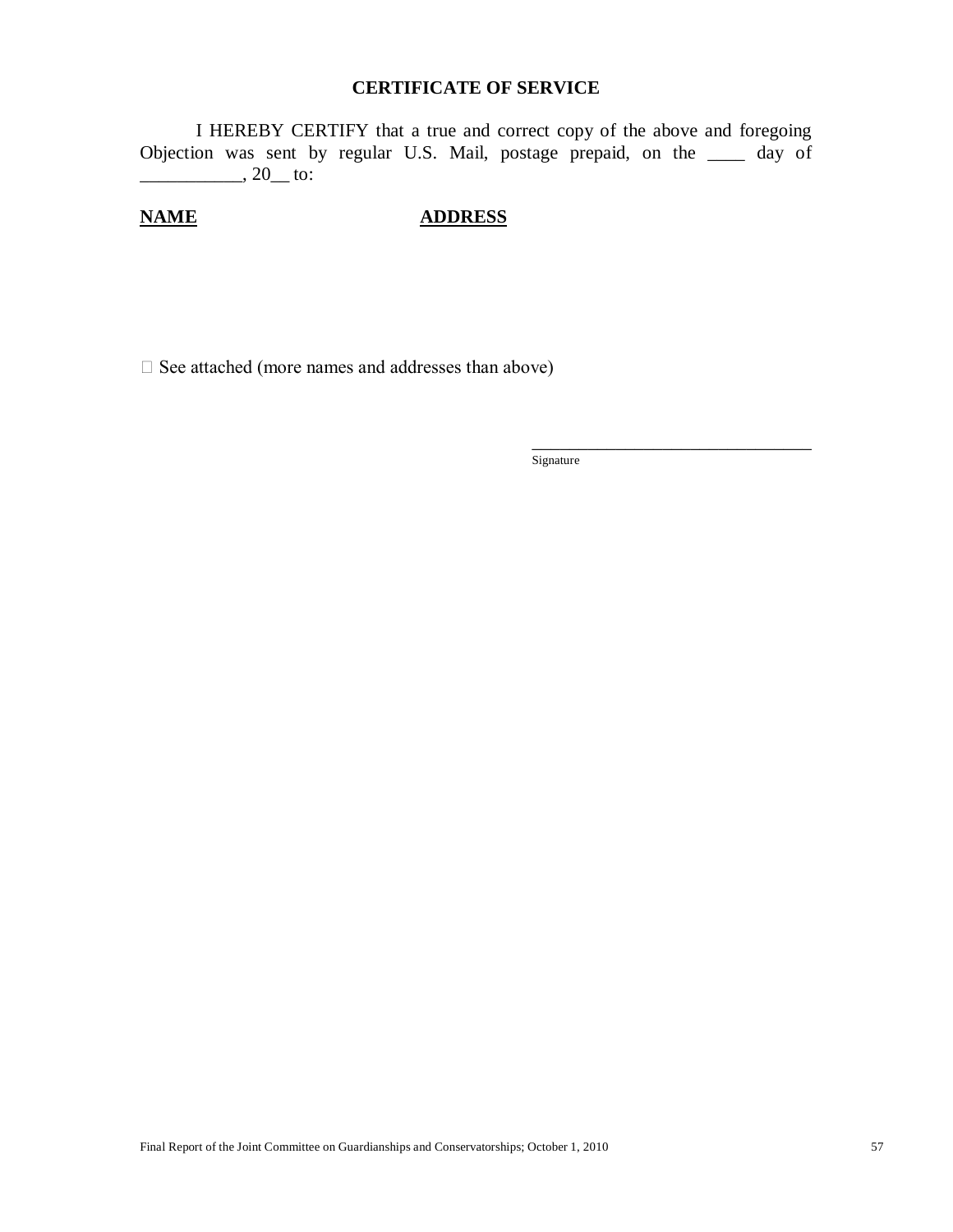| IN THE COUNTY COURT OF                             | COUNTY, NEBRASKA             |
|----------------------------------------------------|------------------------------|
| IN THE MATTER OF THE<br><b>CONSERVATORSHIP FOR</b> | CASE NO.                     |
|                                                    | ORDER APPOINTING CONSERVATOR |
|                                                    |                              |
| a Protected Person.                                | Judge                        |

The Petition for Appointment of Conservator having come before the Court, the Court finds as follows:

1. Petitioners is entitled to file the Petition pursuant to Neb.Rev.Stat.§ 30-2633.

2. Notice has been given or waived as required by law.

3. Venue in this county is proper.

4. Upon clear and convincing evidence presented to the Court, there is a sufficient basis for the appointment of the conservator for \_\_\_\_\_\_\_\_\_\_\_\_\_\_\_\_\_\_\_\_\_\_\_\_\_\_\_\_\_\_and there are no less restrictive alternatives than the appointment of a conservator for the above-named protected person.

5. Appointment of a conservator is necessary because \_\_\_\_\_\_\_\_\_\_\_\_\_\_\_\_\_\_\_\_\_\_\_\_\_\_\_

6. \_\_\_\_\_\_\_\_\_\_\_\_\_\_\_\_\_\_\_\_\_\_\_\_\_\_\_is entitled to appointment pursuant to Neb.Rev.Stat. § 30-2639 and should be appointed as conservator and pursuant to this Order shall obtain an Acknowledgement of Financial Institution from each financial institution holding any assets or accounts titled in any manner in the name of the Protected Person along with a printout of all assets in each financial institution, which shall be filed in these proceedings.

\_\_\_\_\_\_\_\_\_\_\_\_\_\_\_\_\_\_\_\_\_\_\_\_\_\_\_\_\_\_\_\_\_\_\_\_\_\_\_\_\_\_\_\_\_\_\_\_\_\_\_\_\_\_\_\_\_\_\_\_\_\_\_\_\_\_\_\_\_\_\_.

IT IS THEREFORE ORDERED that \_\_\_\_\_\_\_\_\_\_\_\_\_\_\_\_\_\_\_\_\_\_\_\_\_\_\_\_\_\_ is appointed Conservator of the Estate of and Letters of

Conservatorship shall be issued to the Conservator upon the Conservator filing the following documents:

1. Acceptance of Appointment;

\_\_\_\_\_\_\_\_\_\_\_\_\_\_\_\_\_\_\_\_\_\_\_\_\_\_\_\_\_\_\_\_\_\_\_\_\_\_\_\_\_

- 2. Proof of Registration with Central Database;
- 3. General Information form;

Final Report of the Joint Committee on Guardianships and Conservatorships; October 1, 2010 58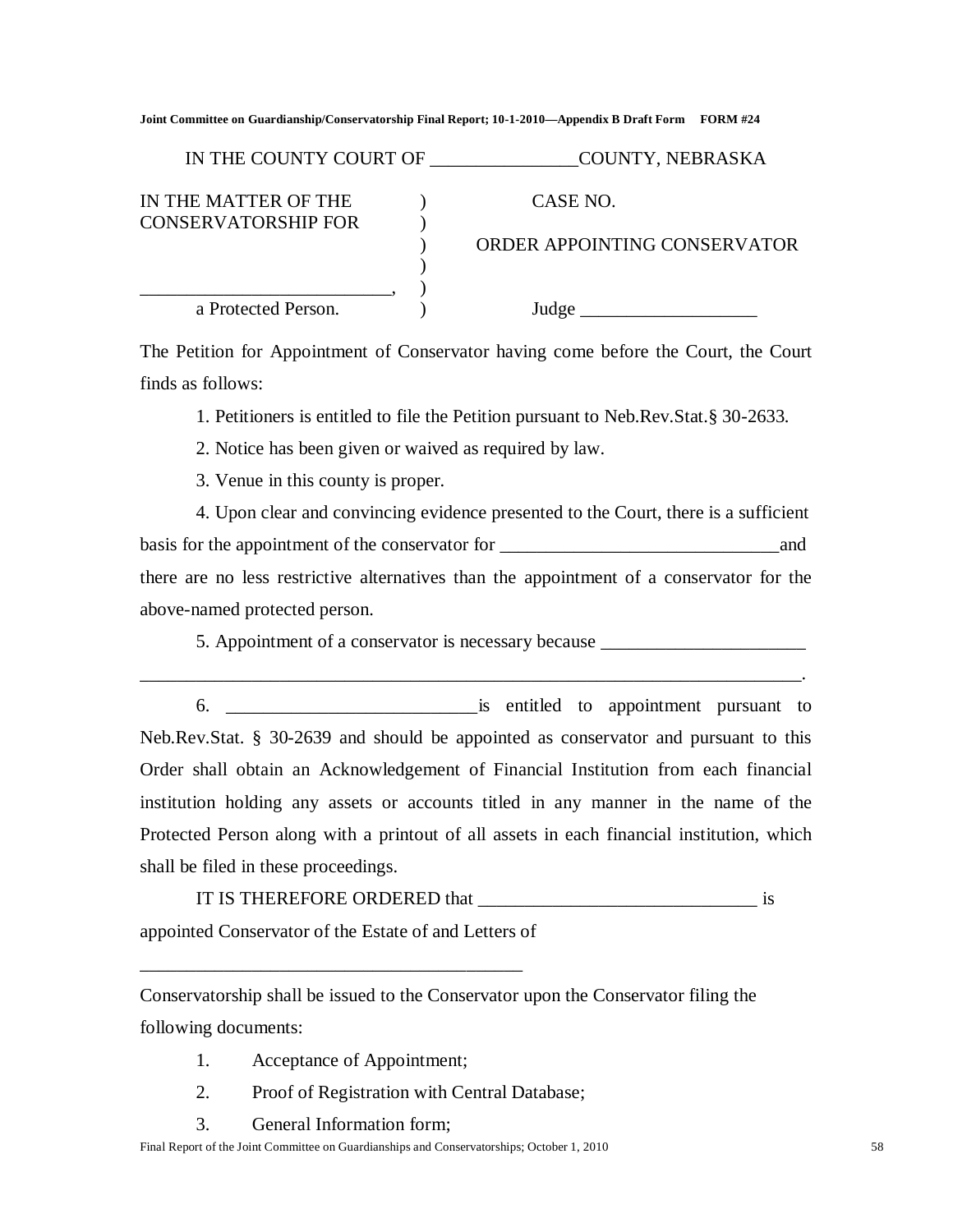- 4. Address Information Sheet;
- 5. Acknowledgement of Financial Institution with a printout of all assets in each financial institution.
- 6. Inventory and Affidavit of Due Diligence;
- 7. Approved bond, if required.

Upon completion of the filing requirements above, the Conservator shall deliver to each financial institution listed in the inventory, a copy of the Letters of Conservatorship and file with the court an Acknowledgement from the Financial Institution that they received the Letters. The Conservator shall thereafter be entitled to deal with such assets.

Subject to the restriction that the Conservator shall not pay himself/herself/themselves or his/her/their attorney compensation from the assets or income of the protected person nor sell real property of the estate without first obtaining an Order permitting such compensation, after an application, notice to interested persons, and a hearing; provided, however, this Order may be entered ex parte if all interested parties have waived notice of hearing or have executed their consent to such compensation and any other restrictions as determined to be appropriate by the Court.

DATED this  $\rule{1em}{0.15mm}$  day of  $\rule{1em}{0.15mm}$   $\rule{1.5mm}{0.15mm}$ .

BY THE COURT:

\_\_\_\_\_\_\_\_\_\_\_\_\_\_\_\_\_\_\_\_\_\_\_\_\_\_\_\_\_\_\_\_\_\_ County Judge

PREPARED AND SUBMITTED BY: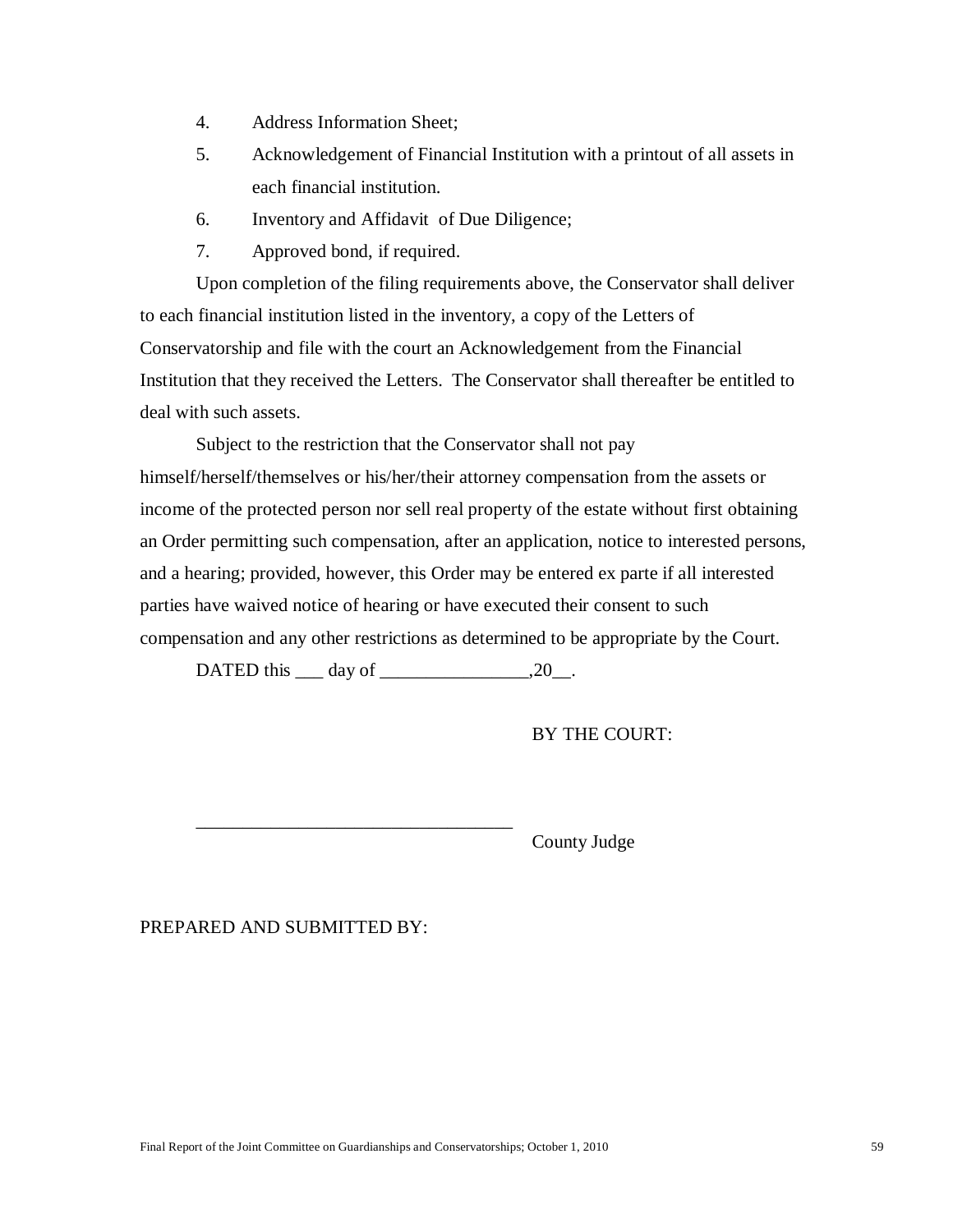#### **CERTIFICATE OF PROOF OF POSSESSION**

\_\_\_\_\_\_\_\_\_\_\_\_\_\_\_\_\_\_\_\_\_\_\_\_\_\_\_\_\_\_\_\_\_\_\_\_\_\_\_\_\_\_\_\_\_\_\_\_\_\_\_\_\_\_\_\_\_\_\_\_\_\_\_\_\_\_\_\_\_\_\_\_\_\_\_\_\_\_\_\_\_\_\_\_\_\_\_\_\_\_\_\_\_\_ of \_\_\_\_\_\_\_\_\_\_\_\_\_\_\_\_\_\_\_\_\_\_\_\_\_\_\_\_\_\_\_\_\_\_\_\_\_\_\_\_\_\_\_\_\_\_\_\_\_\_\_\_\_\_\_\_\_\_\_\_\_\_\_\_\_\_\_\_\_\_\_\_\_\_

Name of Fiduciary \_\_\_\_\_\_\_\_\_\_\_\_\_\_\_\_\_\_\_\_\_\_\_\_\_\_\_\_\_\_\_\_\_\_\_ ( ) Guardian ( ) Conservator

#### **CERTIFICATE OF BALANCE ON DEPOSIT**

|                                                                                                                                                                                                     | (Name and Address of Institution)                                                                                                      |
|-----------------------------------------------------------------------------------------------------------------------------------------------------------------------------------------------------|----------------------------------------------------------------------------------------------------------------------------------------|
| I CERTIFY that on the __ day of _____________, 20___, there was on deposit in this Institution to the credit of<br>this Fiduciary the following:                                                    |                                                                                                                                        |
|                                                                                                                                                                                                     |                                                                                                                                        |
| (*Extend above format for additional accounts as required)                                                                                                                                          | (Signature and Title of Certifying Official)                                                                                           |
|                                                                                                                                                                                                     | <b>CERTIFICATE AS TO SECURITIES</b>                                                                                                    |
| Line No.<br>KIND OF BOND OR SECURITY<br>Date of Purchase<br>(Identify U.S. Savings Bonds by series, last four digits of bond,<br>purchase date, and cost. Accounts by last four digits of account.) | Cost<br><b>Interest Rate</b><br><b>Present Value</b><br>Restricted                                                                     |
| (*Extend format for additional bonds or securities as required)                                                                                                                                     |                                                                                                                                        |
|                                                                                                                                                                                                     |                                                                                                                                        |
| estate of the ward, said securities then and there being in the custody and control of the fiduciary.                                                                                               | I CERTIFY that the securities listed on lines 1 through were exhibited to me by the above-named fiduciary as being the property of the |
| Address of Certifying Official                                                                                                                                                                      |                                                                                                                                        |
| Date of Signature                                                                                                                                                                                   | Signature and Title of Certifying Official                                                                                             |
| Subscribed and sworn before me on this <u>equal</u> day of <u>equal that</u> , 20.                                                                                                                  |                                                                                                                                        |
|                                                                                                                                                                                                     | Notary Public                                                                                                                          |

NOTE: This certificate may be executed by a bank official, an authorized official or agent of the company which is surety on your bonds; by a judge or clerk of the court.

**\*This form will be public information. For protection of financial information, give only the last four digits of accounts and bond information on this form. Complete account and bond information must be provided on Appendix 8, Neb. Ct. R. § 6-1464, Protection of personal and financial information in court records.**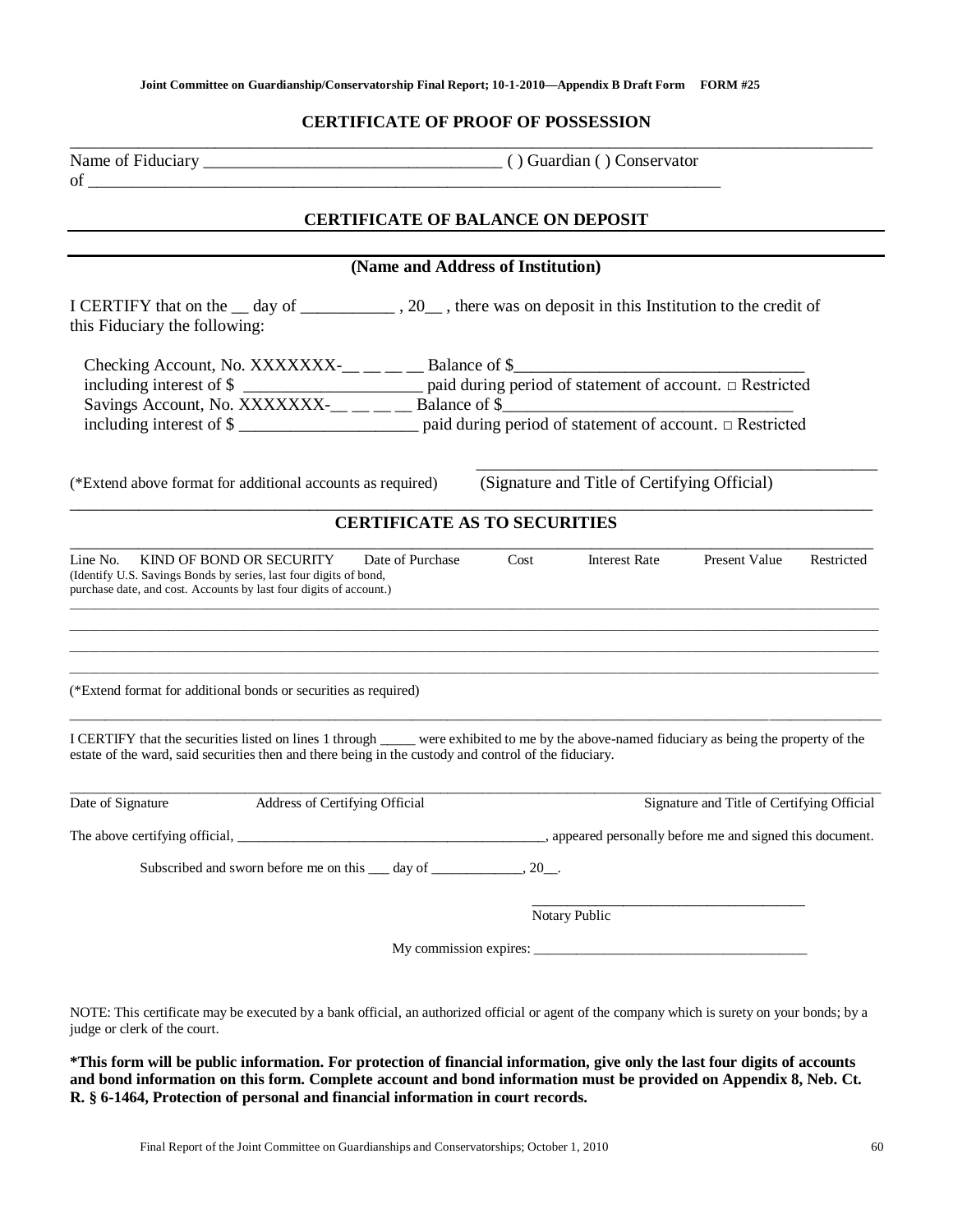|    |                  |  | IN THE COUNTY COURT OF ________________ COUNTY, NEBRASKA                                                                                                                                                                                                                                                                                                                                                                                                          |                |
|----|------------------|--|-------------------------------------------------------------------------------------------------------------------------------------------------------------------------------------------------------------------------------------------------------------------------------------------------------------------------------------------------------------------------------------------------------------------------------------------------------------------|----------------|
|    | IN THE MATTER OF |  | CASE NO.<br>Proof of Restricted Account<br>From Depository or Financial<br>Institution                                                                                                                                                                                                                                                                                                                                                                            |                |
|    |                  |  |                                                                                                                                                                                                                                                                                                                                                                                                                                                                   |                |
|    |                  |  |                                                                                                                                                                                                                                                                                                                                                                                                                                                                   |                |
| 1. |                  |  | This Depository has opened the following account(s) for the above-named protected                                                                                                                                                                                                                                                                                                                                                                                 |                |
|    | <b>TYPE</b>      |  | <b>LAST 4 DIGITIS of ACCOUNT NUMBER ONLY</b><br>(Show other numbers as "X" as in "XXXX1234)                                                                                                                                                                                                                                                                                                                                                                       | <b>BALANCE</b> |
|    |                  |  |                                                                                                                                                                                                                                                                                                                                                                                                                                                                   |                |
|    |                  |  |                                                                                                                                                                                                                                                                                                                                                                                                                                                                   |                |
|    |                  |  |                                                                                                                                                                                                                                                                                                                                                                                                                                                                   |                |
| 2. |                  |  | Each account listed is a restricted account. No withdrawals of principal or interest will be<br>allowed unless the Court permits withdrawals by certified court order. Reinvestments<br>may be made without an order of the Court if each account remains restricted and at this<br>Depository. If the protected person is a minor, funds shall not be released when the<br>minor turns nineteen until receipt of a court order authorizing release of the funds. |                |
| 3. |                  |  | I have received a certified copy of the Court's order restricting these accounts dated<br>and I agree, on the Depository's behalf, to comply with the order.                                                                                                                                                                                                                                                                                                      |                |

| <b>Manager's Signature and Title*</b>                                                               |        |    | <b>Date</b>            |
|-----------------------------------------------------------------------------------------------------|--------|----|------------------------|
| *Must be signed by a Bank Branch Manager or a Resident Manager for an Investment Securities Dealer. |        |    |                        |
| Sworn to or Affirmed before me this:                                                                |        | by |                        |
|                                                                                                     | (date) |    | Printed Name and Title |
| Seal/My Commission Expires:                                                                         |        |    |                        |
|                                                                                                     |        |    | Notary Public          |

**To protect personal information only the last 4 digits of the account should be provided on this form. Complete account information is provided on the Personal and Financial Information of Parties form (CC 16:12, Appendix 8).**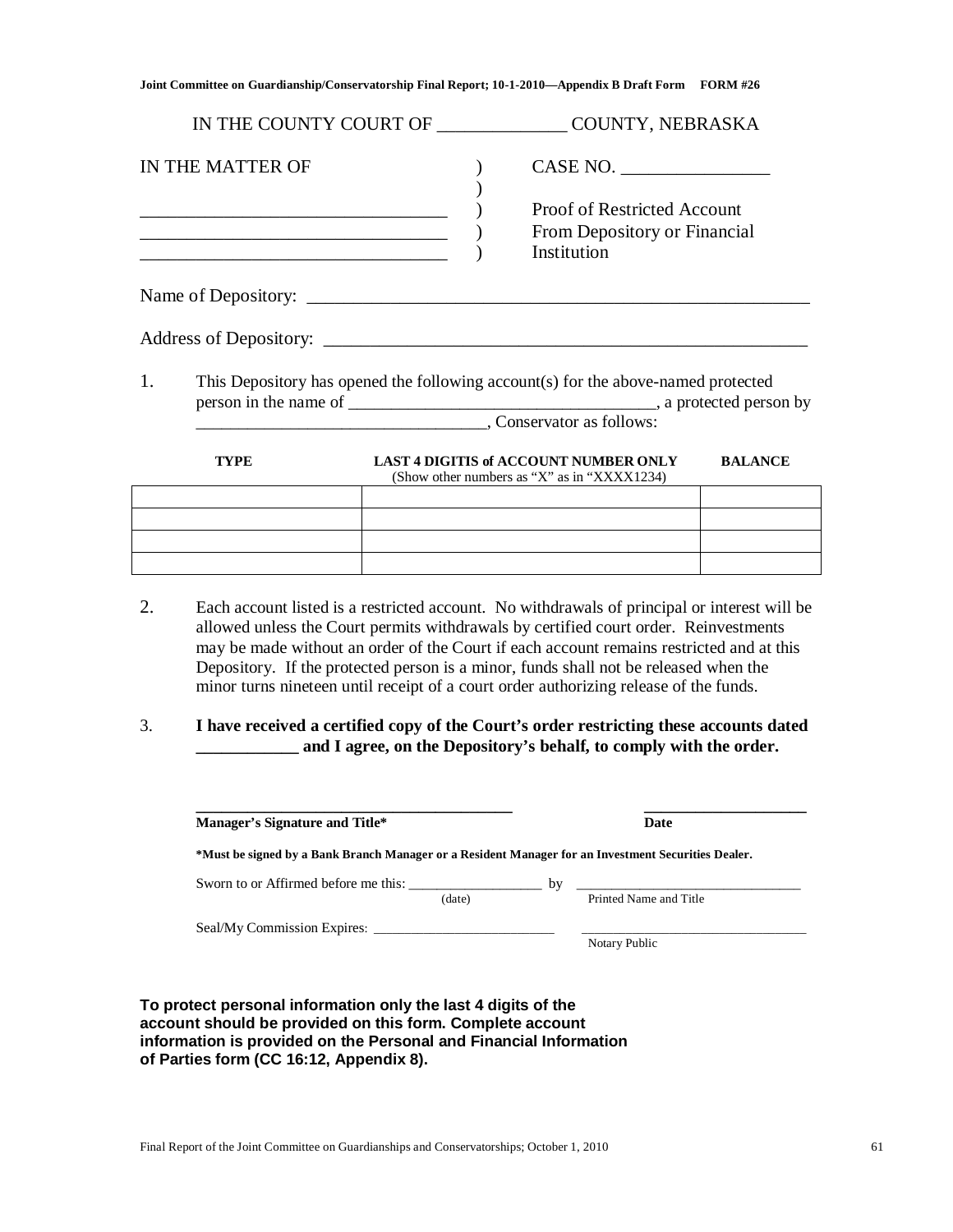## **Quick Reference for Guardians/Conservators**

The anniversary date of your appointment is: \_\_\_\_\_\_\_\_\_\_\_\_\_\_\_\_\_\_\_\_\_\_\_\_\_\_\_\_\_\_\_\_\_\_\_ You have been appointed as:

Below is a list of duties that need to be completed within the time lines noted. The times frame listed refer to the anniversary date of you appointment listed above.

- **Guardian/Conservator General Information Form (Filed at time of Acceptance)**
- **Acknowledgement of Registering with Central Guardianship/Conservatorship Database (Filed at time of Acceptance)**
- **Address Information Sheet (Filed at time of Acceptance)**
- **Acknowledgment of Financial Institution (Within in 30 days of appointment and again after you get your Letters)**:

This form is filed after you give your Order Appointing you Guardian and/or Conservator to the Financial Institution. This form shows the Court you have given copies of the Order Appointing you Guardian and/or Conservator to the financial institution. You will file this form again after you get your Letters and have opened up any accounts with a financial institution. This form shows the Court you have given copies of your Letters of Guardian and/or Conservator to the financial institution. After the initial filing of this form, you will need to file this form anytime you either change financial institutions or add a financial institution.

#### **• Inventory with Affidavit of Due Diligence (Within 30 days of appointment)**:

This form is filed only one time and the inventory lists all of the money, property and other assets that your ward had at the time you were appointed. The Affidavit of Due Diligence lists all the things you have done to determine the assets of the ward.

• **Annual Report of Guardian on Condition of Ward (Yearly, within 30 days after the anniversary date):** 

If you are a Conservator only, you do not need to complete this report. Each year, this form is completed by the Guardian to update the Court regarding your activities with and on behalf of the Ward and to report on their condition.

#### • **Annual Accounting/Statement of Assets (Yearly within 30 days after the anniversary date)**:

If in your initial inventory, you reported assets other than financial assets, such as personal property, real estate, etc. you must annually complete the Statement of Assets form including the status of those assets.

In addition, this form provides a complete accounting of the Ward's financial assets and must be provided to the Court along with all bank statements and/or brokerage statements. The Court needs to know about all deposits made and checks written, who it was written to and what it was for. A sample form is provided for you to use as a guide to keep track of income and expenses. Completing this form regularly will help with the completing your annual reports.

\*\*Please note that if there is a separate Conservator or if you have chosen someone else to be a Payee for benefits for the Ward, you do not need to complete the report for the assets handled by a Conservator or Payee.

• **Certificate of Proof of Possession (Yearly, filed with Annual Accounting/Statement of Assets)**:

This form needs to be completed and then taken to each financial institution where a Ward's account is located and signed by that institution under notary.

Please note: There is a Court filling fee due with the annual reports. Currently the fee is \_\_\_\_\_\_\_\_\_\_\_\_\_. A copy of each of this form is included in your packet. It would be helpful if you would make copies before using the original so that you will have them for future use. You may also find the forms online at: supremecourt.ne.gov under the Guardians tab lower left hand side.

The Inventory and Affidavit of Due Diligence, Annual Report of Guardian on Condition of Ward and Annual Accounting/Statement of Assets that are filed with the court must be sent to all interested parties, along with a Notice of Right to Object Form and a affidavit of mailing must be filed with the court, indicating you mailed the completed forms to all interested parties by certified mail, return receipt requested, which must be filed with the court when you receive the postcards back in the mail.

#### **REMEMBER**: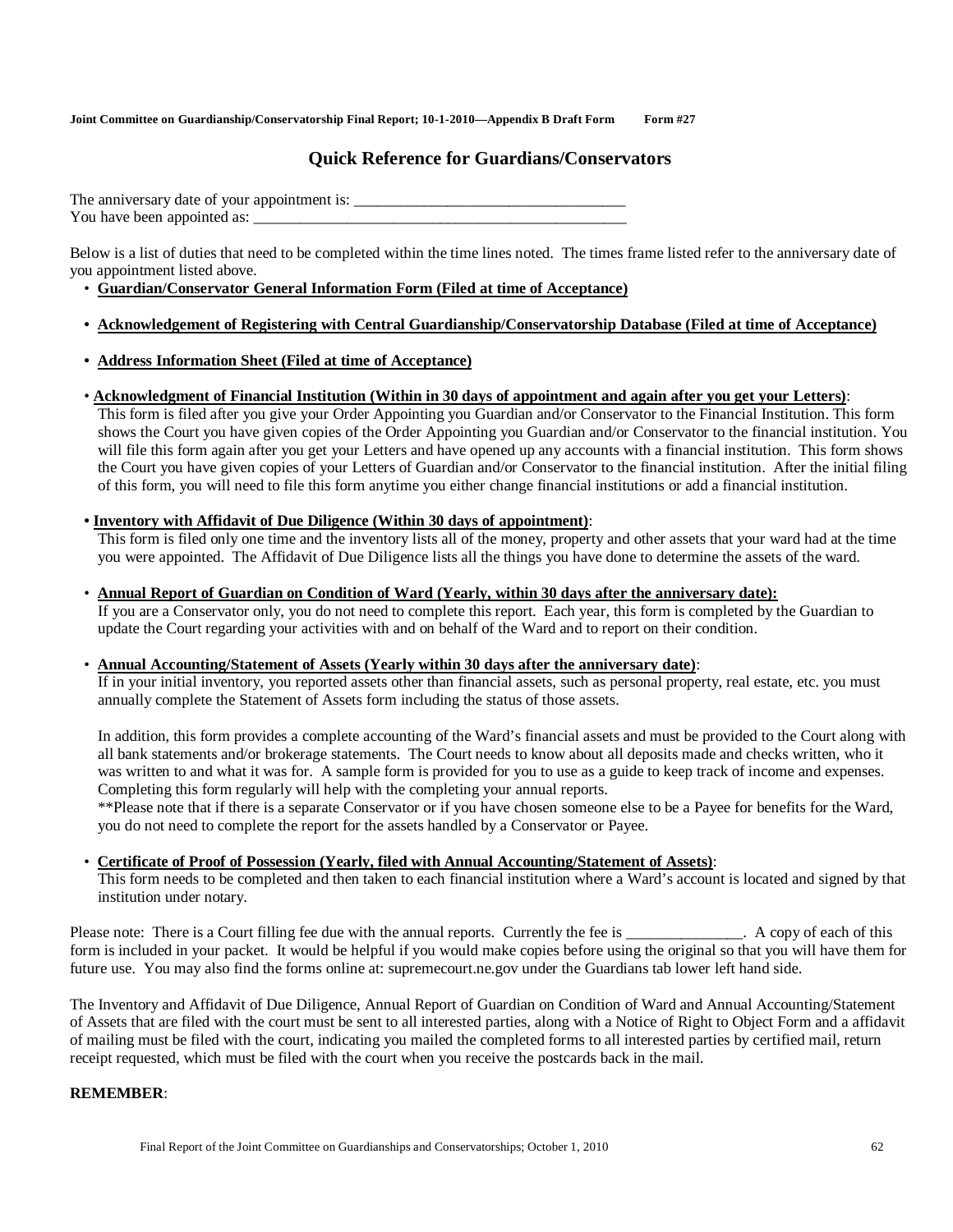- NEVER co-mingle the money of the Ward with your personal accounts. If necessary, immediately open new accounts.
- You may not pay yourself any money from the Ward's accounts without first receiving permission from the Court. This includes any money for living expenses, if the Ward lives with you.
- No ATM withdrawals without a court order.
- Notify the Court immediately if either you or your Ward has a change of address.
- Notify the Court if the Ward dies.
- You must get Court approval **prior** to moving the Ward out of the State of Nebraska.
- You must file your Letters with the Register of Deeds in any County the Ward has real property or an interest in real property.
- If you fail to file any of the reports above on time, you will receive an Order to Show Cause requiring you to appear in Court to explain why the report(s) were not filed. If you complete the forms prior to the date set for the hearing, the hearing will be cancelled and you will not need to appear.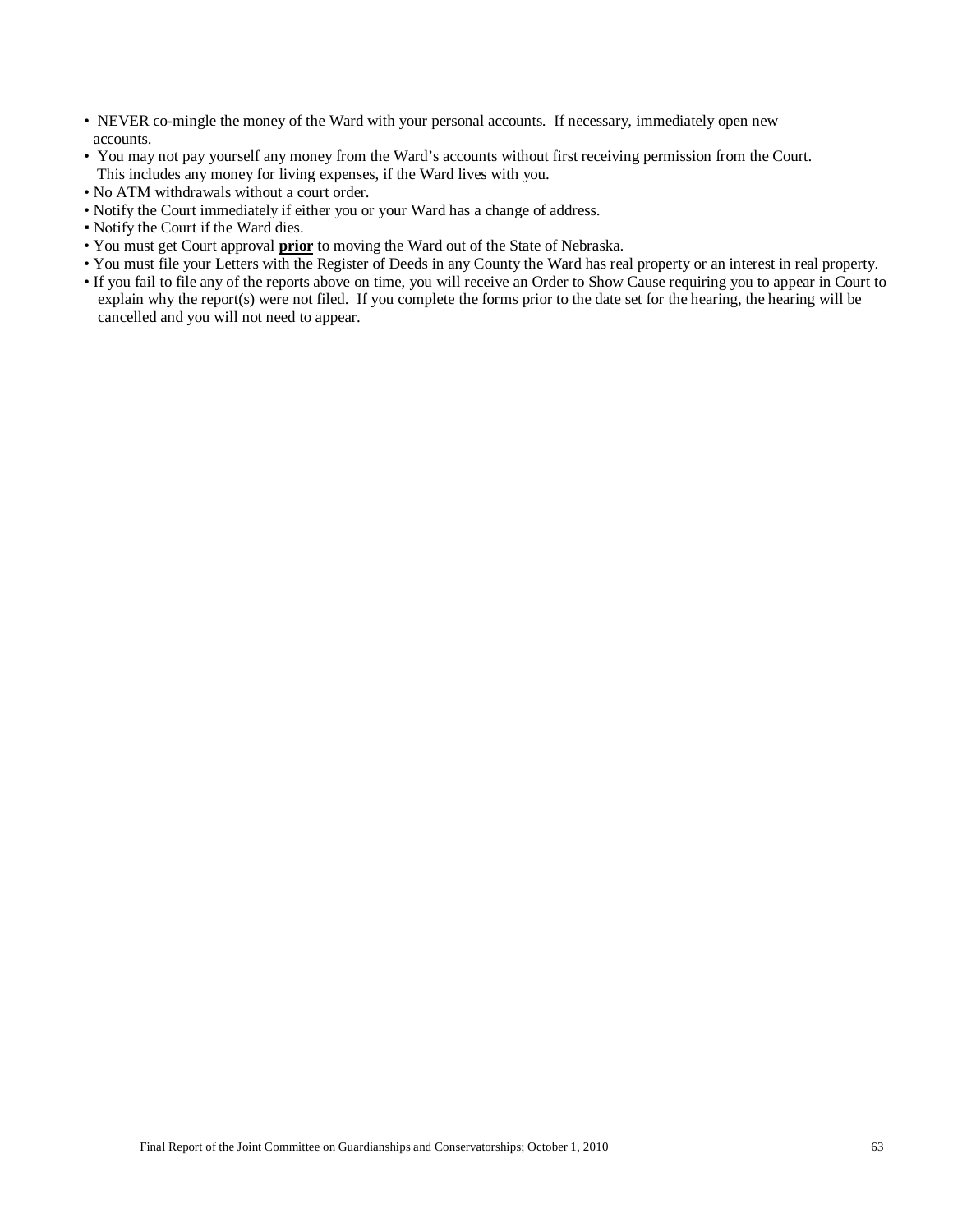## **Quick Reference for Conservators with a Restricted Account Only**

The anniversary date of your appointment is: \_\_\_\_\_\_\_\_\_\_\_\_\_\_\_\_\_\_\_\_\_\_\_\_\_\_\_\_\_\_\_\_\_\_\_ You have been appointed as:

You have a duty to final an annual report with the court.

• **Proof of Restricted Account From Depository or Financial Institution (Within 10 days of appointment):** This form needs to be taken to each financial institution where a Ward's account is located and signed by that institution under notary verifying the account is restricted.

#### • **Inventory and Affidavit of Due Diligence (Within 30 days of appointment)**:

This form is filed only one time and it lists all of the money, property and other assets that your ward had at the time you were appointed.

#### • **Certificate of Proof of Possession (Yearly)**:

This form needs to be completed and then taken to each financial institution where a Ward's account is located and signed by that institution under notary.

Please note: There is a Court filling fee due with the annual reports. Currently the fee is \_\_\_\_\_\_\_\_\_\_\_\_. A copy of each of this form is included in your packet. It would be helpful if you would make copies before using the original so that you will have them for future use. You may also find the forms online at: supremecourt.ne.gov under the Guardians tab lower left hand side.

### **REMEMBER**:

- Notify the Court immediately if either you or your Ward has a change of address.
- Notify the Court immediately if the Ward dies.
- You must get Court approval **prior** to moving the ward out of the State of Nebraska.
- If you fail to file any of the reports above on time, you will receive an Order to Show Cause requiring you to appear in Court to explain why the report(s) were not filed. If you complete the forms prior to the date set for the hearing, the hearing will be cancelled and you will not need to appear.
- When the minor reaches the age of 19, he/she will need to come to our office with a copy of his/her birth certificate or driver's license, sign a Receipt and Release form, pay any court costs that may be due and the Certificate of Discharge will be issued, which can be taken to the bank to receive the funds.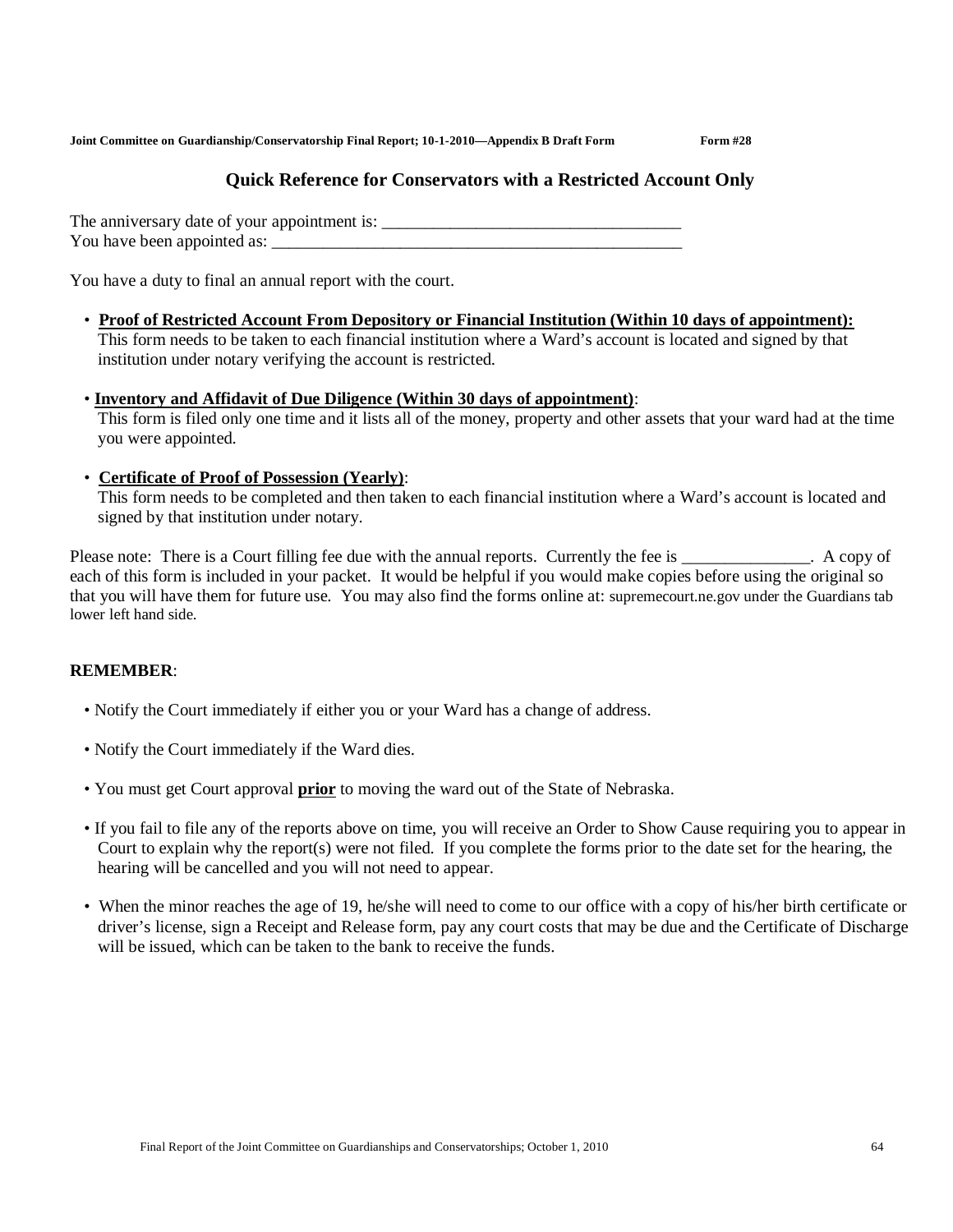## Appendix C

Map of Nebraska Judicial Branch Case Counts of Monitored (actively open) Guardianships and Conservatorships, as of May 28, 2010.